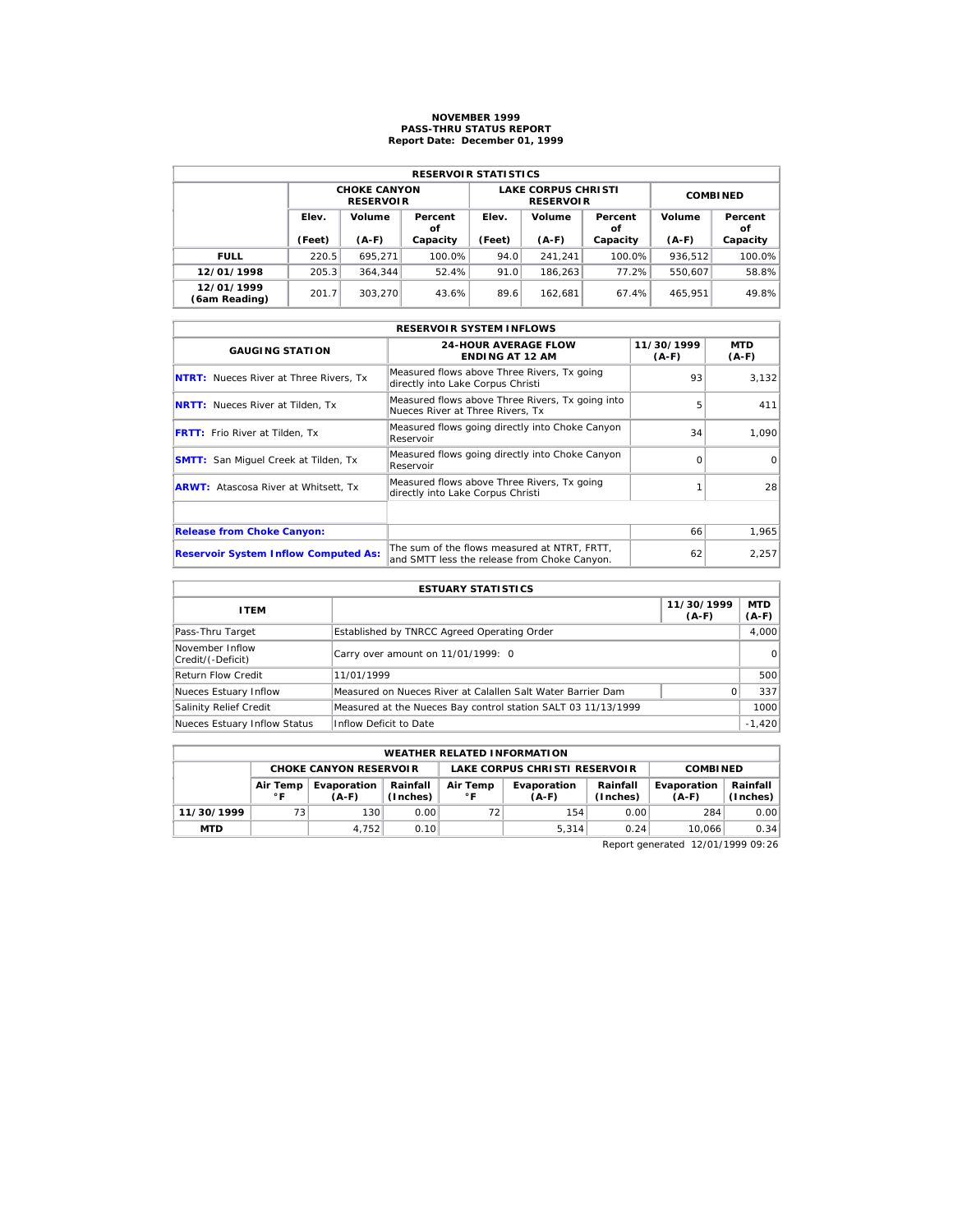## **NOVEMBER 1999 PASS-THRU STATUS REPORT Report Date: December0 2, 1999**

| <b>RESERVOIR STATISTICS</b> |        |                                         |          |                 |                                                |                         |         |               |  |  |
|-----------------------------|--------|-----------------------------------------|----------|-----------------|------------------------------------------------|-------------------------|---------|---------------|--|--|
|                             |        | <b>CHOKE CANYON</b><br><b>RESERVOIR</b> |          |                 | <b>LAKE CORPUS CHRISTI</b><br><b>RESERVOIR</b> | <b>COMBINED</b>         |         |               |  |  |
|                             | Elev.  | Volume<br>Percent<br>οf                 |          | Volume<br>Elev. |                                                | Volume<br>Percent<br>οf |         | Percent<br>οf |  |  |
|                             | (Feet) | $(A-F)$                                 | Capacity | (Feet)          | $(A-F)$                                        | Capacity                | $(A-F)$ | Capacity      |  |  |
| <b>FULL</b>                 | 220.5  | 695.271                                 | 100.0%   | 94.0            | 241.241                                        | $100.0\%$               | 936.512 | 100.0%        |  |  |
| 12/02/1998                  | 205.3  | 364.167                                 | 52.4%    | 91.0            | 186.263                                        | 77.2%                   | 550,430 | 58.8%         |  |  |
| 12/02/1999                  | 201.7  | 303.430                                 | 43.6%    | 89.6            | 162.351                                        | 67.3%                   | 465.781 | 49.7%         |  |  |

|                                               | <b>RESERVOIR SYSTEM INFLOWS</b>                                                              |                       |                       |
|-----------------------------------------------|----------------------------------------------------------------------------------------------|-----------------------|-----------------------|
| <b>GAUGING STATION</b>                        | <b>24-HOUR AVERAGE FLOW</b><br><b>ENDING AT 12 AM</b>                                        | 12/01/1999<br>$(A-F)$ | <b>MTD</b><br>$(A-F)$ |
| <b>NTRT:</b> Nueces River at Three Rivers, Tx | Measured flows above Three Rivers, Tx going<br>directly into Lake Corpus Christi             | 79                    | 79                    |
| <b>NRTT:</b> Nueces River at Tilden, Tx       | Measured flows above Three Rivers, Tx going into<br>Nueces River at Three Rivers, Tx         | 5                     | 5                     |
| <b>FRTT:</b> Frio River at Tilden, Tx         | Measured flows going directly into Choke Canyon<br>Reservoir                                 | 36                    | 36                    |
| <b>SMTT:</b> San Miquel Creek at Tilden, Tx   | Measured flows going directly into Choke Canyon<br>Reservoir                                 | ∩                     | $\Omega$              |
| <b>ARWT:</b> Atascosa River at Whitsett, Tx   | Measured flows above Three Rivers, Tx going<br>directly into Lake Corpus Christi             |                       |                       |
|                                               |                                                                                              |                       |                       |
| <b>Release from Choke Canyon:</b>             |                                                                                              | 66                    | 66                    |
| <b>Reservoir System Inflow Computed As:</b>   | The sum of the flows measured at NTRT, FRTT,<br>and SMTT less the release from Choke Canyon. | 50                    | 50                    |

| <b>ESTUARY STATISTICS</b>            |                                                             |                       |                       |  |  |  |  |  |
|--------------------------------------|-------------------------------------------------------------|-----------------------|-----------------------|--|--|--|--|--|
| <b>ITEM</b>                          |                                                             | 12/01/1999<br>$(A-F)$ | <b>MTD</b><br>$(A-F)$ |  |  |  |  |  |
| Pass-Thru Target                     | Established by TNRCC Agreed Operating Order                 |                       | 4,500                 |  |  |  |  |  |
| November Inflow<br>Credit/(-Deficit) | Carry over amount on 12/01/1999: -1,420                     |                       | $\Omega$              |  |  |  |  |  |
| Return Flow Credit                   |                                                             |                       | $-1407$               |  |  |  |  |  |
| Nueces Estuary Inflow                | Measured on Nueces River at Calallen Salt Water Barrier Dam | 13                    | 13                    |  |  |  |  |  |
| Salinity Relief Credit               | Measured at the Nueces Bay control station SALT             |                       | $\Omega$              |  |  |  |  |  |
| Nueces Estuary Inflow Status         | Inflow Deficit to Date                                      |                       | $-1,456$              |  |  |  |  |  |

| <b>WEATHER RELATED INFORMATION</b> |                          |                               |                      |                          |                               |                      |                        |                      |  |  |
|------------------------------------|--------------------------|-------------------------------|----------------------|--------------------------|-------------------------------|----------------------|------------------------|----------------------|--|--|
|                                    |                          | <b>CHOKE CANYON RESERVOIR</b> |                      |                          | LAKE CORPUS CHRISTI RESERVOIR |                      | <b>COMBINED</b>        |                      |  |  |
|                                    | Air Temp<br>$^{\circ}$ F | Evaporation<br>$(A-F)$        | Rainfall<br>(Inches) | Air Temp<br>$^{\circ}$ F | Evaporation<br>$(A-F)$        | Rainfall<br>(Inches) | Evaporation<br>$(A-F)$ | Rainfall<br>(Inches) |  |  |
| 12/01/1999                         |                          | 139                           | 0.00                 | 78                       | 115                           | 0.00                 | 254                    | 0.00                 |  |  |
| <b>MTD</b>                         |                          | 139                           | 0.001                |                          | 115                           | 0.00                 | 254                    | 0.00                 |  |  |

Report generated 12/02/1999 08:50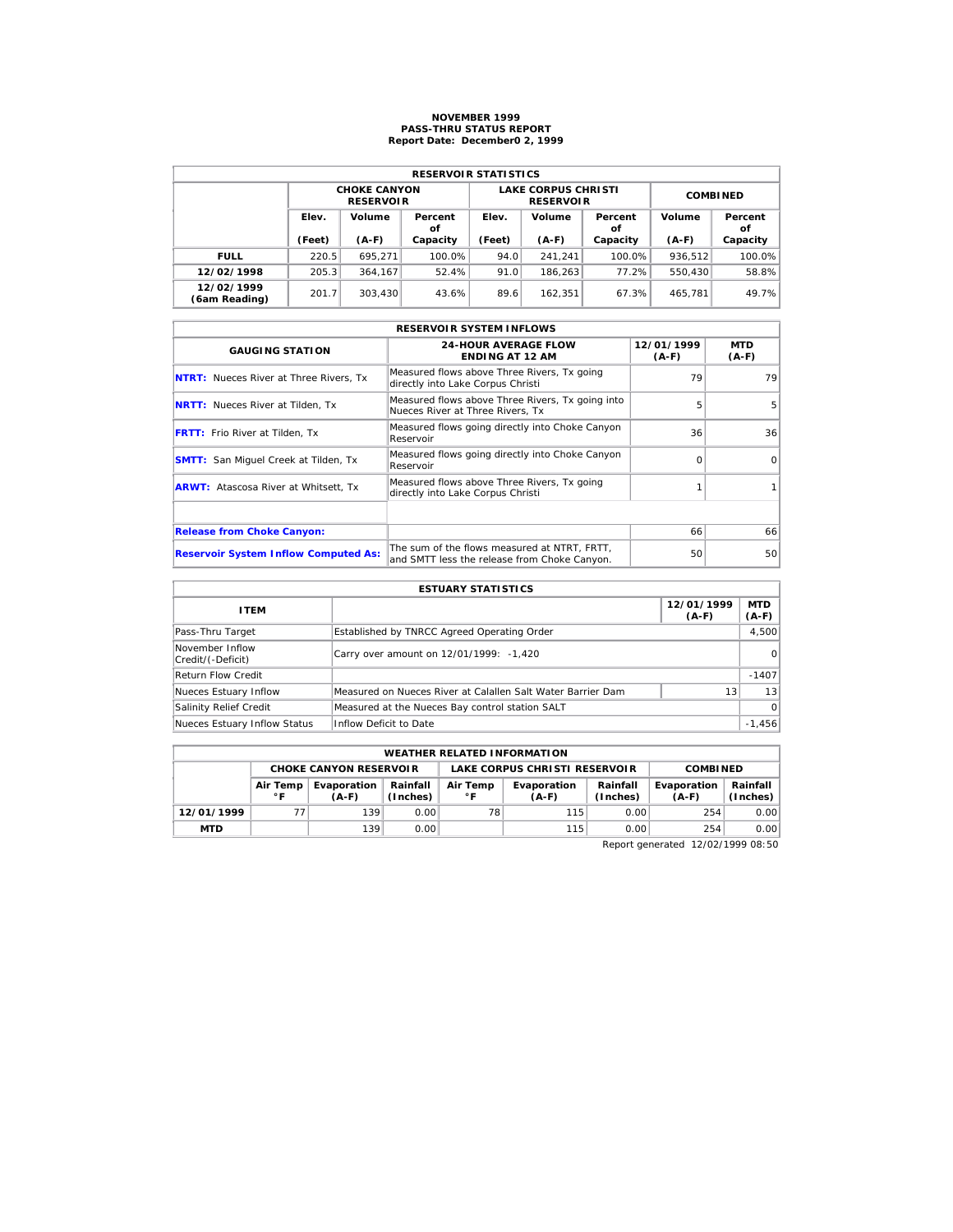## **DECEMBER 1999 PASS-THRU STATUS REPORT Report Date: December 03, 1999**

| <b>RESERVOIR STATISTICS</b> |        |                                         |               |        |                                                |                 |         |               |  |  |
|-----------------------------|--------|-----------------------------------------|---------------|--------|------------------------------------------------|-----------------|---------|---------------|--|--|
|                             |        | <b>CHOKE CANYON</b><br><b>RESERVOIR</b> |               |        | <b>LAKE CORPUS CHRISTI</b><br><b>RESERVOIR</b> | <b>COMBINED</b> |         |               |  |  |
|                             | Elev.  | Volume                                  | Percent<br>οf | Elev.  | Volume                                         | Percent<br>οf   | Volume  | Percent<br>οf |  |  |
|                             | (Feet) | $(A-F)$                                 | Capacity      | (Feet) | $(A-F)$                                        | Capacity        | $(A-F)$ | Capacity      |  |  |
| <b>FULL</b>                 | 220.5  | 695.271                                 | 100.0%        | 94.0   | 241.241                                        | $100.0\%$       | 936.512 | 100.0%        |  |  |
| 12/03/1998                  | 205.3  | 363.991                                 | 52.4%         | 91.0   | 186.263                                        | 77.2%           | 550.254 | 58.8%         |  |  |
| 12/03/1999<br>(6am Reading) | 201.7  | 302.952                                 | 43.6%         | 89.5   | 161.528                                        | 67.0%           | 464,480 | 49.6%         |  |  |

|                                               | <b>RESERVOIR SYSTEM INFLOWS</b>                                                              |                       |                       |
|-----------------------------------------------|----------------------------------------------------------------------------------------------|-----------------------|-----------------------|
| <b>GAUGING STATION</b>                        | <b>24-HOUR AVERAGE FLOW</b><br><b>ENDING AT 12 AM</b>                                        | 12/02/1999<br>$(A-F)$ | <b>MTD</b><br>$(A-F)$ |
| <b>NTRT:</b> Nueces River at Three Rivers, Tx | Measured flows above Three Rivers, Tx going<br>directly into Lake Corpus Christi             | 73                    | 153                   |
| <b>NRTT:</b> Nueces River at Tilden, Tx       | Measured flows above Three Rivers, Tx going into<br>Nueces River at Three Rivers, Tx         |                       | 9                     |
| <b>FRTT:</b> Frio River at Tilden, Tx         | Measured flows going directly into Choke Canyon<br>Reservoir                                 | 36                    | 71                    |
| <b>SMTT:</b> San Miquel Creek at Tilden, Tx   | Measured flows going directly into Choke Canyon<br>Reservoir                                 | ∩                     | $\Omega$              |
| <b>ARWT:</b> Atascosa River at Whitsett, Tx   | Measured flows above Three Rivers, Tx going<br>directly into Lake Corpus Christi             |                       | 3                     |
|                                               |                                                                                              |                       |                       |
| <b>Release from Choke Canyon:</b>             |                                                                                              | 66                    | 131                   |
| <b>Reservoir System Inflow Computed As:</b>   | The sum of the flows measured at NTRT, FRTT,<br>and SMTT less the release from Choke Canyon. | 44                    | 93                    |

| <b>ESTUARY STATISTICS</b>            |                                                             |                       |                       |  |  |  |  |  |
|--------------------------------------|-------------------------------------------------------------|-----------------------|-----------------------|--|--|--|--|--|
| <b>ITEM</b>                          |                                                             | 12/02/1999<br>$(A-F)$ | <b>MTD</b><br>$(A-F)$ |  |  |  |  |  |
| Pass-Thru Target                     | Established by TNRCC Agreed Operating Order                 |                       | 4,500                 |  |  |  |  |  |
| November Inflow<br>Credit/(-Deficit) | Carry over amount on 12/01/1999: -1,420                     |                       | $-1.373$              |  |  |  |  |  |
| Return Flow Credit                   |                                                             |                       | $\Omega$              |  |  |  |  |  |
| Nueces Estuary Inflow                | Measured on Nueces River at Calallen Salt Water Barrier Dam | 34                    | 47                    |  |  |  |  |  |
| Salinity Relief Credit               | Measured at the Nueces Bay control station SALT 03          |                       | $\Omega$              |  |  |  |  |  |
| Nueces Estuary Inflow Status         | Inflow Deficit to Date                                      |                       | $-1.466$              |  |  |  |  |  |

| <b>WEATHER RELATED INFORMATION</b> |                 |                               |                      |                               |                        |                      |                        |                        |  |  |
|------------------------------------|-----------------|-------------------------------|----------------------|-------------------------------|------------------------|----------------------|------------------------|------------------------|--|--|
|                                    |                 | <b>CHOKE CANYON RESERVOIR</b> |                      | LAKE CORPUS CHRISTI RESERVOIR |                        |                      | <b>COMBINED</b>        |                        |  |  |
|                                    | Air Temp<br>∘ ⊏ | Evaporation<br>$(A-F)$        | Rainfall<br>(Inches) | Air Temp<br>$^{\circ}$ C      | Evaporation<br>$(A-F)$ | Rainfall<br>(Inches) | Evaporation<br>$(A-F)$ | Rainfall  <br>(Inches) |  |  |
| 12/02/1999                         | 81              | 167                           | 0.00                 | 82                            | 86                     | 0.00                 | 253                    | 0.00                   |  |  |
| <b>MTD</b>                         |                 | 306                           | 0.00                 |                               | 201                    | 0.00                 | 507                    | 0.00                   |  |  |

Report generated 12/03/1999 08:46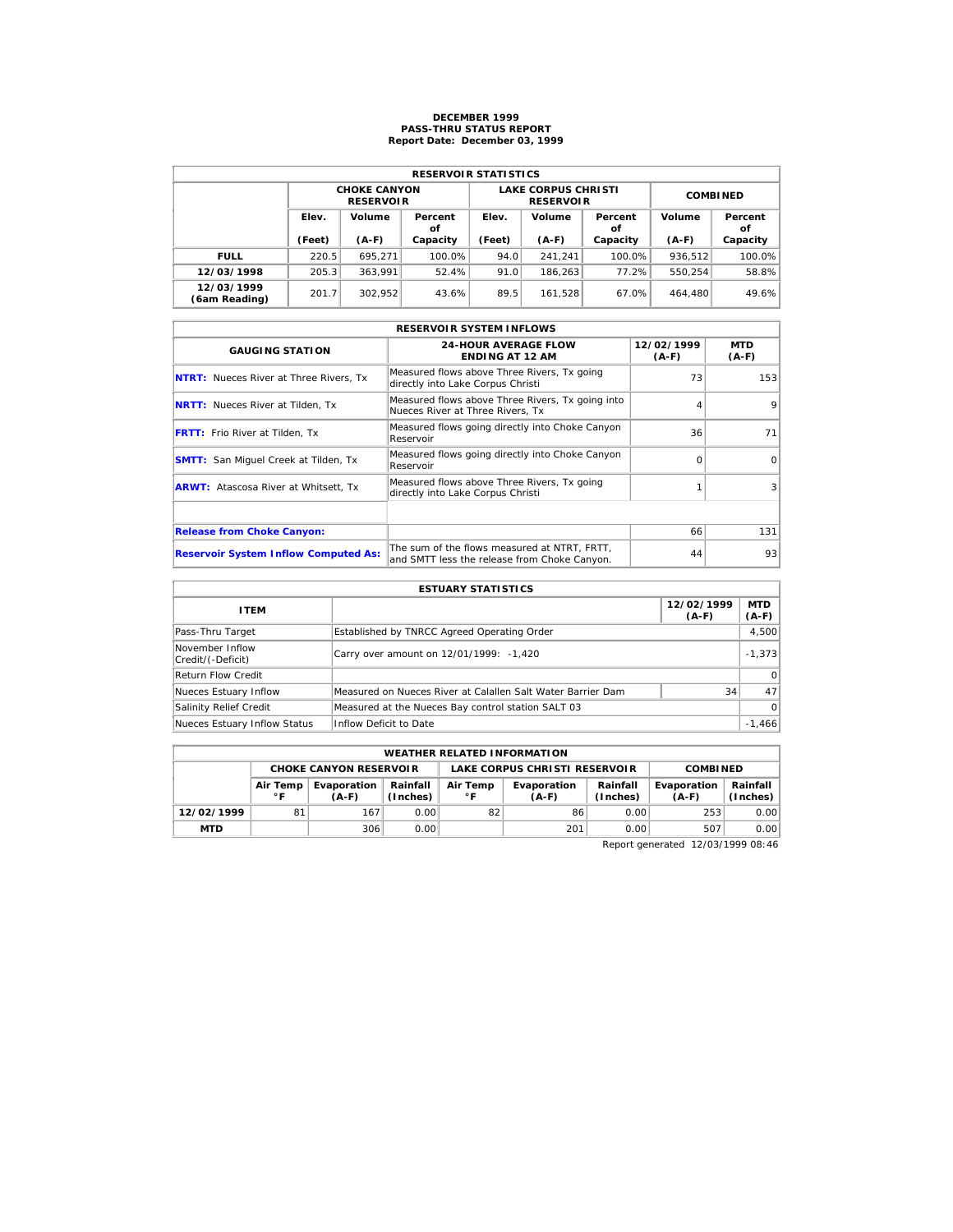## **DECEMBER 1999 PASS-THRU STATUS REPORT Report Date: December 04, 1999**

| <b>RESERVOIR STATISTICS</b> |        |                                         |          |        |                                                |                 |         |               |  |  |  |
|-----------------------------|--------|-----------------------------------------|----------|--------|------------------------------------------------|-----------------|---------|---------------|--|--|--|
|                             |        | <b>CHOKE CANYON</b><br><b>RESERVOIR</b> |          |        | <b>LAKE CORPUS CHRISTI</b><br><b>RESERVOIR</b> | <b>COMBINED</b> |         |               |  |  |  |
|                             | Elev.  | Volume<br>Percent<br>οf                 |          | Elev.  | Volume                                         | Percent<br>οf   | Volume  | Percent<br>οf |  |  |  |
|                             | (Feet) | $(A-F)$                                 | Capacity | (Feet) | $(A-F)$                                        | Capacity        | $(A-F)$ | Capacity      |  |  |  |
| <b>FULL</b>                 | 220.5  | 695.271                                 | 100.0%   | 94.0   | 241.241                                        | $100.0\%$       | 936.512 | 100.0%        |  |  |  |
| 12/04/1998                  | 205.3  | 363.991                                 | 52.4%    | 91.0   | 186.263                                        | 77.2%           | 550.254 | 58.8%         |  |  |  |
| 12/04/1999<br>(6am Reading) | 201.6  | 302.634                                 | 43.5%    | 89.5   | 161.035                                        | 66.8%           | 463.669 | 49.5%         |  |  |  |

| <b>RESERVOIR SYSTEM INFLOWS</b>               |                                                                                              |                       |                       |  |  |  |  |  |  |
|-----------------------------------------------|----------------------------------------------------------------------------------------------|-----------------------|-----------------------|--|--|--|--|--|--|
| <b>GAUGING STATION</b>                        | <b>24-HOUR AVERAGE FLOW</b><br><b>ENDING AT 12 AM</b>                                        | 12/03/1999<br>$(A-F)$ | <b>MTD</b><br>$(A-F)$ |  |  |  |  |  |  |
| <b>NTRT:</b> Nueces River at Three Rivers, Tx | Measured flows above Three Rivers, Tx going<br>directly into Lake Corpus Christi             | 75                    | 228                   |  |  |  |  |  |  |
| <b>NRTT:</b> Nueces River at Tilden, Tx       | Measured flows above Three Rivers, Tx going into<br>Nueces River at Three Rivers, Tx         | 5                     | 14                    |  |  |  |  |  |  |
| <b>FRTT:</b> Frio River at Tilden, Tx         | Measured flows going directly into Choke Canyon<br>Reservoir                                 | 38                    | 109                   |  |  |  |  |  |  |
| <b>SMTT:</b> San Miquel Creek at Tilden, Tx   | Measured flows going directly into Choke Canyon<br>Reservoir                                 | $\Omega$              | $\Omega$              |  |  |  |  |  |  |
| <b>ARWT:</b> Atascosa River at Whitsett, Tx   | Measured flows above Three Rivers, Tx going<br>directly into Lake Corpus Christi             |                       |                       |  |  |  |  |  |  |
|                                               |                                                                                              |                       |                       |  |  |  |  |  |  |
| <b>Release from Choke Canyon:</b>             |                                                                                              | 66                    | 197                   |  |  |  |  |  |  |
| <b>Reservoir System Inflow Computed As:</b>   | The sum of the flows measured at NTRT, FRTT,<br>and SMTT less the release from Choke Canyon. | 48                    | 141                   |  |  |  |  |  |  |

| <b>ESTUARY STATISTICS</b>            |                                                             |                       |                       |  |  |  |  |  |
|--------------------------------------|-------------------------------------------------------------|-----------------------|-----------------------|--|--|--|--|--|
| <b>ITEM</b>                          |                                                             | 12/03/1999<br>$(A-F)$ | <b>MTD</b><br>$(A-F)$ |  |  |  |  |  |
| Pass-Thru Target                     | Established by TNRCC Agreed Operating Order                 |                       | 4,500                 |  |  |  |  |  |
| November Inflow<br>Credit/(-Deficit) | Carry over amount on 12/01/1999: -1,420                     |                       | $-1.364$              |  |  |  |  |  |
| Return Flow Credit                   |                                                             |                       | $\Omega$              |  |  |  |  |  |
| Nueces Estuary Inflow                | Measured on Nueces River at Calallen Salt Water Barrier Dam |                       | 56                    |  |  |  |  |  |
| Salinity Relief Credit               | Measured at the Nueces Bay control station SALT 03          |                       | $\Omega$              |  |  |  |  |  |
| Nueces Estuary Inflow Status         | Inflow Deficit to Date                                      |                       | $-1.505$              |  |  |  |  |  |

| <b>WEATHER RELATED INFORMATION</b> |                                                                                        |                               |      |    |                               |                      |                        |                      |  |  |
|------------------------------------|----------------------------------------------------------------------------------------|-------------------------------|------|----|-------------------------------|----------------------|------------------------|----------------------|--|--|
|                                    |                                                                                        | <b>CHOKE CANYON RESERVOIR</b> |      |    | LAKE CORPUS CHRISTI RESERVOIR |                      | <b>COMBINED</b>        |                      |  |  |
|                                    | Rainfall<br>Air Temp<br>Evaporation<br>Air Temp<br>(Inches)<br>$^{\circ}$ F<br>$(A-F)$ |                               |      |    | Evaporation<br>$(A-F)$        | Rainfall<br>(Inches) | Evaporation<br>$(A-F)$ | Rainfall<br>(Inches) |  |  |
| 12/03/1999                         | 86                                                                                     | 204                           | 0.02 | 85 | 38                            | 0.00                 | 242                    | 0.02                 |  |  |
| <b>MTD</b>                         |                                                                                        | 510                           | 0.02 |    | 239                           | 0.00                 | 749                    | 0.02                 |  |  |

Report generated 12/04/1999 08:32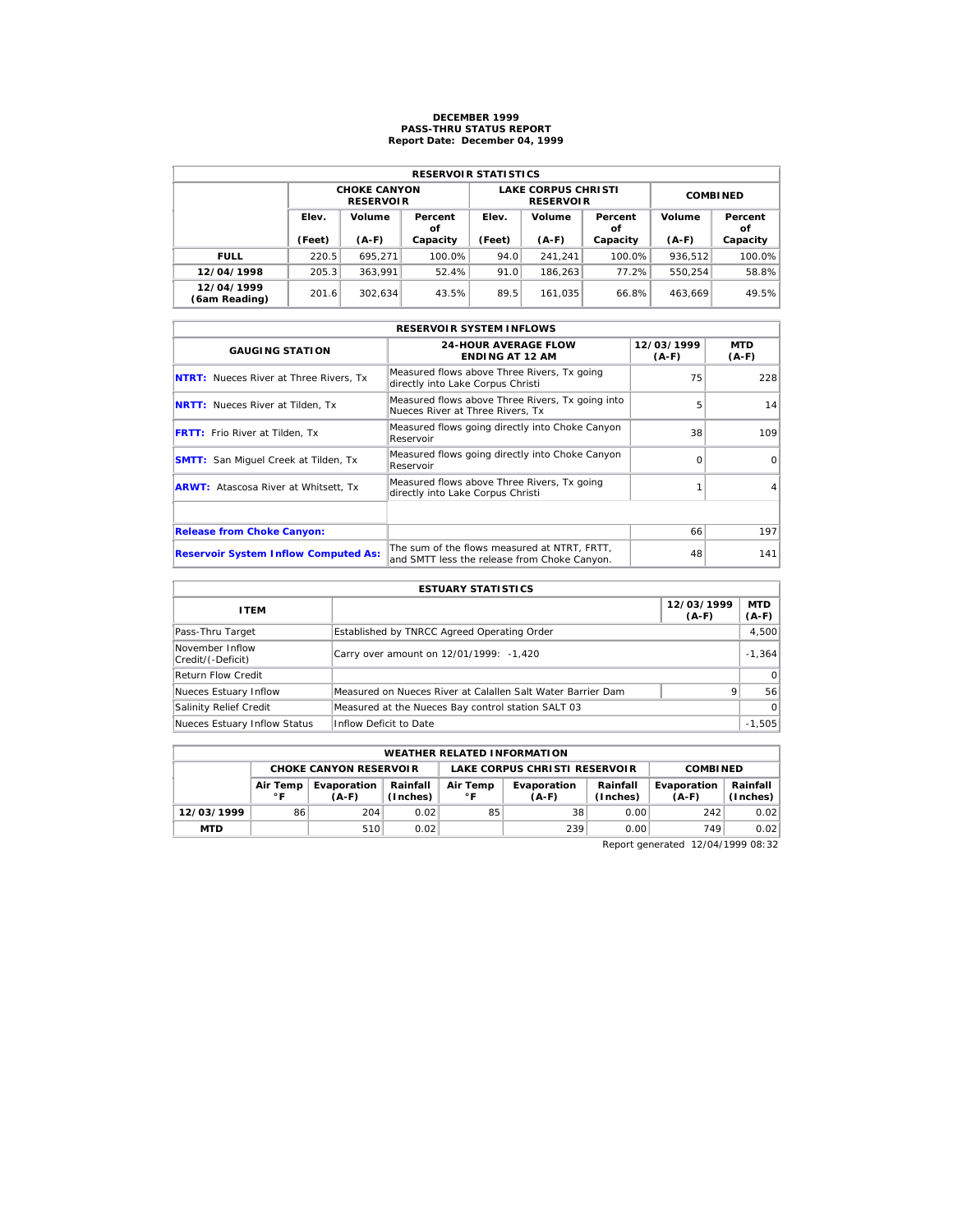## **DECEMBER 1999 PASS-THRU STATUS REPORT Report Date: December 05, 1999**

| <b>RESERVOIR STATISTICS</b> |        |                                         |          |        |                                                |                 |         |               |  |  |  |
|-----------------------------|--------|-----------------------------------------|----------|--------|------------------------------------------------|-----------------|---------|---------------|--|--|--|
|                             |        | <b>CHOKE CANYON</b><br><b>RESERVOIR</b> |          |        | <b>LAKE CORPUS CHRISTI</b><br><b>RESERVOIR</b> | <b>COMBINED</b> |         |               |  |  |  |
|                             | Elev.  | Volume<br>Percent<br>οf                 |          | Elev.  | Volume                                         | Percent<br>οf   | Volume  | Percent<br>οf |  |  |  |
|                             | (Feet) | $(A-F)$                                 | Capacity | (Feet) | $(A-F)$                                        | Capacity        | $(A-F)$ | Capacity      |  |  |  |
| <b>FULL</b>                 | 220.5  | 695.271                                 | 100.0%   | 94.0   | 241.241                                        | 100.0%          | 936.512 | 100.0%        |  |  |  |
| 12/05/1998                  | 205.3  | 363.814                                 | 52.3%    | 91.0   | 186.263                                        | 77.2%           | 550.077 | 58.7%         |  |  |  |
| 12/05/1999                  | 201.6  | 302.315                                 | 43.5%    | 89.5   | 161.199                                        | 66.8%           | 463.514 | 49.5%         |  |  |  |

| <b>RESERVOIR SYSTEM INFLOWS</b>               |                                                                                              |                       |                       |  |  |  |  |  |  |
|-----------------------------------------------|----------------------------------------------------------------------------------------------|-----------------------|-----------------------|--|--|--|--|--|--|
| <b>GAUGING STATION</b>                        | <b>24-HOUR AVERAGE FLOW</b><br><b>ENDING AT 12 AM</b>                                        | 12/04/1999<br>$(A-F)$ | <b>MTD</b><br>$(A-F)$ |  |  |  |  |  |  |
| <b>NTRT:</b> Nueces River at Three Rivers, Tx | Measured flows above Three Rivers, Tx going<br>directly into Lake Corpus Christi             | 77                    | 306                   |  |  |  |  |  |  |
| <b>NRTT:</b> Nueces River at Tilden, Tx       | Measured flows above Three Rivers, Tx going into<br>Nueces River at Three Rivers. Tx         | 5                     | 19                    |  |  |  |  |  |  |
| <b>FRTT:</b> Frio River at Tilden, Tx         | Measured flows going directly into Choke Canyon<br>Reservoir                                 | 38                    | 147                   |  |  |  |  |  |  |
| <b>SMTT:</b> San Miquel Creek at Tilden, Tx   | Measured flows going directly into Choke Canyon<br>Reservoir                                 | $\Omega$              | $\Omega$              |  |  |  |  |  |  |
| <b>ARWT:</b> Atascosa River at Whitsett, Tx   | Measured flows above Three Rivers, Tx going<br>directly into Lake Corpus Christi             | $\Omega$              | 5                     |  |  |  |  |  |  |
|                                               |                                                                                              |                       |                       |  |  |  |  |  |  |
| <b>Release from Choke Canyon:</b>             |                                                                                              | 66                    | 262                   |  |  |  |  |  |  |
| <b>Reservoir System Inflow Computed As:</b>   | The sum of the flows measured at NTRT, FRTT,<br>and SMTT less the release from Choke Canyon. | 50                    | 191                   |  |  |  |  |  |  |

| <b>ESTUARY STATISTICS</b>            |                                                             |                       |                       |  |  |  |  |  |
|--------------------------------------|-------------------------------------------------------------|-----------------------|-----------------------|--|--|--|--|--|
| <b>ITEM</b>                          |                                                             | 12/04/1999<br>$(A-F)$ | <b>MTD</b><br>$(A-F)$ |  |  |  |  |  |
| Pass-Thru Target                     | Established by TNRCC Agreed Operating Order                 |                       | 4,500                 |  |  |  |  |  |
| November Inflow<br>Credit/(-Deficit) | Carry over amount on 12/01/1999: -1,420                     |                       | $-1.271$              |  |  |  |  |  |
| Return Flow Credit                   |                                                             |                       | $\Omega$              |  |  |  |  |  |
| Nueces Estuary Inflow                | Measured on Nueces River at Calallen Salt Water Barrier Dam | 93                    | 149                   |  |  |  |  |  |
| Salinity Relief Credit               | Measured at the Nueces Bay control station SALT 03          |                       | $\Omega$              |  |  |  |  |  |
| Nueces Estuary Inflow Status         | Inflow Deficit to Date                                      |                       | $-1,461$              |  |  |  |  |  |

| <b>WEATHER RELATED INFORMATION</b> |                                                                            |                               |      |  |                               |                      |                        |                      |  |  |
|------------------------------------|----------------------------------------------------------------------------|-------------------------------|------|--|-------------------------------|----------------------|------------------------|----------------------|--|--|
|                                    |                                                                            | <b>CHOKE CANYON RESERVOIR</b> |      |  | LAKE CORPUS CHRISTI RESERVOIR |                      | <b>COMBINED</b>        |                      |  |  |
|                                    | Rainfall<br>Evaporation<br>Air Temp<br>(Inches)<br>$^{\circ}$ F<br>$(A-F)$ |                               |      |  | Evaporation<br>$(A-F)$        | Rainfall<br>(Inches) | Evaporation<br>$(A-F)$ | Rainfall<br>(Inches) |  |  |
| 12/04/1999                         | 78                                                                         | 278                           | 0.00 |  | 258                           | 0.02                 | 536                    | 0.02                 |  |  |
| <b>MTD</b>                         |                                                                            | 788                           | 0.02 |  | 497                           | 0.02                 | 1.285                  | 0.04                 |  |  |

Report generated 12/05/1999 08:42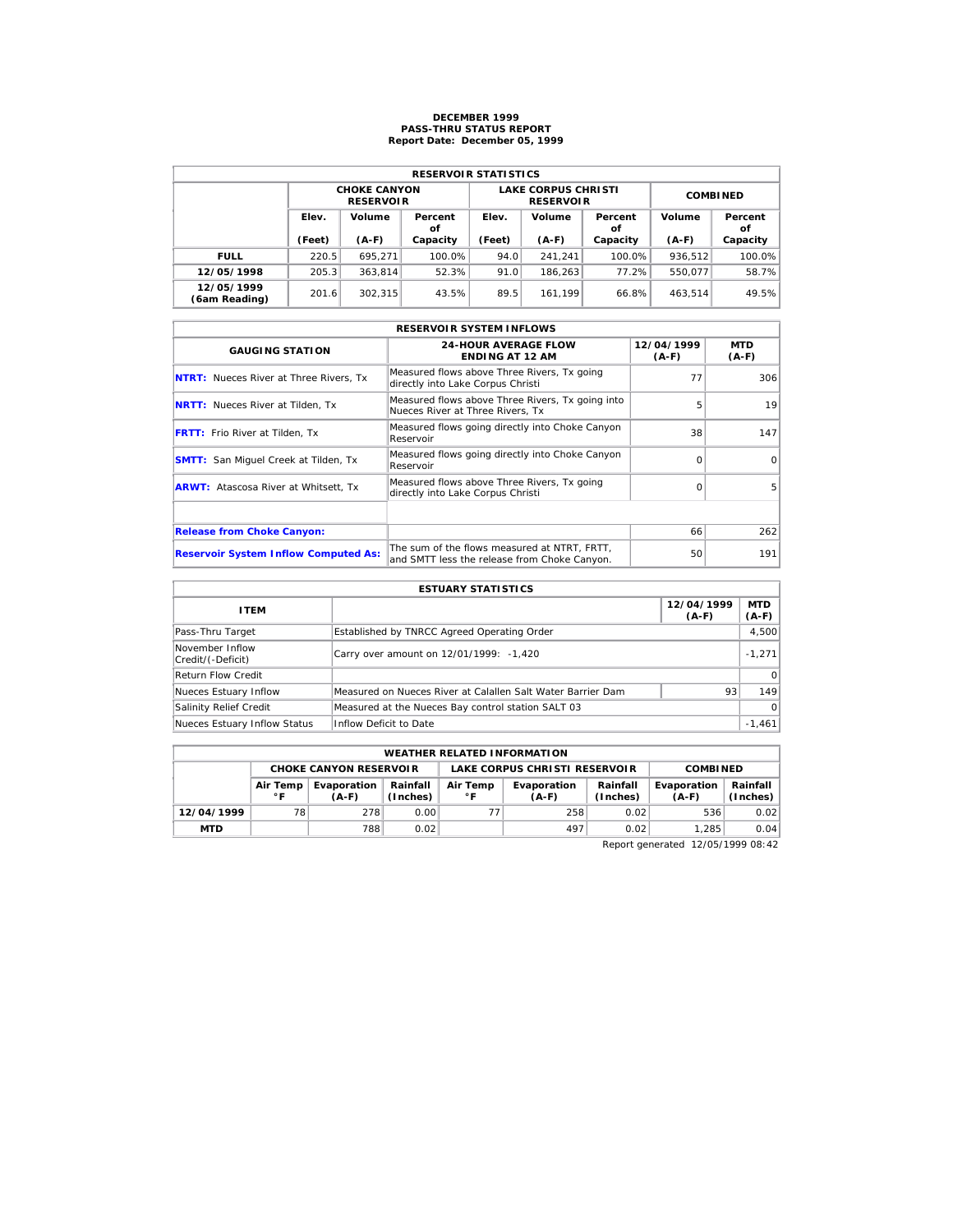## **DECEMBER 1999 PASS-THRU STATUS REPORT Report Date: December 06, 1999**

| <b>RESERVOIR STATISTICS</b> |        |                                         |          |        |                                                |                 |         |               |  |  |  |
|-----------------------------|--------|-----------------------------------------|----------|--------|------------------------------------------------|-----------------|---------|---------------|--|--|--|
|                             |        | <b>CHOKE CANYON</b><br><b>RESERVOIR</b> |          |        | <b>LAKE CORPUS CHRISTI</b><br><b>RESERVOIR</b> | <b>COMBINED</b> |         |               |  |  |  |
|                             | Elev.  | Volume<br>Percent<br>οf                 |          | Elev.  | Volume                                         | Percent<br>οf   | Volume  | Percent<br>οf |  |  |  |
|                             | (Feet) | $(A-F)$                                 | Capacity | (Feet) | $(A-F)$                                        | Capacity        | $(A-F)$ | Capacity      |  |  |  |
| <b>FULL</b>                 | 220.5  | 695.271                                 | 100.0%   | 94.0   | 241.241                                        | 100.0%          | 936.512 | 100.0%        |  |  |  |
| 12/06/1998                  | 205.3  | 363.637                                 | 52.3%    | 91.0   | 186.263                                        | 77.2%           | 549.900 | 58.7%         |  |  |  |
| 12/06/1999                  | 201.6  | 301.680                                 | 43.4%    | 89.5   | 160.379                                        | 66.5%           | 462.059 | 49.3%         |  |  |  |

| <b>RESERVOIR SYSTEM INFLOWS</b>               |                                                                                              |                     |                |  |  |  |  |  |  |
|-----------------------------------------------|----------------------------------------------------------------------------------------------|---------------------|----------------|--|--|--|--|--|--|
| <b>GAUGING STATION</b>                        | <b>24-HOUR AVERAGE FLOW</b><br><b>ENDING AT 12 AM</b>                                        | 12/05/1999<br>(A-F) | MTD<br>$(A-F)$ |  |  |  |  |  |  |
| <b>NTRT:</b> Nueces River at Three Rivers, Tx | Measured flows above Three Rivers, Tx going<br>directly into Lake Corpus Christi             | 75                  | 381            |  |  |  |  |  |  |
| <b>NRTT:</b> Nueces River at Tilden, Tx       | Measured flows above Three Rivers, Tx going into<br>Nueces River at Three Rivers, Tx         | 5                   | 24             |  |  |  |  |  |  |
| <b>FRTT:</b> Frio River at Tilden, Tx         | Measured flows going directly into Choke Canyon<br>Reservoir                                 | 38                  | 185            |  |  |  |  |  |  |
| <b>SMTT:</b> San Miquel Creek at Tilden, Tx   | Measured flows going directly into Choke Canyon<br>Reservoir                                 | $\Omega$            | $\Omega$       |  |  |  |  |  |  |
| <b>ARWT:</b> Atascosa River at Whitsett, Tx   | Measured flows above Three Rivers, Tx going<br>directly into Lake Corpus Christi             | $\Omega$            | 5              |  |  |  |  |  |  |
|                                               |                                                                                              |                     |                |  |  |  |  |  |  |
| <b>Release from Choke Canyon:</b>             |                                                                                              | 66                  | 328            |  |  |  |  |  |  |
| <b>Reservoir System Inflow Computed As:</b>   | The sum of the flows measured at NTRT, FRTT,<br>and SMTT less the release from Choke Canyon. | 48                  | 238            |  |  |  |  |  |  |

| <b>ESTUARY STATISTICS</b>            |                                                             |                       |                       |  |  |  |  |  |
|--------------------------------------|-------------------------------------------------------------|-----------------------|-----------------------|--|--|--|--|--|
| <b>ITEM</b>                          |                                                             | 12/05/1999<br>$(A-F)$ | <b>MTD</b><br>$(A-F)$ |  |  |  |  |  |
| Pass-Thru Target                     | Established by TNRCC Agreed Operating Order                 |                       | 4,500                 |  |  |  |  |  |
| November Inflow<br>Credit/(-Deficit) | Carry over amount on 12/01/1999: -1,420                     |                       | $-1.015$              |  |  |  |  |  |
| Return Flow Credit                   |                                                             |                       | $\Omega$              |  |  |  |  |  |
| Nueces Estuary Inflow                | Measured on Nueces River at Calallen Salt Water Barrier Dam | 256                   | 405                   |  |  |  |  |  |
| Salinity Relief Credit               | Measured at the Nueces Bay control station SALT 03          |                       | $\Omega$              |  |  |  |  |  |
| Nueces Estuary Inflow Status         | Inflow Deficit to Date                                      |                       | $-1.253$              |  |  |  |  |  |

| <b>WEATHER RELATED INFORMATION</b> |                                                                                        |                               |      |    |                               |                      |                        |                      |  |  |
|------------------------------------|----------------------------------------------------------------------------------------|-------------------------------|------|----|-------------------------------|----------------------|------------------------|----------------------|--|--|
|                                    |                                                                                        | <b>CHOKE CANYON RESERVOIR</b> |      |    | LAKE CORPUS CHRISTI RESERVOIR |                      | <b>COMBINED</b>        |                      |  |  |
|                                    | Rainfall<br>Air Temp<br>Evaporation<br>Air Temp<br>(Inches)<br>$^{\circ}$ F<br>$(A-F)$ |                               |      |    | Evaporation<br>$(A-F)$        | Rainfall<br>(Inches) | Evaporation<br>$(A-F)$ | Rainfall<br>(Inches) |  |  |
| 12/05/1999                         | 65                                                                                     | 176                           | 0.00 | 64 | 210                           | 0.00                 | 386                    | 0.00                 |  |  |
| <b>MTD</b>                         |                                                                                        | 964                           | 0.02 |    | 707                           | 0.02                 | 1.671                  | 0.04                 |  |  |

Report generated 12/06/1999 08:32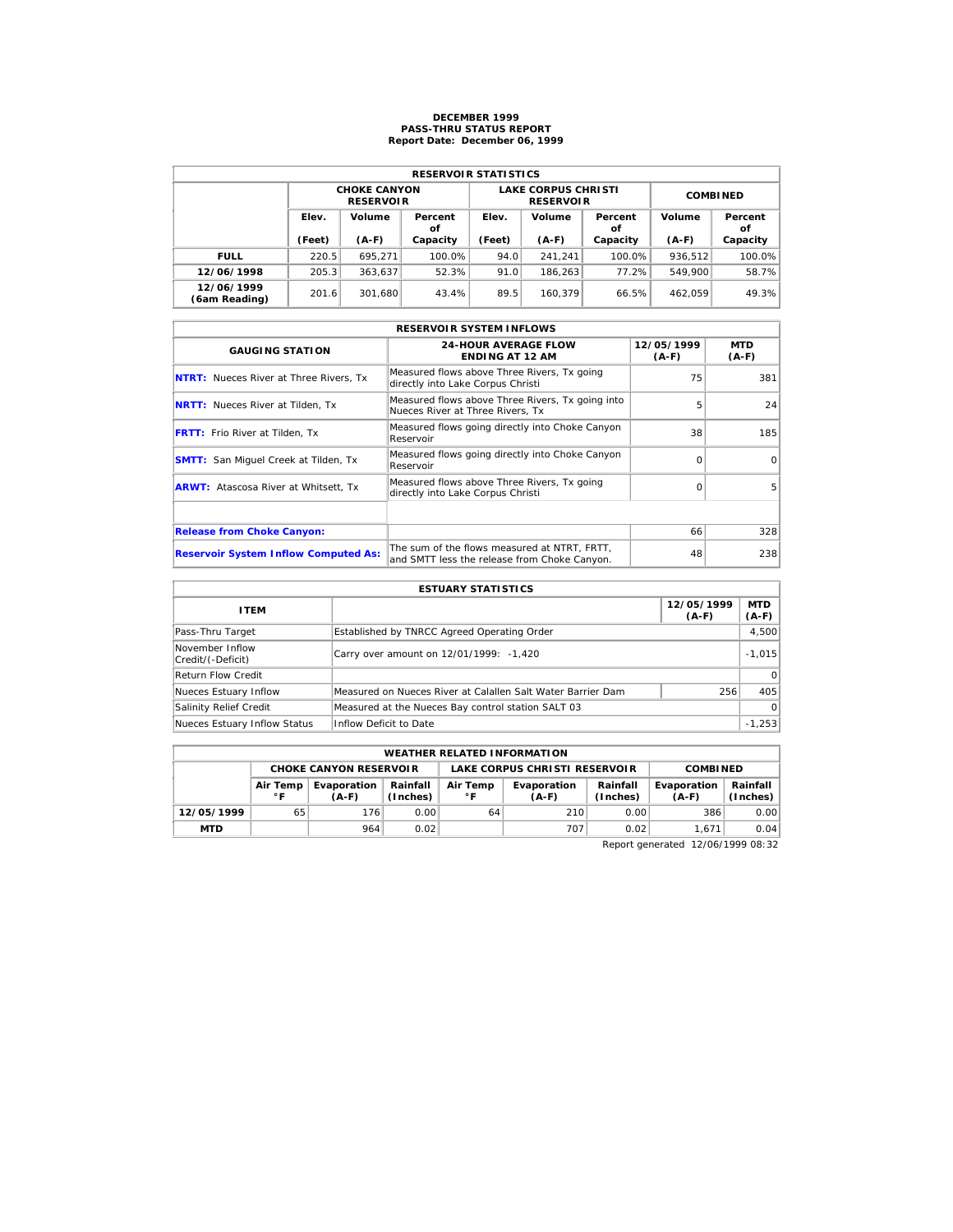## **DECEMBER 1999 PASS-THRU STATUS REPORT Report Date: December 07, 1999**

| <b>RESERVOIR STATISTICS</b> |        |                                         |               |        |                                                |                 |         |               |  |  |  |
|-----------------------------|--------|-----------------------------------------|---------------|--------|------------------------------------------------|-----------------|---------|---------------|--|--|--|
|                             |        | <b>CHOKE CANYON</b><br><b>RESERVOIR</b> |               |        | <b>LAKE CORPUS CHRISTI</b><br><b>RESERVOIR</b> | <b>COMBINED</b> |         |               |  |  |  |
|                             | Elev.  | Volume                                  | Percent<br>οf | Elev.  | Volume                                         | Percent<br>οf   | Volume  | Percent<br>οf |  |  |  |
|                             | (Feet) | $(A-F)$                                 | Capacity      | (Feet) | $(A-F)$                                        | Capacity        | $(A-F)$ | Capacity      |  |  |  |
| <b>FULL</b>                 | 220.5  | 695.271                                 | 100.0%        | 94.0   | 241.241                                        | 100.0%          | 936.512 | 100.0%        |  |  |  |
| 12/07/1998                  | 205.3  | 363.991                                 | 52.4%         | 91.0   | 186.263                                        | 77.2%           | 550.254 | 58.8%         |  |  |  |
| 12/07/1999<br>(6am Reading) | 201.6  | 301.521                                 | 43.4%         | 89.4   | 159.723                                        | 66.2%           | 461.244 | 49.3%         |  |  |  |

| <b>RESERVOIR SYSTEM INFLOWS</b>               |                                                                                              |                       |                       |  |  |  |  |  |  |
|-----------------------------------------------|----------------------------------------------------------------------------------------------|-----------------------|-----------------------|--|--|--|--|--|--|
| <b>GAUGING STATION</b>                        | <b>24-HOUR AVERAGE FLOW</b><br><b>ENDING AT 12 AM</b>                                        | 12/06/1999<br>$(A-F)$ | <b>MTD</b><br>$(A-F)$ |  |  |  |  |  |  |
| <b>NTRT:</b> Nueces River at Three Rivers, Tx | Measured flows above Three Rivers, Tx going<br>directly into Lake Corpus Christi             | 75                    | 457                   |  |  |  |  |  |  |
| <b>NRTT:</b> Nueces River at Tilden, Tx       | Measured flows above Three Rivers, Tx going into<br>Nueces River at Three Rivers. Tx         | 5                     | 28                    |  |  |  |  |  |  |
| <b>FRTT:</b> Frio River at Tilden, Tx         | Measured flows going directly into Choke Canyon<br>Reservoir                                 | 38                    | 222                   |  |  |  |  |  |  |
| <b>SMTT:</b> San Miquel Creek at Tilden, Tx   | Measured flows going directly into Choke Canyon<br>Reservoir                                 | $\Omega$              | $\Omega$              |  |  |  |  |  |  |
| <b>ARWT:</b> Atascosa River at Whitsett, Tx   | Measured flows above Three Rivers, Tx going<br>directly into Lake Corpus Christi             | $\Omega$              | 5                     |  |  |  |  |  |  |
|                                               |                                                                                              |                       |                       |  |  |  |  |  |  |
| <b>Release from Choke Canyon:</b>             |                                                                                              | 66                    | 393                   |  |  |  |  |  |  |
| <b>Reservoir System Inflow Computed As:</b>   | The sum of the flows measured at NTRT. FRTT.<br>and SMTT less the release from Choke Canyon. | 48                    | 286                   |  |  |  |  |  |  |

| <b>ESTUARY STATISTICS</b>            |                                                             |                       |                       |  |  |  |  |  |
|--------------------------------------|-------------------------------------------------------------|-----------------------|-----------------------|--|--|--|--|--|
| <b>ITEM</b>                          |                                                             | 12/06/1999<br>$(A-F)$ | <b>MTD</b><br>$(A-F)$ |  |  |  |  |  |
| Pass-Thru Target                     | Established by TNRCC Agreed Operating Order                 |                       | 4,500                 |  |  |  |  |  |
| November Inflow<br>Credit/(-Deficit) | Carry over amount on 12/01/1999: -1,420                     |                       | $-751$                |  |  |  |  |  |
| Return Flow Credit                   |                                                             |                       | $\Omega$              |  |  |  |  |  |
| Nueces Estuary Inflow                | Measured on Nueces River at Calallen Salt Water Barrier Dam | 264                   | 669                   |  |  |  |  |  |
| Salinity Relief Credit               | Measured at the Nueces Bay control station SALT 03          |                       | $\Omega$              |  |  |  |  |  |
| Nueces Estuary Inflow Status         | Inflow Deficit to Date                                      |                       | $-1.036$              |  |  |  |  |  |

| <b>WEATHER RELATED INFORMATION</b> |    |                        |                      |                          |                               |                 |                        |                      |  |  |
|------------------------------------|----|------------------------|----------------------|--------------------------|-------------------------------|-----------------|------------------------|----------------------|--|--|
| <b>CHOKE CANYON RESERVOIR</b>      |    |                        |                      |                          | LAKE CORPUS CHRISTI RESERVOIR | <b>COMBINED</b> |                        |                      |  |  |
| Air Temp<br>$^{\circ}$ F           |    | Evaporation<br>$(A-F)$ | Rainfall<br>(Inches) | Air Temp<br>$^{\circ}$ F | Evaporation<br>$(A-F)$        |                 | Evaporation<br>$(A-F)$ | Rainfall<br>(Inches) |  |  |
| 12/06/1999                         | 66 | 129                    | 0.00                 | 65                       | 143                           | 0.00            | 272                    | 0.00                 |  |  |
| <b>MTD</b>                         |    | 1.093                  | 0.02                 |                          | 850                           | 0.02            | 1.943                  | 0.04                 |  |  |

Report generated 12/07/1999 08:32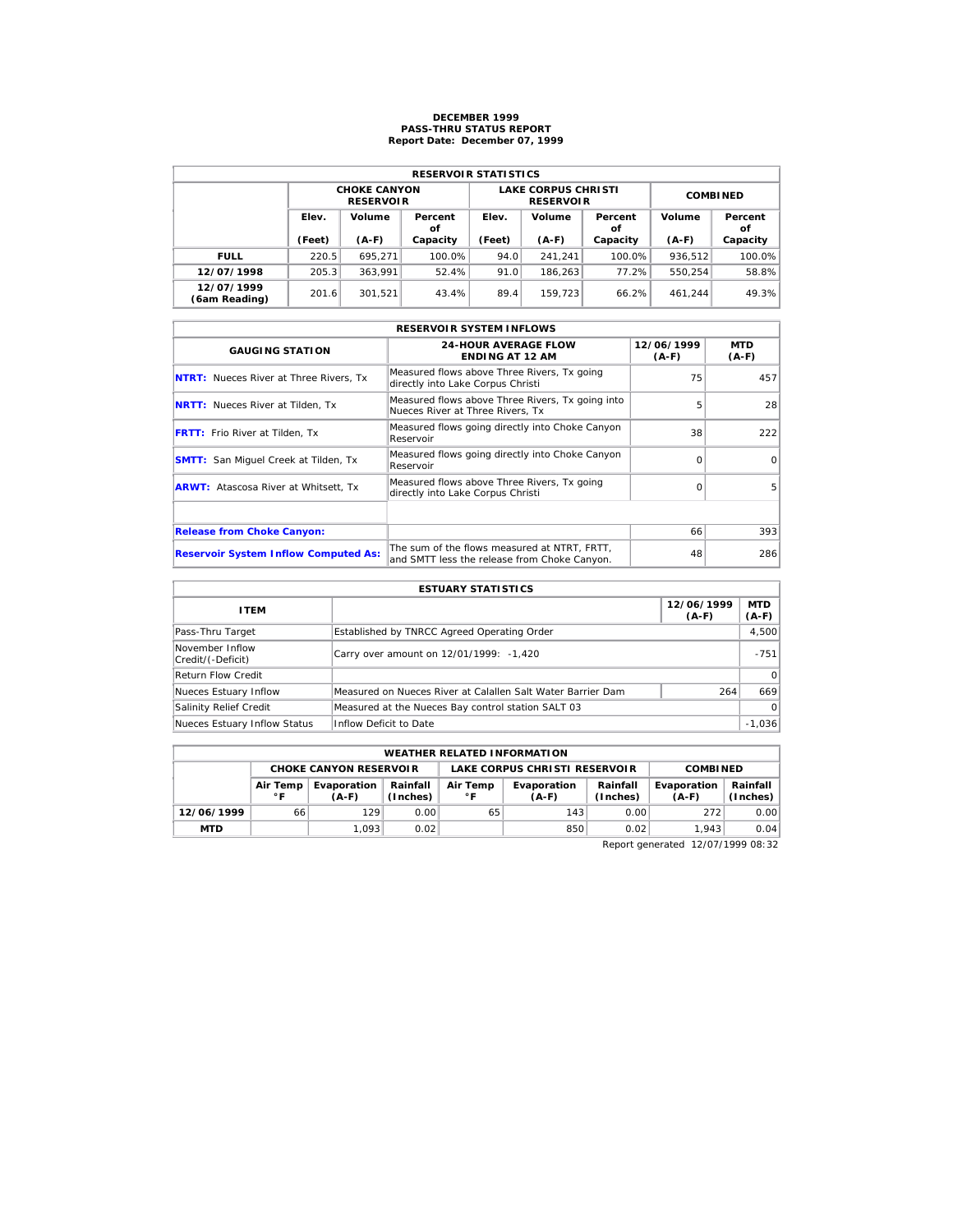## **DECEMBER 1999 PASS-THRU STATUS REPORT Report Date: December 08, 1999**

| <b>RESERVOIR STATISTICS</b> |                 |                                         |               |                 |                                                |                 |         |               |  |  |  |
|-----------------------------|-----------------|-----------------------------------------|---------------|-----------------|------------------------------------------------|-----------------|---------|---------------|--|--|--|
|                             |                 | <b>CHOKE CANYON</b><br><b>RESERVOIR</b> |               |                 | <b>LAKE CORPUS CHRISTI</b><br><b>RESERVOIR</b> | <b>COMBINED</b> |         |               |  |  |  |
|                             | Elev.<br>Volume |                                         | Percent<br>οf | Volume<br>Elev. |                                                | Percent<br>οf   | Volume  | Percent<br>οf |  |  |  |
|                             | (Feet)          | $(A-F)$                                 | Capacity      | (Feet)          | $(A-F)$                                        | Capacity        | $(A-F)$ | Capacity      |  |  |  |
| <b>FULL</b>                 | 220.5           | 695.271                                 | 100.0%        | 94.0            | 241.241                                        | 100.0%          | 936.512 | 100.0%        |  |  |  |
| 12/08/1998                  | 205.3           | 363.991                                 | 52.4%         | 91.0            | 186.263                                        | 77.2%           | 550.254 | 58.8%         |  |  |  |
| 12/08/1999<br>(6am Reading) | 201.6           | 301.362                                 | 43.3%         | 89.2            | 156.465                                        | 64.9%           | 457.827 | 48.9%         |  |  |  |

| <b>RESERVOIR SYSTEM INFLOWS</b>               |                                                                                              |                     |                |  |  |  |  |  |  |
|-----------------------------------------------|----------------------------------------------------------------------------------------------|---------------------|----------------|--|--|--|--|--|--|
| <b>GAUGING STATION</b>                        | <b>24-HOUR AVERAGE FLOW</b><br><b>ENDING AT 12 AM</b>                                        | 12/07/1999<br>(A-F) | MTD<br>$(A-F)$ |  |  |  |  |  |  |
| <b>NTRT:</b> Nueces River at Three Rivers, Tx | Measured flows above Three Rivers, Tx going<br>directly into Lake Corpus Christi             | 75                  | 532            |  |  |  |  |  |  |
| <b>NRTT:</b> Nueces River at Tilden, Tx       | Measured flows above Three Rivers, Tx going into<br>Nueces River at Three Rivers, Tx         |                     | 33             |  |  |  |  |  |  |
| <b>FRTT:</b> Frio River at Tilden, Tx         | Measured flows going directly into Choke Canyon<br>Reservoir                                 | 38                  | 260            |  |  |  |  |  |  |
| <b>SMTT:</b> San Miquel Creek at Tilden, Tx   | Measured flows going directly into Choke Canyon<br>Reservoir                                 | $\Omega$            | $\Omega$       |  |  |  |  |  |  |
| <b>ARWT:</b> Atascosa River at Whitsett, Tx   | Measured flows above Three Rivers, Tx going<br>directly into Lake Corpus Christi             | $\Omega$            | 5              |  |  |  |  |  |  |
|                                               |                                                                                              |                     |                |  |  |  |  |  |  |
| <b>Release from Choke Canyon:</b>             |                                                                                              | 66                  | 459            |  |  |  |  |  |  |
| <b>Reservoir System Inflow Computed As:</b>   | The sum of the flows measured at NTRT, FRTT,<br>and SMTT less the release from Choke Canyon. | 48                  | 333            |  |  |  |  |  |  |

| <b>ESTUARY STATISTICS</b>            |                                                             |                       |                       |  |  |  |  |  |
|--------------------------------------|-------------------------------------------------------------|-----------------------|-----------------------|--|--|--|--|--|
| <b>ITEM</b>                          |                                                             | 12/07/1999<br>$(A-F)$ | <b>MTD</b><br>$(A-F)$ |  |  |  |  |  |
| Pass-Thru Target                     | Established by TNRCC Agreed Operating Order                 |                       | 4,500                 |  |  |  |  |  |
| November Inflow<br>Credit/(-Deficit) | Carry over amount on 12/01/1999: -1,420                     |                       | $-455$                |  |  |  |  |  |
| Return Flow Credit                   |                                                             |                       | $\Omega$              |  |  |  |  |  |
| Nueces Estuary Inflow                | Measured on Nueces River at Calallen Salt Water Barrier Dam | 296                   | 965                   |  |  |  |  |  |
| Salinity Relief Credit               | Measured at the Nueces Bay control station SALT 03          |                       | $\Omega$              |  |  |  |  |  |
| Nueces Estuary Inflow Status         | Inflow Deficit to Date                                      |                       | $-788$                |  |  |  |  |  |

| <b>WEATHER RELATED INFORMATION</b> |                          |                                                                                                      |      |                                                  |     |                      |                        |                      |  |  |
|------------------------------------|--------------------------|------------------------------------------------------------------------------------------------------|------|--------------------------------------------------|-----|----------------------|------------------------|----------------------|--|--|
| <b>CHOKE CANYON RESERVOIR</b>      |                          |                                                                                                      |      | LAKE CORPUS CHRISTI RESERVOIR<br><b>COMBINED</b> |     |                      |                        |                      |  |  |
|                                    | Air Temp<br>$^{\circ}$ F | Rainfall<br>Air Temp<br>Evaporation<br>Evaporation<br>(Inches)<br>$^{\circ}$ F<br>$(A-F)$<br>$(A-F)$ |      |                                                  |     | Rainfall<br>(Inches) | Evaporation<br>$(A-F)$ | Rainfall<br>(Inches) |  |  |
| 12/07/1999                         | 76                       | 92                                                                                                   | 0.00 | 76                                               | 132 | 0.00                 | 224                    | 0.00                 |  |  |
| <b>MTD</b>                         |                          | 1.185                                                                                                | 0.02 |                                                  | 982 | 0.02                 | 2.167                  | 0.04                 |  |  |

Report generated 12/08/1999 08:26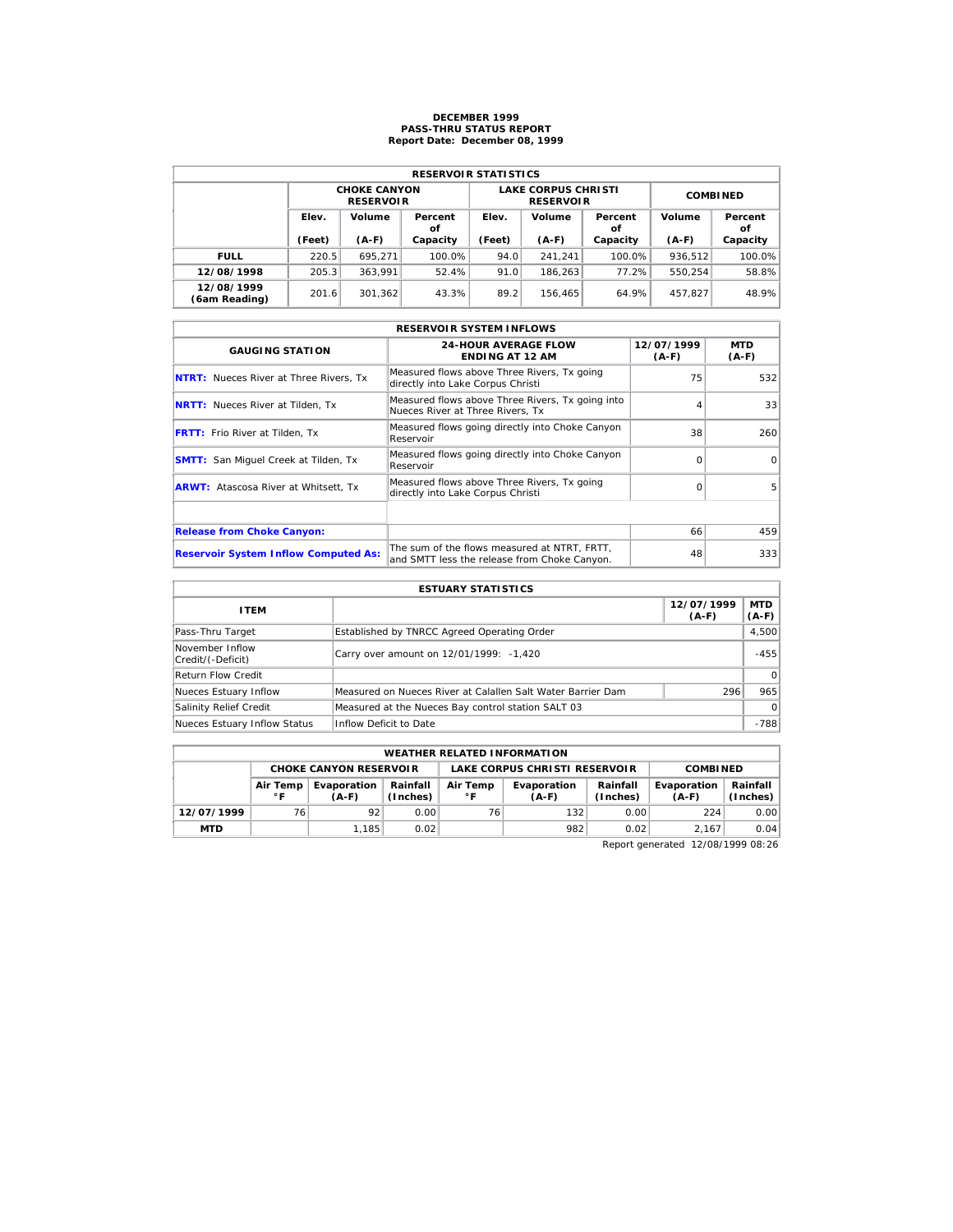### **DECEMBER 1999 PASS-THRU STATUS REPORT Report Date: December 09, 1999**

| <b>RESERVOIR STATISTICS</b> |        |                                         |               |        |                                                |                 |         |               |  |  |
|-----------------------------|--------|-----------------------------------------|---------------|--------|------------------------------------------------|-----------------|---------|---------------|--|--|
|                             |        | <b>CHOKE CANYON</b><br><b>RESERVOIR</b> |               |        | <b>LAKE CORPUS CHRISTI</b><br><b>RESERVOIR</b> | <b>COMBINED</b> |         |               |  |  |
|                             | Elev.  | Volume                                  | Percent<br>οf | Elev.  | Volume                                         | Percent<br>οf   | Volume  | Percent<br>οf |  |  |
|                             | (Feet) | $(A-F)$                                 | Capacity      | (Feet) | $(A-F)$                                        | Capacity        | $(A-F)$ | Capacity      |  |  |
| <b>FULL</b>                 | 220.5  | 695.271                                 | 100.0%        | 94.0   | 241.241                                        | 100.0%          | 936.512 | 100.0%        |  |  |
| 12/09/1998                  | 205.3  | 363.991                                 | 52.4%         | 91.0   | 186.263                                        | 77.2%           | 550.254 | 58.8%         |  |  |
| 12/09/1999<br>(6am Reading) | 201.6  | 301.362                                 | 43.3%         | 89.2   | 156.628                                        | 64.9%           | 457.990 | 48.9%         |  |  |

| <b>RESERVOIR SYSTEM INFLOWS</b>               |                                                                                              |                       |                       |  |  |  |  |  |  |
|-----------------------------------------------|----------------------------------------------------------------------------------------------|-----------------------|-----------------------|--|--|--|--|--|--|
| <b>GAUGING STATION</b>                        | <b>24-HOUR AVERAGE FLOW</b><br><b>ENDING AT 12 AM</b>                                        | 12/08/1999<br>$(A-F)$ | <b>MTD</b><br>$(A-F)$ |  |  |  |  |  |  |
| <b>NTRT:</b> Nueces River at Three Rivers. Tx | Measured flows above Three Rivers, Tx going<br>directly into Lake Corpus Christi             | 93                    | 625                   |  |  |  |  |  |  |
| <b>NRTT:</b> Nueces River at Tilden, Tx       | Measured flows above Three Rivers, Tx going into<br>Nueces River at Three Rivers, Tx         |                       | 36                    |  |  |  |  |  |  |
| <b>FRTT:</b> Frio River at Tilden, Tx         | Measured flows going directly into Choke Canyon<br>Reservoir                                 | 36                    | 296                   |  |  |  |  |  |  |
| <b>SMTT:</b> San Miguel Creek at Tilden, Tx   | Measured flows going directly into Choke Canyon<br>Reservoir                                 | $\Omega$              | $\Omega$              |  |  |  |  |  |  |
| <b>ARWT:</b> Atascosa River at Whitsett. Tx   | Measured flows above Three Rivers, Tx going<br>directly into Lake Corpus Christi             | $\Omega$              | 5                     |  |  |  |  |  |  |
|                                               |                                                                                              |                       |                       |  |  |  |  |  |  |
| <b>Release from Choke Canyon:</b>             |                                                                                              | 66                    | 524                   |  |  |  |  |  |  |
| <b>Reservoir System Inflow Computed As:</b>   | The sum of the flows measured at NTRT, FRTT,<br>and SMTT less the release from Choke Canyon. | 64                    | 397                   |  |  |  |  |  |  |

| <b>ESTUARY STATISTICS</b>            |                                                             |                       |                       |  |  |  |  |  |
|--------------------------------------|-------------------------------------------------------------|-----------------------|-----------------------|--|--|--|--|--|
| <b>ITEM</b>                          |                                                             | 12/08/1999<br>$(A-F)$ | <b>MTD</b><br>$(A-F)$ |  |  |  |  |  |
| Pass-Thru Target                     | Established by TNRCC Agreed Operating Order                 |                       | 4,500                 |  |  |  |  |  |
| November Inflow<br>Credit/(-Deficit) | Carry over amount on 12/01/1999: -1,420                     |                       | $-227$                |  |  |  |  |  |
| Return Flow Credit                   |                                                             |                       | $\Omega$              |  |  |  |  |  |
| Nueces Estuary Inflow                | Measured on Nueces River at Calallen Salt Water Barrier Dam | 228                   | 1.193                 |  |  |  |  |  |
| Salinity Relief Credit               | Measured at the Nueces Bay control station SALT 03          |                       | $\Omega$              |  |  |  |  |  |
| Nueces Estuary Inflow Status         | Inflow Deficit to Date                                      |                       | $-624$                |  |  |  |  |  |

| <b>WEATHER RELATED INFORMATION</b> |                                                                            |                               |      |                          |                               |                      |                        |                      |  |  |
|------------------------------------|----------------------------------------------------------------------------|-------------------------------|------|--------------------------|-------------------------------|----------------------|------------------------|----------------------|--|--|
|                                    |                                                                            | <b>CHOKE CANYON RESERVOIR</b> |      |                          | LAKE CORPUS CHRISTI RESERVOIR | <b>COMBINED</b>      |                        |                      |  |  |
|                                    | Rainfall<br>Evaporation<br>Air Temp<br>(Inches)<br>$^{\circ}$ F<br>$(A-F)$ |                               |      | Air Temp<br>$^{\circ}$ F | Evaporation<br>$(A-F)$        | Rainfall<br>(Inches) | Evaporation<br>$(A-F)$ | Rainfall<br>(Inches) |  |  |
| 12/08/1999                         | 82                                                                         | 92                            | 0.00 | 81                       | 132                           | 0.00                 | 224                    | 0.00                 |  |  |
| <b>MTD</b>                         |                                                                            | 1.277                         | 0.02 |                          | 1.114                         | 0.02                 | 2.391                  | 0.04                 |  |  |

Report generated 12/09/1999 08:27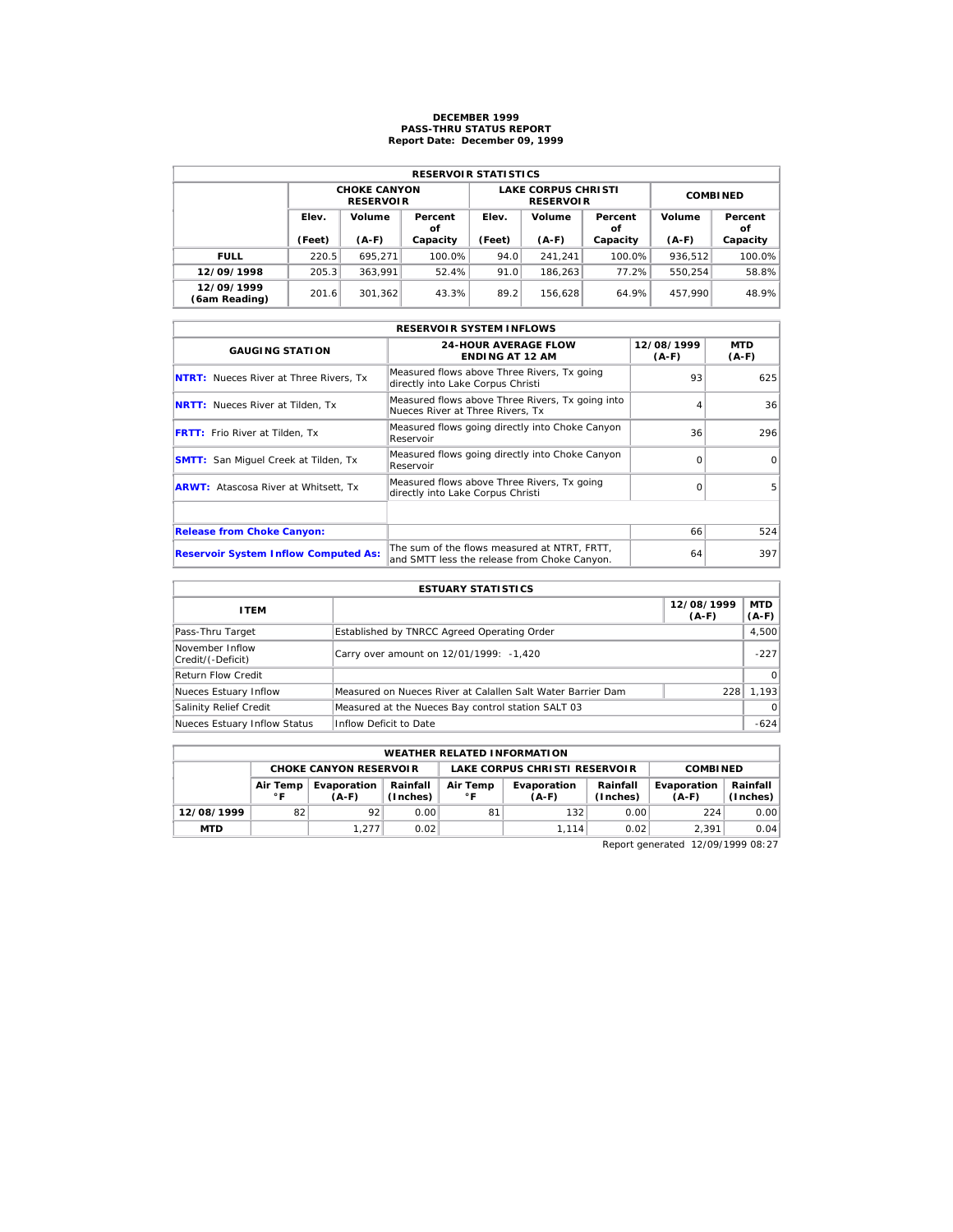## **DECEMBER 1999 PASS-THRU STATUS REPORT Report Date: December 10, 1999**

| <b>RESERVOIR STATISTICS</b> |                 |                                         |               |        |                                                |                 |         |               |  |  |  |
|-----------------------------|-----------------|-----------------------------------------|---------------|--------|------------------------------------------------|-----------------|---------|---------------|--|--|--|
|                             |                 | <b>CHOKE CANYON</b><br><b>RESERVOIR</b> |               |        | <b>LAKE CORPUS CHRISTI</b><br><b>RESERVOIR</b> | <b>COMBINED</b> |         |               |  |  |  |
|                             | Elev.<br>Volume |                                         | Percent<br>οf | Elev.  | Volume                                         | Percent<br>οf   | Volume  | Percent<br>οf |  |  |  |
|                             | (Feet)          | $(A-F)$                                 | Capacity      | (Feet) | $(A-F)$                                        | Capacity        | $(A-F)$ | Capacity      |  |  |  |
| <b>FULL</b>                 | 220.5           | 695.271                                 | 100.0%        | 94.0   | 241.241                                        | 100.0%          | 936.512 | 100.0%        |  |  |  |
| 12/10/1998                  | 205.3           | 364.167                                 | 52.4%         | 91.0   | 186.263                                        | 77.2%           | 550,430 | 58.8%         |  |  |  |
| 12/10/1999                  | 201.5           | 300.886                                 | 43.3%         | 89.2   | 155.494                                        | 64.5%           | 456,380 | 48.7%         |  |  |  |

| <b>RESERVOIR SYSTEM INFLOWS</b>               |                                                                                              |                       |                       |  |  |  |  |  |  |
|-----------------------------------------------|----------------------------------------------------------------------------------------------|-----------------------|-----------------------|--|--|--|--|--|--|
| <b>GAUGING STATION</b>                        | <b>24-HOUR AVERAGE FLOW</b><br><b>ENDING AT 12 AM</b>                                        | 12/09/1999<br>$(A-F)$ | <b>MTD</b><br>$(A-F)$ |  |  |  |  |  |  |
| <b>NTRT:</b> Nueces River at Three Rivers, Tx | Measured flows above Three Rivers, Tx going<br>directly into Lake Corpus Christi             | 91                    | 717                   |  |  |  |  |  |  |
| <b>NRTT:</b> Nueces River at Tilden, Tx       | Measured flows above Three Rivers, Tx going into<br>Nueces River at Three Rivers, Tx         | 5                     | 42                    |  |  |  |  |  |  |
| <b>FRTT:</b> Frio River at Tilden, Tx         | Measured flows going directly into Choke Canyon<br>Reservoir                                 | 36                    | 331                   |  |  |  |  |  |  |
| <b>SMTT:</b> San Miguel Creek at Tilden, Tx   | Measured flows going directly into Choke Canyon<br>Reservoir                                 | $\Omega$              | $\Omega$              |  |  |  |  |  |  |
| <b>ARWT:</b> Atascosa River at Whitsett, Tx   | Measured flows above Three Rivers, Tx going<br>directly into Lake Corpus Christi             | $\Omega$              | 5                     |  |  |  |  |  |  |
|                                               |                                                                                              |                       |                       |  |  |  |  |  |  |
| <b>Release from Choke Canyon:</b>             |                                                                                              | 66                    | 590                   |  |  |  |  |  |  |
| <b>Reservoir System Inflow Computed As:</b>   | The sum of the flows measured at NTRT. FRTT.<br>and SMTT less the release from Choke Canyon. | 62                    | 459                   |  |  |  |  |  |  |

| <b>ESTUARY STATISTICS</b>            |                                                             |                       |                       |  |  |  |  |  |
|--------------------------------------|-------------------------------------------------------------|-----------------------|-----------------------|--|--|--|--|--|
| <b>ITEM</b>                          |                                                             | 12/09/1999<br>$(A-F)$ | <b>MTD</b><br>$(A-F)$ |  |  |  |  |  |
| Pass-Thru Target                     | Established by TNRCC Agreed Operating Order                 |                       | 4,500                 |  |  |  |  |  |
| November Inflow<br>Credit/(-Deficit) | Carry over amount on 12/01/1999: -1,420                     |                       | $\Omega$              |  |  |  |  |  |
| Return Flow Credit                   | 12/09/1999                                                  |                       | 500                   |  |  |  |  |  |
| Nueces Estuary Inflow                | Measured on Nueces River at Calallen Salt Water Barrier Dam | 381                   | 1.575                 |  |  |  |  |  |
| Salinity Relief Credit               | Measured at the Nueces Bay control station SALT 03          |                       | $\Omega$              |  |  |  |  |  |
| Nueces Estuary Inflow Status         | Inflow Credit to Date                                       |                       | 196                   |  |  |  |  |  |

| <b>WEATHER RELATED INFORMATION</b>                                                                                               |    |       |      |  |                      |                        |                      |      |  |  |
|----------------------------------------------------------------------------------------------------------------------------------|----|-------|------|--|----------------------|------------------------|----------------------|------|--|--|
| <b>CHOKE CANYON RESERVOIR</b><br>LAKE CORPUS CHRISTI RESERVOIR<br><b>COMBINED</b>                                                |    |       |      |  |                      |                        |                      |      |  |  |
| Rainfall<br>Air Temp<br>Evaporation<br>Evaporation<br>Air Temp<br>(Inches)<br>$^{\circ}$ F<br>$^{\circ}$ F<br>$(A-F)$<br>$(A-F)$ |    |       |      |  | Rainfall<br>(Inches) | Evaporation<br>$(A-F)$ | Rainfall<br>(Inches) |      |  |  |
| 12/09/1999                                                                                                                       | 72 | 268   | 0.00 |  | 283                  | 0.00                   | 551                  | 0.00 |  |  |
| <b>MTD</b>                                                                                                                       |    | 1.545 | 0.02 |  | 1.397                | 0.02                   | 2.942                | 0.04 |  |  |

Report generated 12/10/1999 08:54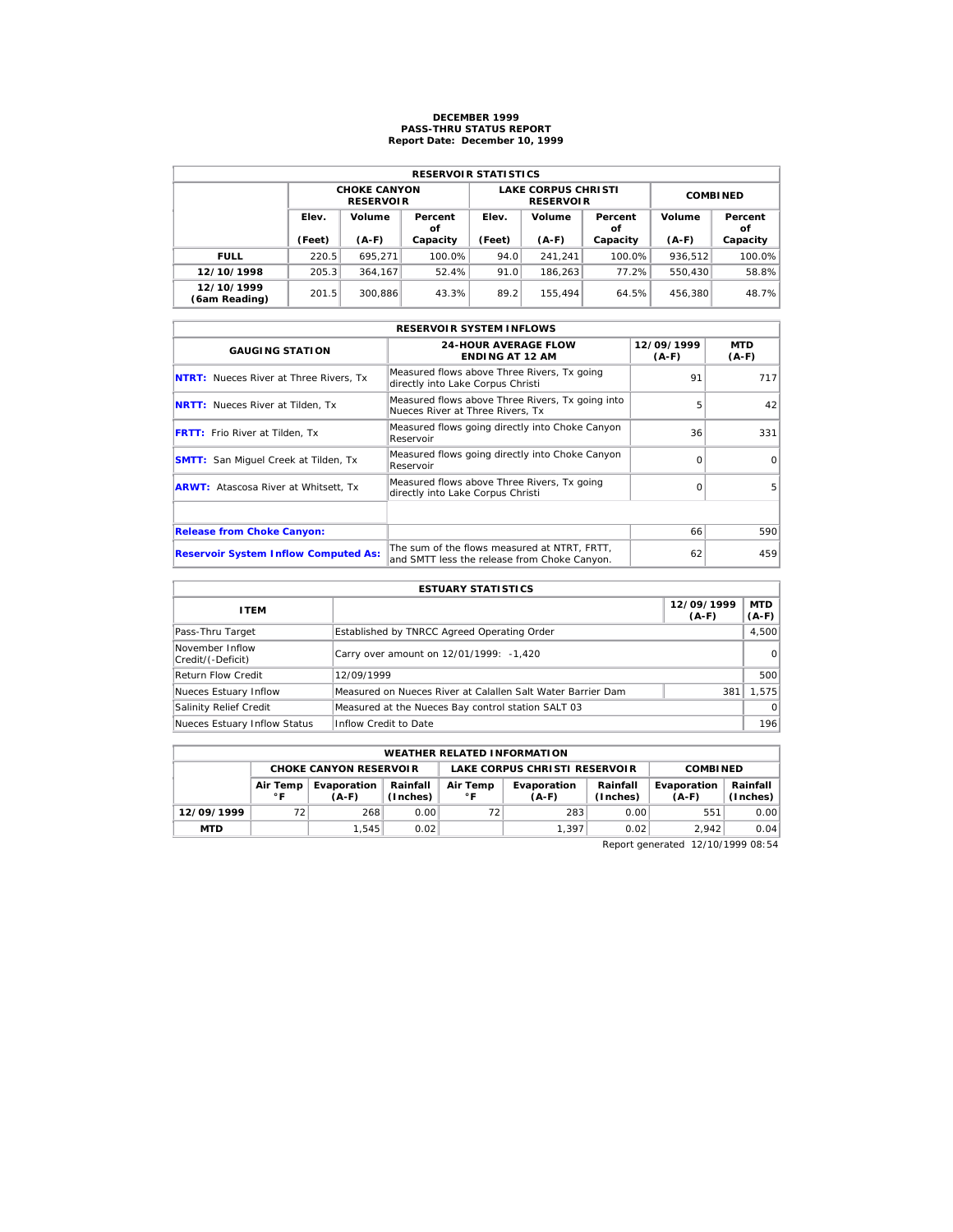## **DECEMBER 1999 PASS-THRU STATUS REPORT Report Date: December 11, 1999**

| <b>RESERVOIR STATISTICS</b> |                 |                                         |               |        |                                                |                 |         |               |  |  |  |
|-----------------------------|-----------------|-----------------------------------------|---------------|--------|------------------------------------------------|-----------------|---------|---------------|--|--|--|
|                             |                 | <b>CHOKE CANYON</b><br><b>RESERVOIR</b> |               |        | <b>LAKE CORPUS CHRISTI</b><br><b>RESERVOIR</b> | <b>COMBINED</b> |         |               |  |  |  |
|                             | Elev.<br>Volume |                                         | Percent<br>οf | Elev.  | Volume                                         | Percent<br>οf   | Volume  | Percent<br>οf |  |  |  |
|                             | (Feet)          | $(A-F)$                                 | Capacity      | (Feet) | $(A-F)$                                        | Capacity        | $(A-F)$ | Capacity      |  |  |  |
| <b>FULL</b>                 | 220.5           | 695.271                                 | 100.0%        | 94.0   | 241.241                                        | 100.0%          | 936.512 | 100.0%        |  |  |  |
| 12/11/1998                  | 205.3           | 364.167                                 | 52.4%         | 91.0   | 186.263                                        | 77.2%           | 550,430 | 58.8%         |  |  |  |
| 12/11/1999                  | 201.5           | 300.728                                 | 43.3%         | 89.2   | 155,332                                        | 64.4%           | 456,060 | 48.7%         |  |  |  |

| <b>RESERVOIR SYSTEM INFLOWS</b>               |                                                                                              |                       |                       |  |  |  |  |  |  |
|-----------------------------------------------|----------------------------------------------------------------------------------------------|-----------------------|-----------------------|--|--|--|--|--|--|
| <b>GAUGING STATION</b>                        | <b>24-HOUR AVERAGE FLOW</b><br><b>ENDING AT 12 AM</b>                                        | 12/10/1999<br>$(A-F)$ | <b>MTD</b><br>$(A-F)$ |  |  |  |  |  |  |
| <b>NTRT:</b> Nueces River at Three Rivers, Tx | Measured flows above Three Rivers, Tx going<br>directly into Lake Corpus Christi             | 73                    | 790                   |  |  |  |  |  |  |
| <b>NRTT:</b> Nueces River at Tilden, Tx       | Measured flows above Three Rivers, Tx going into<br>Nueces River at Three Rivers. Tx         |                       | 49                    |  |  |  |  |  |  |
| <b>FRTT:</b> Frio River at Tilden, Tx         | Measured flows going directly into Choke Canyon<br>Reservoir                                 | 44                    | 375                   |  |  |  |  |  |  |
| <b>SMTT:</b> San Miquel Creek at Tilden, Tx   | Measured flows going directly into Choke Canyon<br>Reservoir                                 | $\Omega$              | $\Omega$              |  |  |  |  |  |  |
| <b>ARWT:</b> Atascosa River at Whitsett, Tx   | Measured flows above Three Rivers, Tx going<br>directly into Lake Corpus Christi             | $\Omega$              | 6                     |  |  |  |  |  |  |
|                                               |                                                                                              |                       |                       |  |  |  |  |  |  |
| <b>Release from Choke Canyon:</b>             |                                                                                              | 66                    | 655                   |  |  |  |  |  |  |
| <b>Reservoir System Inflow Computed As:</b>   | The sum of the flows measured at NTRT. FRTT.<br>and SMTT less the release from Choke Canyon. | 52                    | 510                   |  |  |  |  |  |  |

| <b>ESTUARY STATISTICS</b>            |                                                             |                       |                       |  |  |  |  |  |
|--------------------------------------|-------------------------------------------------------------|-----------------------|-----------------------|--|--|--|--|--|
| <b>ITEM</b>                          |                                                             | 12/10/1999<br>$(A-F)$ | <b>MTD</b><br>$(A-F)$ |  |  |  |  |  |
| Pass-Thru Target                     | Established by TNRCC Agreed Operating Order                 |                       | 4,500                 |  |  |  |  |  |
| November Inflow<br>Credit/(-Deficit) | Carry over amount on 12/01/1999: -1,420                     |                       | $\Omega$              |  |  |  |  |  |
| Return Flow Credit                   | 12/09/1999                                                  |                       | 500                   |  |  |  |  |  |
| Nueces Estuary Inflow                | Measured on Nueces River at Calallen Salt Water Barrier Dam | 466                   | 2.041                 |  |  |  |  |  |
| Salinity Relief Credit               | Measured at the Nueces Bay control station SALT 03          |                       | $\Omega$              |  |  |  |  |  |
| Nueces Estuary Inflow Status         | Inflow Credit to Date                                       |                       | 611                   |  |  |  |  |  |

| <b>WEATHER RELATED INFORMATION</b>                             |                                                                                                                       |       |      |    |       |                      |                        |                      |  |  |
|----------------------------------------------------------------|-----------------------------------------------------------------------------------------------------------------------|-------|------|----|-------|----------------------|------------------------|----------------------|--|--|
| LAKE CORPUS CHRISTI RESERVOIR<br><b>CHOKE CANYON RESERVOIR</b> |                                                                                                                       |       |      |    |       |                      | <b>COMBINED</b>        |                      |  |  |
|                                                                | Rainfall<br>Air Temp<br>Evaporation<br>Air Temp<br>Evaporation<br>(Inches)<br>$^{\circ}$ F<br>$^{\circ}$ F<br>$(A-F)$ |       |      |    |       | Rainfall<br>(Inches) | Evaporation<br>$(A-F)$ | Rainfall<br>(Inches) |  |  |
| 12/10/1999                                                     | 72                                                                                                                    | 120   | 0.01 | 67 | 122   | 0.00                 | 242                    | 0.01                 |  |  |
| <b>MTD</b>                                                     |                                                                                                                       | 1.665 | 0.03 |    | 1.519 | 0.02                 | 3.184                  | 0.05                 |  |  |

Report generated 12/11/1999 08:32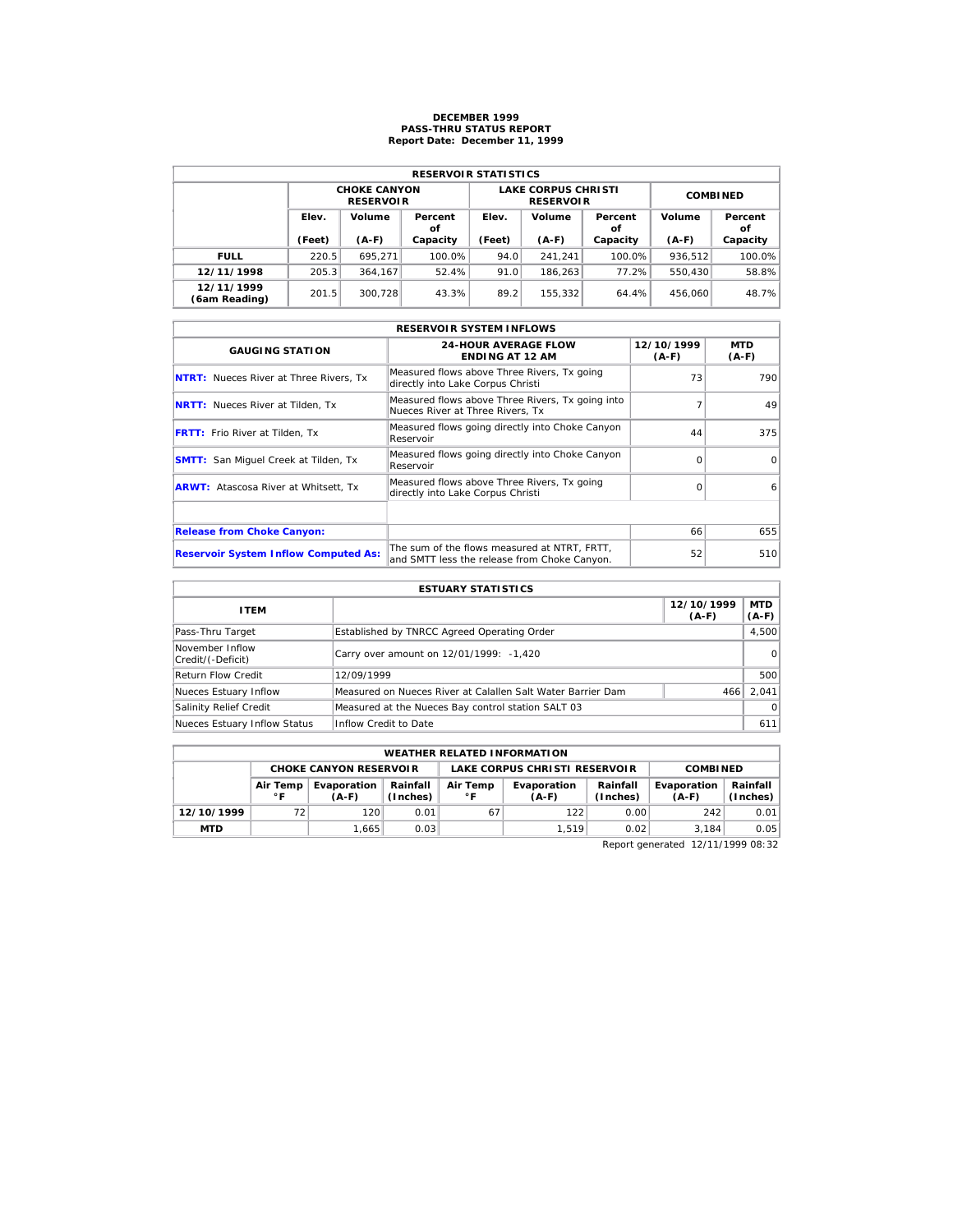## **DECEMBER 1999 PASS-THRU STATUS REPORT Report Date: December 12, 1999**

| <b>RESERVOIR STATISTICS</b> |                 |                                         |               |        |                                                |                 |         |               |  |  |  |
|-----------------------------|-----------------|-----------------------------------------|---------------|--------|------------------------------------------------|-----------------|---------|---------------|--|--|--|
|                             |                 | <b>CHOKE CANYON</b><br><b>RESERVOIR</b> |               |        | <b>LAKE CORPUS CHRISTI</b><br><b>RESERVOIR</b> | <b>COMBINED</b> |         |               |  |  |  |
|                             | Elev.<br>Volume |                                         | Percent<br>οf | Elev.  | Volume                                         | Percent<br>οf   | Volume  | Percent<br>οf |  |  |  |
|                             | (Feet)          | $(A-F)$                                 | Capacity      | (Feet) | $(A-F)$                                        | Capacity        | $(A-F)$ | Capacity      |  |  |  |
| <b>FULL</b>                 | 220.5           | 695.271                                 | 100.0%        | 94.0   | 241.241                                        | 100.0%          | 936.512 | 100.0%        |  |  |  |
| 12/12/1998                  | 205.3           | 364.344                                 | 52.4%         | 91.0   | 186.263                                        | 77.2%           | 550.607 | 58.8%         |  |  |  |
| 12/12/1999                  | 201.6           | 301.362                                 | 43.3%         | 89.2   | 155.494                                        | 64.5%           | 456.856 | 48.8%         |  |  |  |

| <b>RESERVOIR SYSTEM INFLOWS</b>               |                                                                                              |                     |                       |  |  |  |  |  |  |
|-----------------------------------------------|----------------------------------------------------------------------------------------------|---------------------|-----------------------|--|--|--|--|--|--|
| <b>GAUGING STATION</b>                        | <b>24-HOUR AVERAGE FLOW</b><br><b>ENDING AT 12 AM</b>                                        | 12/11/1999<br>(A-F) | <b>MTD</b><br>$(A-F)$ |  |  |  |  |  |  |
| <b>NTRT:</b> Nueces River at Three Rivers, Tx | Measured flows above Three Rivers, Tx going<br>directly into Lake Corpus Christi             | 77                  | 867                   |  |  |  |  |  |  |
| <b>NRTT:</b> Nueces River at Tilden, Tx       | Measured flows above Three Rivers, Tx going into<br>Nueces River at Three Rivers. Tx         |                     | 56                    |  |  |  |  |  |  |
| <b>FRTT:</b> Frio River at Tilden, Tx         | Measured flows going directly into Choke Canyon<br>Reservoir                                 | 44                  | 419                   |  |  |  |  |  |  |
| <b>SMTT:</b> San Miguel Creek at Tilden, Tx   | Measured flows going directly into Choke Canyon<br>Reservoir                                 | $\Omega$            | $\Omega$              |  |  |  |  |  |  |
| <b>ARWT:</b> Atascosa River at Whitsett, Tx   | Measured flows above Three Rivers, Tx going<br>directly into Lake Corpus Christi             | $\Omega$            | 6                     |  |  |  |  |  |  |
|                                               |                                                                                              |                     |                       |  |  |  |  |  |  |
| <b>Release from Choke Canyon:</b>             |                                                                                              | 66                  | 721                   |  |  |  |  |  |  |
| <b>Reservoir System Inflow Computed As:</b>   | The sum of the flows measured at NTRT, FRTT,<br>and SMTT less the release from Choke Canyon. | 56                  | 566                   |  |  |  |  |  |  |

| <b>ESTUARY STATISTICS</b>            |                                                             |                       |                       |  |  |  |  |  |
|--------------------------------------|-------------------------------------------------------------|-----------------------|-----------------------|--|--|--|--|--|
| <b>ITEM</b>                          |                                                             | 12/11/1999<br>$(A-F)$ | <b>MTD</b><br>$(A-F)$ |  |  |  |  |  |
| Pass-Thru Target                     | Established by TNRCC Agreed Operating Order                 |                       | 4,500                 |  |  |  |  |  |
| November Inflow<br>Credit/(-Deficit) | Carry over amount on 12/01/1999: -1,420                     |                       | $\Omega$              |  |  |  |  |  |
| Return Flow Credit                   | 12/09/1999                                                  |                       | 500                   |  |  |  |  |  |
| Nueces Estuary Inflow                | Measured on Nueces River at Calallen Salt Water Barrier Dam | 56                    | 2.097                 |  |  |  |  |  |
| Salinity Relief Credit               | Measured at the Nueces Bay control station SALT 03          |                       | $\Omega$              |  |  |  |  |  |
| Nueces Estuary Inflow Status         | Inflow Credit to Date                                       |                       | 611                   |  |  |  |  |  |

| <b>WEATHER RELATED INFORMATION</b>                             |                                                                                                                                  |       |      |    |       |                      |                        |                      |  |  |
|----------------------------------------------------------------|----------------------------------------------------------------------------------------------------------------------------------|-------|------|----|-------|----------------------|------------------------|----------------------|--|--|
| LAKE CORPUS CHRISTI RESERVOIR<br><b>CHOKE CANYON RESERVOIR</b> |                                                                                                                                  |       |      |    |       |                      | <b>COMBINED</b>        |                      |  |  |
|                                                                | Rainfall<br>Air Temp<br>Evaporation<br>Evaporation<br>Air Temp<br>(Inches)<br>$^{\circ}$ F<br>$^{\circ}$ F<br>$(A-F)$<br>$(A-F)$ |       |      |    |       | Rainfall<br>(Inches) | Evaporation<br>$(A-F)$ | Rainfall<br>(Inches) |  |  |
| 12/11/1999                                                     | 83                                                                                                                               | 120   | 0.03 | 82 | 151   | 0.06                 | 271                    | 0.09                 |  |  |
| <b>MTD</b>                                                     |                                                                                                                                  | 1.785 | 0.06 |    | 1.670 | 0.08                 | 3.455                  | 0.14                 |  |  |

Report generated 12/12/1999 08:53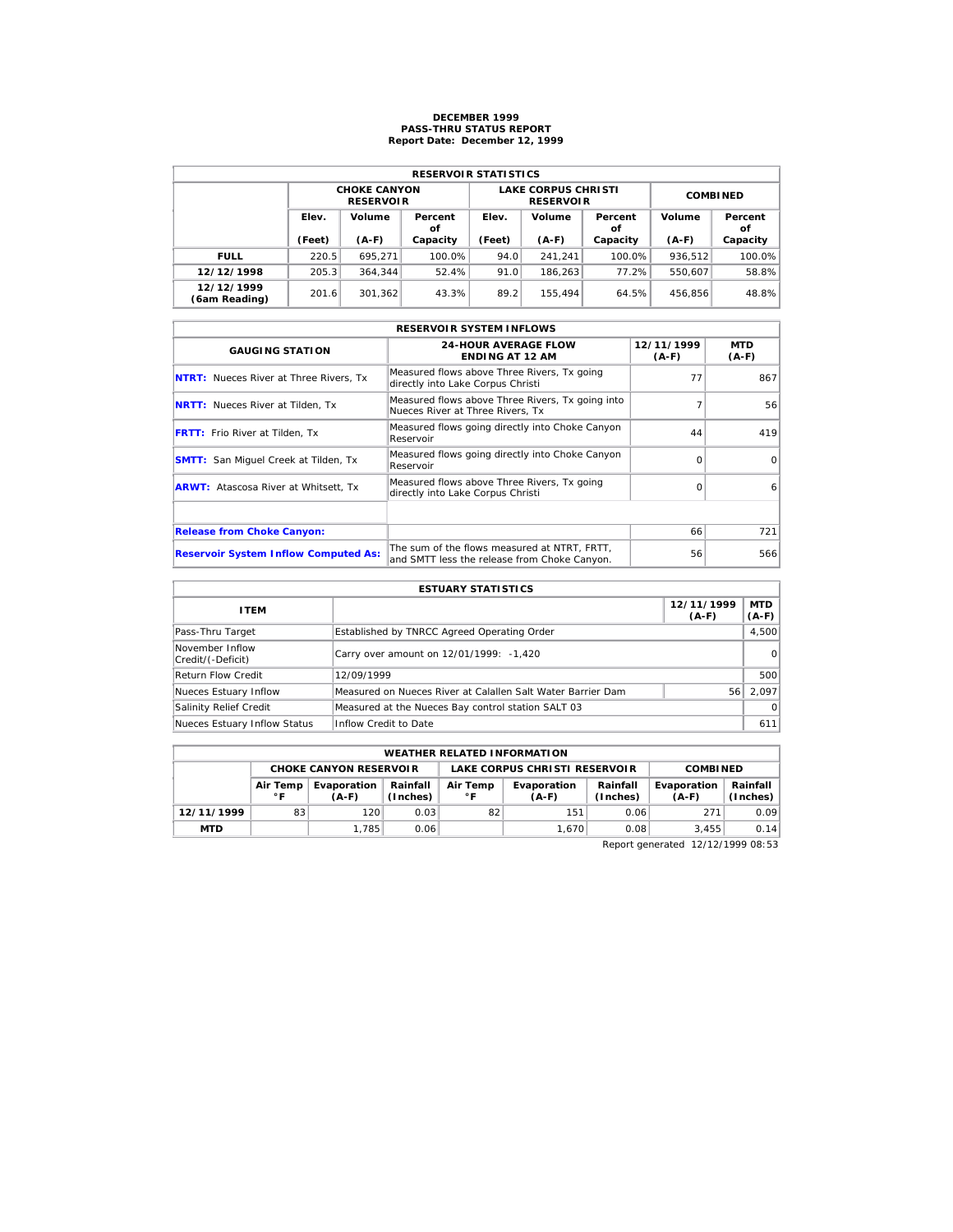## **DECEMBER 1999 PASS-THRU STATUS REPORT Report Date: December 13, 1999**

| <b>RESERVOIR STATISTICS</b> |        |                                         |               |        |                                                |                 |         |               |  |  |  |
|-----------------------------|--------|-----------------------------------------|---------------|--------|------------------------------------------------|-----------------|---------|---------------|--|--|--|
|                             |        | <b>CHOKE CANYON</b><br><b>RESERVOIR</b> |               |        | <b>LAKE CORPUS CHRISTI</b><br><b>RESERVOIR</b> | <b>COMBINED</b> |         |               |  |  |  |
|                             | Elev.  | Volume                                  | Percent<br>οf | Elev.  | Volume                                         | Percent<br>οf   | Volume  | Percent<br>οf |  |  |  |
|                             | (Feet) | $(A-F)$                                 | Capacity      | (Feet) | $(A-F)$                                        | Capacity        | $(A-F)$ | Capacity      |  |  |  |
| <b>FULL</b>                 | 220.5  | 695.271                                 | 100.0%        | 94.0   | 241.241                                        | $100.0\%$       | 936.512 | 100.0%        |  |  |  |
| 12/13/1998                  | 205.3  | 364.344                                 | 52.4%         | 91.0   | 186.263                                        | 77.2%           | 550.607 | 58.8%         |  |  |  |
| 12/13/1999<br>(6am Reading) | 201.5  | 300.569                                 | 43.2%         | 89.1   | 154.686                                        | 64.1%           | 455,255 | 48.6%         |  |  |  |

| <b>RESERVOIR SYSTEM INFLOWS</b>               |                                                                                              |                       |                       |  |  |  |  |  |  |
|-----------------------------------------------|----------------------------------------------------------------------------------------------|-----------------------|-----------------------|--|--|--|--|--|--|
| <b>GAUGING STATION</b>                        | <b>24-HOUR AVERAGE FLOW</b><br><b>ENDING AT 12 AM</b>                                        | 12/12/1999<br>$(A-F)$ | <b>MTD</b><br>$(A-F)$ |  |  |  |  |  |  |
| <b>NTRT:</b> Nueces River at Three Rivers, Tx | Measured flows above Three Rivers, Tx going<br>directly into Lake Corpus Christi             | 79                    | 947                   |  |  |  |  |  |  |
| <b>NRTT:</b> Nueces River at Tilden, Tx       | Measured flows above Three Rivers, Tx going into<br>Nueces River at Three Rivers, Tx         | 8                     | 64                    |  |  |  |  |  |  |
| <b>FRTT:</b> Frio River at Tilden, Tx         | Measured flows going directly into Choke Canyon<br>Reservoir                                 | 44                    | 463                   |  |  |  |  |  |  |
| <b>SMTT:</b> San Miquel Creek at Tilden, Tx   | Measured flows going directly into Choke Canyon<br>Reservoir                                 | $\Omega$              | $\Omega$              |  |  |  |  |  |  |
| <b>ARWT:</b> Atascosa River at Whitsett, Tx   | Measured flows above Three Rivers, Tx going<br>directly into Lake Corpus Christi             | $\Omega$              | 6                     |  |  |  |  |  |  |
|                                               |                                                                                              |                       |                       |  |  |  |  |  |  |
| <b>Release from Choke Canyon:</b>             |                                                                                              | 66                    | 786                   |  |  |  |  |  |  |
| <b>Reservoir System Inflow Computed As:</b>   | The sum of the flows measured at NTRT, FRTT,<br>and SMTT less the release from Choke Canyon. | 58                    | 623                   |  |  |  |  |  |  |

| <b>ESTUARY STATISTICS</b>            |                                                             |                       |                       |  |  |  |  |
|--------------------------------------|-------------------------------------------------------------|-----------------------|-----------------------|--|--|--|--|
| <b>ITEM</b>                          |                                                             | 12/12/1999<br>$(A-F)$ | <b>MTD</b><br>$(A-F)$ |  |  |  |  |
| Pass-Thru Target                     | Established by TNRCC Agreed Operating Order                 |                       | 4,500                 |  |  |  |  |
| November Inflow<br>Credit/(-Deficit) | Carry over amount on 12/01/1999: -1,420                     |                       | $\Omega$              |  |  |  |  |
| <b>Return Flow Credit</b>            | 12/09/1999                                                  |                       | 500                   |  |  |  |  |
| Nueces Estuary Inflow                | Measured on Nueces River at Calallen Salt Water Barrier Dam |                       | 2.097                 |  |  |  |  |
| Salinity Relief Credit               | Measured at the Nueces Bay control station SALT 03          |                       | $\Omega$              |  |  |  |  |
| Nueces Estuary Inflow Status         | Inflow Credit to Date                                       |                       | 553                   |  |  |  |  |

| <b>WEATHER RELATED INFORMATION</b> |                                                                                                        |                               |      |    |                               |                      |                        |                      |  |  |
|------------------------------------|--------------------------------------------------------------------------------------------------------|-------------------------------|------|----|-------------------------------|----------------------|------------------------|----------------------|--|--|
|                                    |                                                                                                        | <b>CHOKE CANYON RESERVOIR</b> |      |    | LAKE CORPUS CHRISTI RESERVOIR | <b>COMBINED</b>      |                        |                      |  |  |
|                                    | Rainfall<br>Air Temp<br>Evaporation<br>Air Temp<br>(Inches)<br>$^{\circ}$ F<br>$^{\circ}$ F<br>$(A-F)$ |                               |      |    | Evaporation<br>$(A-F)$        | Rainfall<br>(Inches) | Evaporation<br>$(A-F)$ | Rainfall<br>(Inches) |  |  |
| 12/12/1999                         | 66                                                                                                     | 194                           | 0.00 | 67 | 207                           | 0.00                 | 401                    | 0.00                 |  |  |
| <b>MTD</b>                         |                                                                                                        | 1.979                         | 0.06 |    | 1.877                         | 0.08                 | 3.856                  | 0.14                 |  |  |

Report generated 12/13/1999 09:37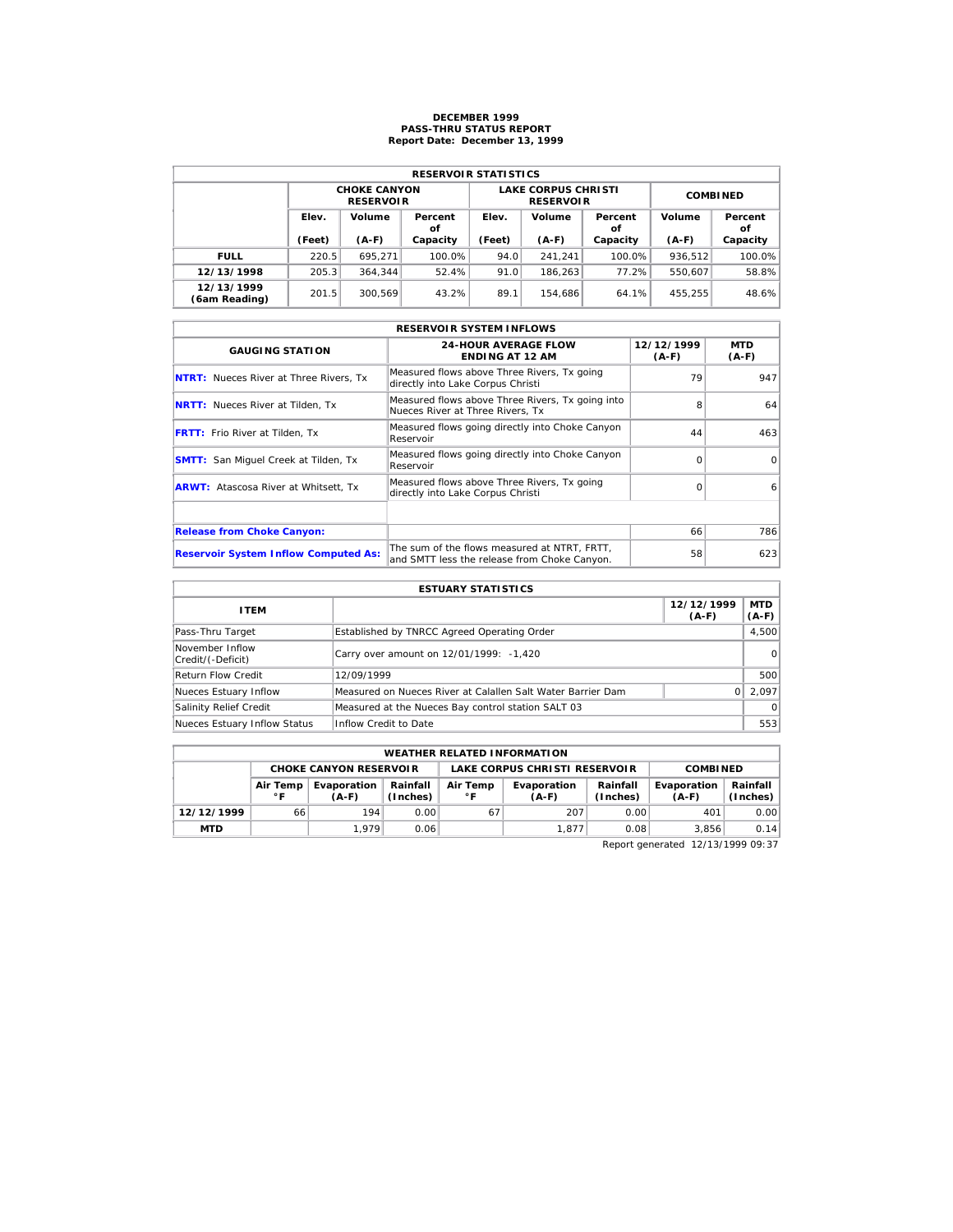## **DECEMBER 1999 PASS-THRU STATUS REPORT Report Date: December 14, 1999**

| <b>RESERVOIR STATISTICS</b> |        |                                         |               |        |                                                |                 |         |               |  |  |  |
|-----------------------------|--------|-----------------------------------------|---------------|--------|------------------------------------------------|-----------------|---------|---------------|--|--|--|
|                             |        | <b>CHOKE CANYON</b><br><b>RESERVOIR</b> |               |        | <b>LAKE CORPUS CHRISTI</b><br><b>RESERVOIR</b> | <b>COMBINED</b> |         |               |  |  |  |
|                             | Elev.  | Volume                                  | Percent<br>οf | Elev.  | Volume                                         | Percent<br>οf   | Volume  | Percent<br>οf |  |  |  |
|                             | (Feet) | $(A-F)$                                 | Capacity      | (Feet) | $(A-F)$                                        | Capacity        | $(A-F)$ | Capacity      |  |  |  |
| <b>FULL</b>                 | 220.5  | 695.271                                 | 100.0%        | 94.0   | 241.241                                        | $100.0\%$       | 936.512 | 100.0%        |  |  |  |
| 12/14/1998                  | 205.3  | 364.344                                 | 52.4%         | 91.0   | 186.263                                        | 77.2%           | 550.607 | 58.8%         |  |  |  |
| 12/14/1999<br>(6am Reading) | 201.5  | 299.936                                 | 43.1%         | 89.1   | 153.041                                        | 63.9%           | 453.977 | 48.5%         |  |  |  |

| <b>RESERVOIR SYSTEM INFLOWS</b>               |                                                                                              |                       |                       |  |  |  |  |  |  |
|-----------------------------------------------|----------------------------------------------------------------------------------------------|-----------------------|-----------------------|--|--|--|--|--|--|
| <b>GAUGING STATION</b>                        | <b>24-HOUR AVERAGE FLOW</b><br><b>ENDING AT 12 AM</b>                                        | 12/13/1999<br>$(A-F)$ | <b>MTD</b><br>$(A-F)$ |  |  |  |  |  |  |
| <b>NTRT:</b> Nueces River at Three Rivers, Tx | Measured flows above Three Rivers, Tx going<br>directly into Lake Corpus Christi             | 79                    | 1.026                 |  |  |  |  |  |  |
| <b>NRTT:</b> Nueces River at Tilden, Tx       | Measured flows above Three Rivers, Tx going into<br>Nueces River at Three Rivers, Tx         |                       | 71                    |  |  |  |  |  |  |
| <b>FRTT:</b> Frio River at Tilden, Tx         | Measured flows going directly into Choke Canyon<br>Reservoir                                 | 44                    | 506                   |  |  |  |  |  |  |
| <b>SMTT:</b> San Miquel Creek at Tilden, Tx   | Measured flows going directly into Choke Canyon<br>Reservoir                                 | $\Omega$              | $\Omega$              |  |  |  |  |  |  |
| <b>ARWT:</b> Atascosa River at Whitsett, Tx   | Measured flows above Three Rivers, Tx going<br>directly into Lake Corpus Christi             | $\Omega$              | 6                     |  |  |  |  |  |  |
|                                               |                                                                                              |                       |                       |  |  |  |  |  |  |
| <b>Release from Choke Canyon:</b>             |                                                                                              | 66                    | 852                   |  |  |  |  |  |  |
| <b>Reservoir System Inflow Computed As:</b>   | The sum of the flows measured at NTRT, FRTT,<br>and SMTT less the release from Choke Canyon. | 58                    | 681                   |  |  |  |  |  |  |

| <b>ESTUARY STATISTICS</b>            |                                                             |                       |                       |  |  |  |  |
|--------------------------------------|-------------------------------------------------------------|-----------------------|-----------------------|--|--|--|--|
| <b>ITEM</b>                          |                                                             | 12/13/1999<br>$(A-F)$ | <b>MTD</b><br>$(A-F)$ |  |  |  |  |
| Pass-Thru Target                     | Established by TNRCC Agreed Operating Order                 |                       | 4,500                 |  |  |  |  |
| November Inflow<br>Credit/(-Deficit) | Carry over amount on 12/01/1999: -1,420                     |                       | $\Omega$              |  |  |  |  |
| Return Flow Credit                   | 12/09/1999                                                  |                       | 500                   |  |  |  |  |
| Nueces Estuary Inflow                | Measured on Nueces River at Calallen Salt Water Barrier Dam |                       | 2.097                 |  |  |  |  |
| Salinity Relief Credit               | Measured at the Nueces Bay control station SALT 03          |                       | $\Omega$              |  |  |  |  |
| Nueces Estuary Inflow Status         | Inflow Credit to Date                                       |                       | 496                   |  |  |  |  |

| <b>WEATHER RELATED INFORMATION</b>                               |    |                               |      |                          |                               |                      |                        |                        |  |  |
|------------------------------------------------------------------|----|-------------------------------|------|--------------------------|-------------------------------|----------------------|------------------------|------------------------|--|--|
|                                                                  |    | <b>CHOKE CANYON RESERVOIR</b> |      |                          | LAKE CORPUS CHRISTI RESERVOIR |                      | <b>COMBINED</b>        |                        |  |  |
| Rainfall<br>Evaporation<br>Air Temp<br>(Inches)<br>∘г<br>$(A-F)$ |    |                               |      | Air Temp<br>$^{\circ}$ C | Evaporation<br>$(A-F)$        | Rainfall<br>(Inches) | Evaporation<br>$(A-F)$ | Rainfall  <br>(Inches) |  |  |
| 12/13/1999                                                       | 67 | 138                           | 0.00 | 67                       | 159                           | 0.00                 | 279                    | 0.00                   |  |  |
| <b>MTD</b>                                                       |    | 2.117                         | 0.06 |                          | 2.036                         | 0.08                 | 4.153                  | 0.14                   |  |  |

Report generated 12/14/1999 08:55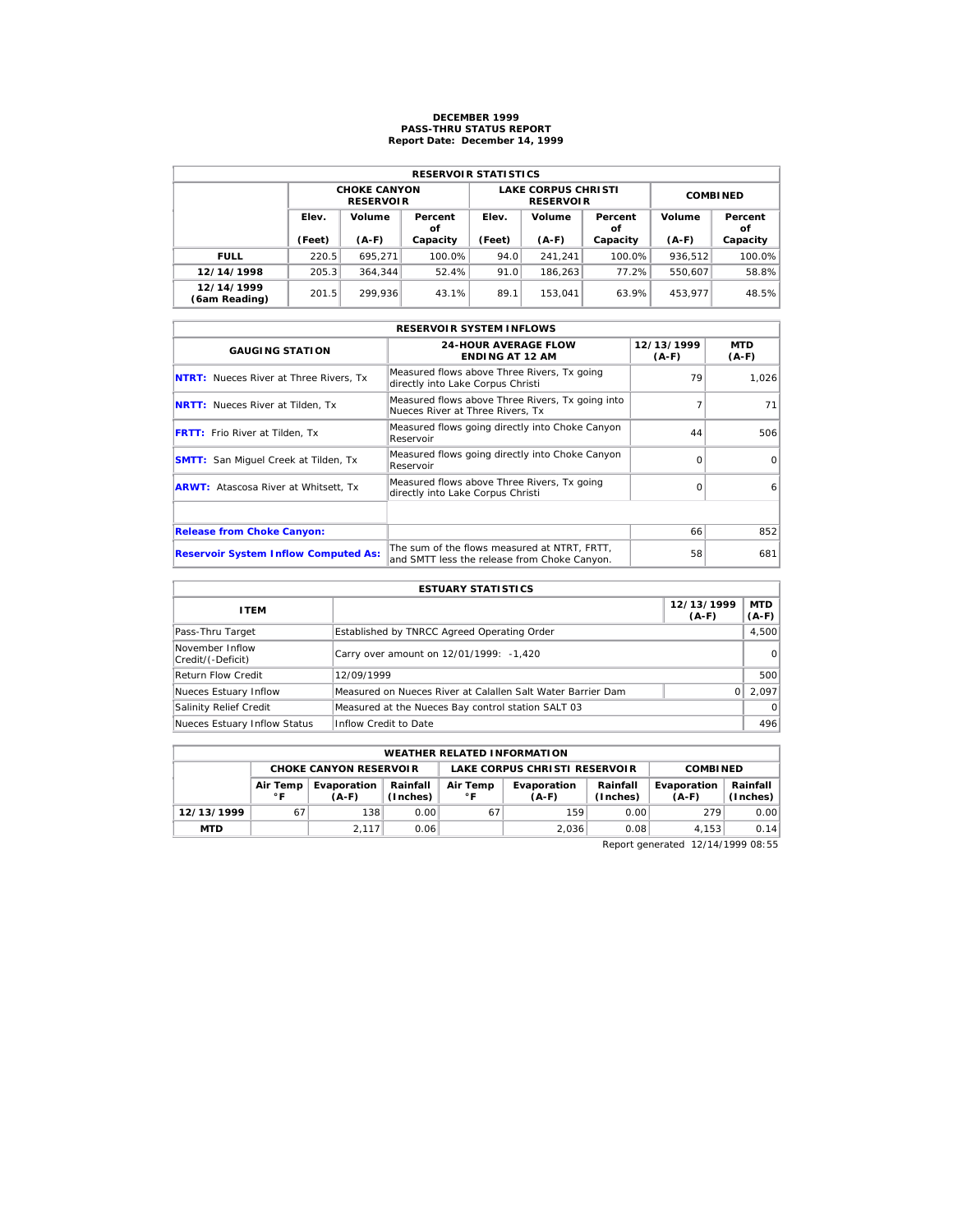## **DECEMBER 1999 PASS-THRU STATUS REPORT Report Date: December 15, 1999**

| <b>RESERVOIR STATISTICS</b> |                 |                                         |               |        |                                                |                 |         |               |  |  |  |
|-----------------------------|-----------------|-----------------------------------------|---------------|--------|------------------------------------------------|-----------------|---------|---------------|--|--|--|
|                             |                 | <b>CHOKE CANYON</b><br><b>RESERVOIR</b> |               |        | <b>LAKE CORPUS CHRISTI</b><br><b>RESERVOIR</b> | <b>COMBINED</b> |         |               |  |  |  |
|                             | Elev.<br>Volume |                                         | Percent<br>οf | Elev.  | Volume                                         | Percent<br>οf   | Volume  | Percent<br>οf |  |  |  |
|                             | (Feet)          | $(A-F)$                                 | Capacity      | (Feet) | $(A-F)$                                        | Capacity        | $(A-F)$ | Capacity      |  |  |  |
| <b>FULL</b>                 | 220.5           | 695.271                                 | 100.0%        | 94.0   | 241.241                                        | 100.0%          | 936.512 | 100.0%        |  |  |  |
| 12/15/1998                  | 205.3           | 364.167                                 | 52.4%         | 91.0   | 186.263                                        | 77.2%           | 550,430 | 58.8%         |  |  |  |
| 12/15/1999                  | 201.5           | 299.777                                 | 43.1%         | 89.0   | 153.559                                        | 63.7%           | 453.336 | 48.4%         |  |  |  |

| <b>RESERVOIR SYSTEM INFLOWS</b>               |                                                                                              |                       |                       |  |  |  |  |  |
|-----------------------------------------------|----------------------------------------------------------------------------------------------|-----------------------|-----------------------|--|--|--|--|--|
| <b>GAUGING STATION</b>                        | <b>24-HOUR AVERAGE FLOW</b><br><b>ENDING AT 12 AM</b>                                        | 12/14/1999<br>$(A-F)$ | <b>MTD</b><br>$(A-F)$ |  |  |  |  |  |
| <b>NTRT:</b> Nueces River at Three Rivers, Tx | Measured flows above Three Rivers, Tx going<br>directly into Lake Corpus Christi             | 77                    | 1.104                 |  |  |  |  |  |
| <b>NRTT:</b> Nueces River at Tilden, Tx       | Measured flows above Three Rivers, Tx going into<br>Nueces River at Three Rivers. Tx         |                       | 78                    |  |  |  |  |  |
| <b>FRTT:</b> Frio River at Tilden, Tx         | Measured flows going directly into Choke Canyon<br>Reservoir                                 | 42                    | 548                   |  |  |  |  |  |
| <b>SMTT:</b> San Miquel Creek at Tilden, Tx   | Measured flows going directly into Choke Canyon<br>Reservoir                                 | $\Omega$              | $\Omega$              |  |  |  |  |  |
| <b>ARWT:</b> Atascosa River at Whitsett, Tx   | Measured flows above Three Rivers, Tx going<br>directly into Lake Corpus Christi             | $\Omega$              |                       |  |  |  |  |  |
|                                               |                                                                                              |                       |                       |  |  |  |  |  |
| <b>Release from Choke Canyon:</b>             |                                                                                              | 66                    | 917                   |  |  |  |  |  |
| <b>Reservoir System Inflow Computed As:</b>   | The sum of the flows measured at NTRT, FRTT,<br>and SMTT less the release from Choke Canyon. | 54                    | 734                   |  |  |  |  |  |

| <b>ESTUARY STATISTICS</b>            |                                                             |                       |                       |  |  |  |  |  |
|--------------------------------------|-------------------------------------------------------------|-----------------------|-----------------------|--|--|--|--|--|
| <b>ITEM</b>                          |                                                             | 12/14/1999<br>$(A-F)$ | <b>MTD</b><br>$(A-F)$ |  |  |  |  |  |
| Pass-Thru Target                     | Established by TNRCC Agreed Operating Order                 |                       | 4,500                 |  |  |  |  |  |
| November Inflow<br>Credit/(-Deficit) | Carry over amount on 12/01/1999: -1,420                     |                       | $\Omega$              |  |  |  |  |  |
| Return Flow Credit                   | 12/09/1999                                                  |                       | 500                   |  |  |  |  |  |
| Nueces Estuary Inflow                | Measured on Nueces River at Calallen Salt Water Barrier Dam | 44                    | 2.140                 |  |  |  |  |  |
| Salinity Relief Credit               | Measured at the Nueces Bay control station SALT 03          |                       | $\Omega$              |  |  |  |  |  |
| Nueces Estuary Inflow Status         | Inflow Credit to Date                                       |                       | 486                   |  |  |  |  |  |

| <b>WEATHER RELATED INFORMATION</b> |                 |                               |                      |                          |                               |                      |                        |                        |  |  |
|------------------------------------|-----------------|-------------------------------|----------------------|--------------------------|-------------------------------|----------------------|------------------------|------------------------|--|--|
|                                    |                 | <b>CHOKE CANYON RESERVOIR</b> |                      |                          | LAKE CORPUS CHRISTI RESERVOIR |                      | <b>COMBINED</b>        |                        |  |  |
|                                    | Air Temp<br>∘ ⊏ | Evaporation<br>$(A-F)$        | Rainfall<br>(Inches) | Air Temp<br>$^{\circ}$ C | Evaporation<br>$(A-F)$        | Rainfall<br>(Inches) | Evaporation<br>$(A-F)$ | Rainfall  <br>(Inches) |  |  |
| 12/14/1999                         |                 | 184                           | 0.00                 | 79                       | 206                           | 0.00                 | 390                    | 0.00                   |  |  |
| <b>MTD</b>                         |                 | 2.301                         | 0.06                 |                          | 2.242                         | 0.08                 | 4.543                  | 0.14                   |  |  |

Report generated 12/15/1999 09:17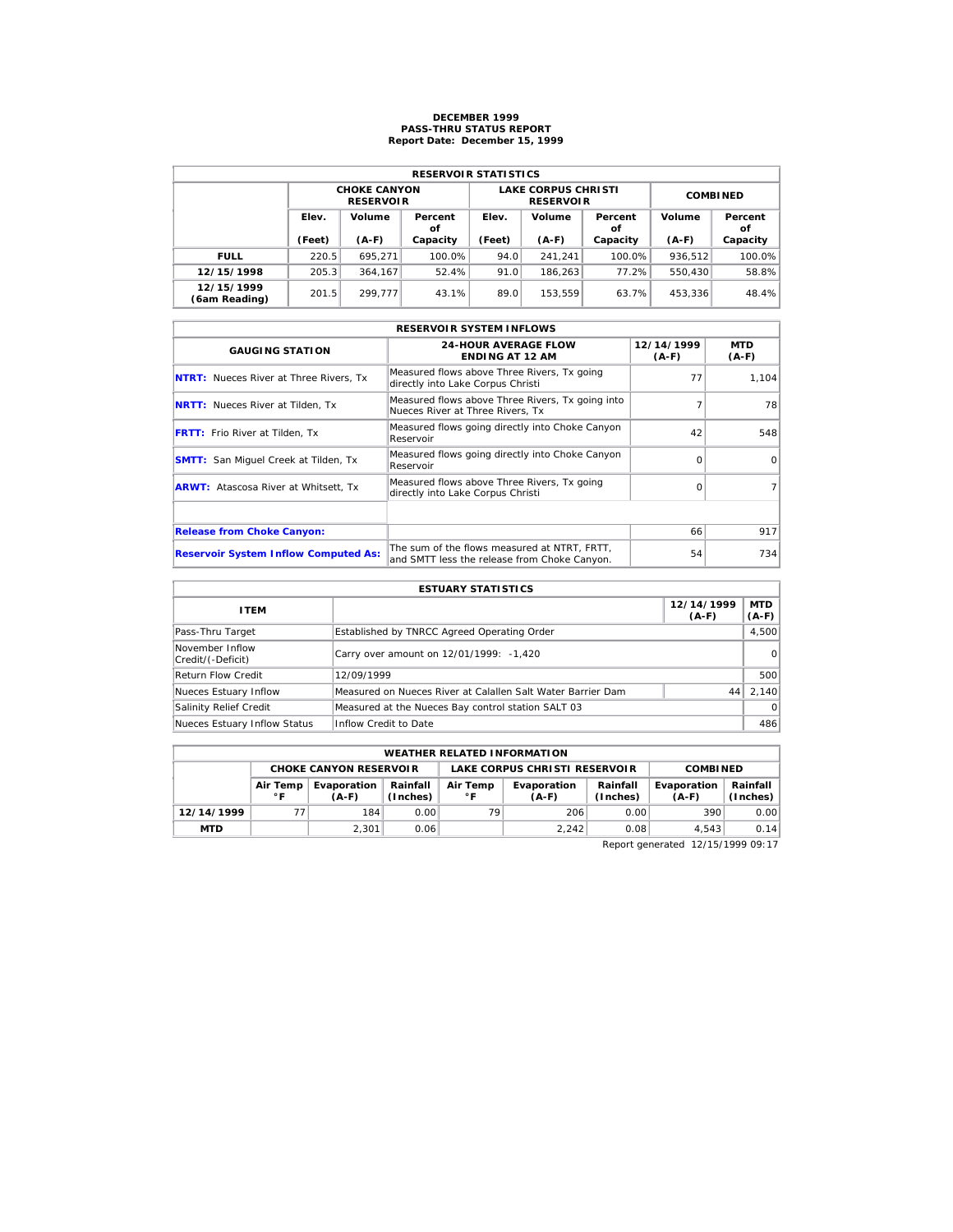### **DECEMBER 1999 PASS-THRU STATUS REPORT Report Date: December 16, 1999**

| <b>RESERVOIR STATISTICS</b> |        |                                         |          |        |                                                |                 |         |               |  |  |  |
|-----------------------------|--------|-----------------------------------------|----------|--------|------------------------------------------------|-----------------|---------|---------------|--|--|--|
|                             |        | <b>CHOKE CANYON</b><br><b>RESERVOIR</b> |          |        | <b>LAKE CORPUS CHRISTI</b><br><b>RESERVOIR</b> | <b>COMBINED</b> |         |               |  |  |  |
|                             | Elev.  | Volume<br>Percent                       |          | Elev.  | Volume                                         | Percent<br>οf   | Volume  | Percent<br>οf |  |  |  |
|                             | (Feet) | $(A-F)$                                 | Capacity | (Feet) | $(A-F)$                                        | Capacity        | $(A-F)$ | Capacity      |  |  |  |
| <b>FULL</b>                 | 220.5  | 695.271                                 | 100.0%   | 94.0   | 241.241                                        | 100.0%          | 936.512 | 100.0%        |  |  |  |
| 12/16/1998                  | 205.3  | 363.637                                 | 52.3%    | 91.0   | 186.263                                        | 77.2%           | 549.900 | 58.7%         |  |  |  |
| 12/16/1999                  | 201.4  | 299.461                                 | 43.1%    | 89.0   | 153.398                                        | 63.6%           | 452.859 | 48.4%         |  |  |  |

| <b>RESERVOIR SYSTEM INFLOWS</b>               |                                                                                              |                     |                |  |  |  |  |  |  |
|-----------------------------------------------|----------------------------------------------------------------------------------------------|---------------------|----------------|--|--|--|--|--|--|
| <b>GAUGING STATION</b>                        | <b>24-HOUR AVERAGE FLOW</b><br><b>ENDING AT 12 AM</b>                                        | 12/15/1999<br>(A-F) | MTD<br>$(A-F)$ |  |  |  |  |  |  |
| <b>NTRT:</b> Nueces River at Three Rivers, Tx | Measured flows above Three Rivers, Tx going<br>directly into Lake Corpus Christi             | 77                  | 1,181          |  |  |  |  |  |  |
| <b>NRTT:</b> Nueces River at Tilden, Tx       | Measured flows above Three Rivers, Tx going into<br>Nueces River at Three Rivers, Tx         |                     | 81             |  |  |  |  |  |  |
| <b>FRTT:</b> Frio River at Tilden, Tx         | Measured flows going directly into Choke Canyon<br>Reservoir                                 | 44                  | 592            |  |  |  |  |  |  |
| <b>SMTT:</b> San Miquel Creek at Tilden, Tx   | Measured flows going directly into Choke Canyon<br>Reservoir                                 | $\Omega$            | $\Omega$       |  |  |  |  |  |  |
| <b>ARWT:</b> Atascosa River at Whitsett, Tx   | Measured flows above Three Rivers, Tx going<br>directly into Lake Corpus Christi             | $\Omega$            |                |  |  |  |  |  |  |
|                                               |                                                                                              |                     |                |  |  |  |  |  |  |
| <b>Release from Choke Canyon:</b>             |                                                                                              | 66                  | 983            |  |  |  |  |  |  |
| <b>Reservoir System Inflow Computed As:</b>   | The sum of the flows measured at NTRT, FRTT,<br>and SMTT less the release from Choke Canyon. | 56                  | 790            |  |  |  |  |  |  |

| <b>ESTUARY STATISTICS</b>            |                                                             |                       |                       |  |  |  |  |  |
|--------------------------------------|-------------------------------------------------------------|-----------------------|-----------------------|--|--|--|--|--|
| <b>ITEM</b>                          |                                                             | 12/15/1999<br>$(A-F)$ | <b>MTD</b><br>$(A-F)$ |  |  |  |  |  |
| Pass-Thru Target                     | Established by TNRCC Agreed Operating Order                 |                       | 4,500                 |  |  |  |  |  |
| November Inflow<br>Credit/(-Deficit) | Carry over amount on 12/01/1999: -1,420                     |                       | $\Omega$              |  |  |  |  |  |
| Return Flow Credit                   | 12/09/1999                                                  |                       | 500                   |  |  |  |  |  |
| Nueces Estuary Inflow                | Measured on Nueces River at Calallen Salt Water Barrier Dam | 19                    | 2.160                 |  |  |  |  |  |
| Salinity Relief Credit               | Measured at the Nueces Bay control station SALT 03          |                       | $\Omega$              |  |  |  |  |  |
| Nueces Estuary Inflow Status         | Inflow Credit to Date                                       |                       | 449                   |  |  |  |  |  |

| <b>WEATHER RELATED INFORMATION</b> |                                                                                               |                               |      |    |                               |                      |                        |                        |  |  |
|------------------------------------|-----------------------------------------------------------------------------------------------|-------------------------------|------|----|-------------------------------|----------------------|------------------------|------------------------|--|--|
|                                    |                                                                                               | <b>CHOKE CANYON RESERVOIR</b> |      |    | LAKE CORPUS CHRISTI RESERVOIR |                      | <b>COMBINED</b>        |                        |  |  |
|                                    | Rainfall<br>Air Temp<br>Evaporation<br>Air Temp<br>(Inches)<br>$^{\circ}$ C<br>∘ ⊏<br>$(A-F)$ |                               |      |    | Evaporation<br>$(A-F)$        | Rainfall<br>(Inches) | Evaporation<br>$(A-F)$ | Rainfall  <br>(Inches) |  |  |
| 12/15/1999                         | 62                                                                                            | 92                            | 0.00 | 61 | 187                           | 0.00                 | 279                    | 0.00                   |  |  |
| <b>MTD</b>                         |                                                                                               | 2.393                         | 0.06 |    | 2.429                         | 0.08                 | 4.822                  | 0.14                   |  |  |

Report generated 12/16/1999 08:55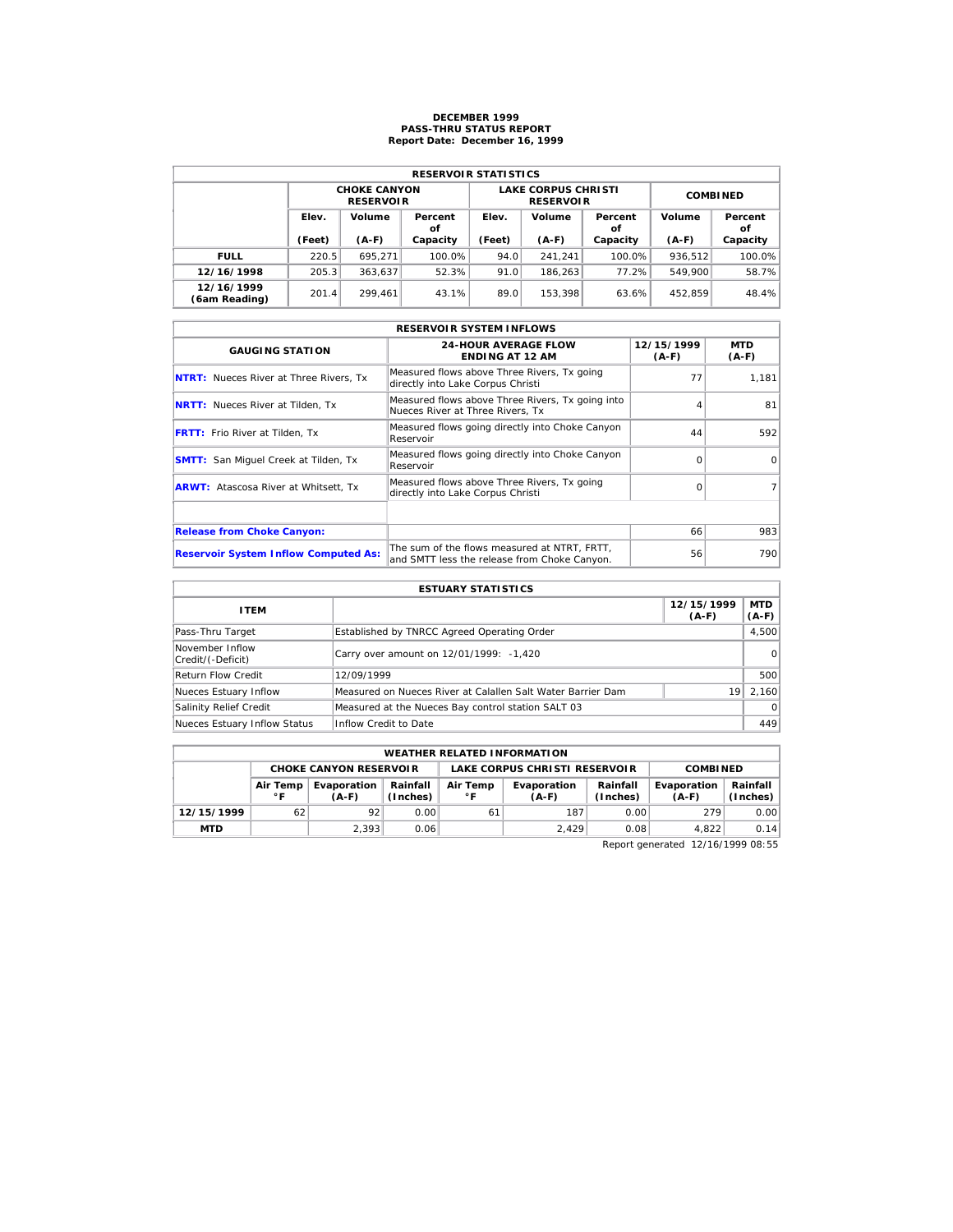## **DECEMBER 1999 PASS-THRU STATUS REPORT Report Date: December 17, 1999**

| <b>RESERVOIR STATISTICS</b> |        |                                         |          |                 |                                                |                 |         |               |  |  |  |
|-----------------------------|--------|-----------------------------------------|----------|-----------------|------------------------------------------------|-----------------|---------|---------------|--|--|--|
|                             |        | <b>CHOKE CANYON</b><br><b>RESERVOIR</b> |          |                 | <b>LAKE CORPUS CHRISTI</b><br><b>RESERVOIR</b> | <b>COMBINED</b> |         |               |  |  |  |
|                             | Elev.  | Volume<br>Percent<br>οf                 |          | Volume<br>Elev. |                                                | Percent<br>οf   | Volume  | Percent<br>οf |  |  |  |
|                             | (Feet) | $(A-F)$                                 | Capacity | (Feet)          | $(A-F)$                                        | Capacity        | $(A-F)$ | Capacity      |  |  |  |
| <b>FULL</b>                 | 220.5  | 695.271                                 | 100.0%   | 94.0            | 241.241                                        | 100.0%          | 936.512 | 100.0%        |  |  |  |
| 12/17/1998                  | 205.3  | 363.284                                 | 52.3%    | 91.0            | 186.263                                        | 77.2%           | 549.547 | 58.7%         |  |  |  |
| 12/17/1999<br>(6am Reading) | 201.4  | 299.145                                 | 43.0%    | 89.0            | 153.237                                        | 63.5%           | 452.382 | 48.3%         |  |  |  |

| <b>RESERVOIR SYSTEM INFLOWS</b>               |                                                                                              |                       |                       |  |  |  |  |  |  |
|-----------------------------------------------|----------------------------------------------------------------------------------------------|-----------------------|-----------------------|--|--|--|--|--|--|
| <b>GAUGING STATION</b>                        | <b>24-HOUR AVERAGE FLOW</b><br><b>ENDING AT 12 AM</b>                                        | 12/16/1999<br>$(A-F)$ | <b>MTD</b><br>$(A-F)$ |  |  |  |  |  |  |
| <b>NTRT:</b> Nueces River at Three Rivers, Tx | Measured flows above Three Rivers, Tx going<br>directly into Lake Corpus Christi             | 77                    | 1.258                 |  |  |  |  |  |  |
| <b>NRTT:</b> Nueces River at Tilden, Tx       | Measured flows above Three Rivers, Tx going into<br>Nueces River at Three Rivers. Tx         | 3                     | 85                    |  |  |  |  |  |  |
| <b>FRTT:</b> Frio River at Tilden, Tx         | Measured flows going directly into Choke Canyon<br>Reservoir                                 | 46                    | 637                   |  |  |  |  |  |  |
| <b>SMTT:</b> San Miquel Creek at Tilden, Tx   | Measured flows going directly into Choke Canyon<br>Reservoir                                 | $\Omega$              | $\Omega$              |  |  |  |  |  |  |
| <b>ARWT:</b> Atascosa River at Whitsett, Tx   | Measured flows above Three Rivers, Tx going<br>directly into Lake Corpus Christi             | $\Omega$              |                       |  |  |  |  |  |  |
|                                               |                                                                                              |                       |                       |  |  |  |  |  |  |
| <b>Release from Choke Canyon:</b>             |                                                                                              | 66                    | 1,048                 |  |  |  |  |  |  |
| <b>Reservoir System Inflow Computed As:</b>   | The sum of the flows measured at NTRT. FRTT.<br>and SMTT less the release from Choke Canyon. | 58                    | 848                   |  |  |  |  |  |  |

| <b>ESTUARY STATISTICS</b>            |                                                             |                       |                       |  |  |  |  |
|--------------------------------------|-------------------------------------------------------------|-----------------------|-----------------------|--|--|--|--|
| <b>ITEM</b>                          |                                                             | 12/16/1999<br>$(A-F)$ | <b>MTD</b><br>$(A-F)$ |  |  |  |  |
| Pass-Thru Target                     | Established by TNRCC Agreed Operating Order                 |                       | 4,500                 |  |  |  |  |
| November Inflow<br>Credit/(-Deficit) | Carry over amount on 12/01/1999: -1,420                     |                       | $\Omega$              |  |  |  |  |
| Return Flow Credit                   | 12/09/1999                                                  |                       | 500                   |  |  |  |  |
| Nueces Estuary Inflow                | Measured on Nueces River at Calallen Salt Water Barrier Dam |                       | 2.160                 |  |  |  |  |
| Salinity Relief Credit               | Measured at the Nueces Bay control station SALT 03          |                       | $\Omega$              |  |  |  |  |
| Nueces Estuary Inflow Status         | Inflow Credit to Date                                       |                       | 392                   |  |  |  |  |

| <b>WEATHER RELATED INFORMATION</b>                             |                                                                                               |       |      |    |                        |                      |                        |                        |  |  |
|----------------------------------------------------------------|-----------------------------------------------------------------------------------------------|-------|------|----|------------------------|----------------------|------------------------|------------------------|--|--|
| LAKE CORPUS CHRISTI RESERVOIR<br><b>CHOKE CANYON RESERVOIR</b> |                                                                                               |       |      |    |                        | <b>COMBINED</b>      |                        |                        |  |  |
|                                                                | Rainfall<br>Air Temp<br>Evaporation<br>Air Temp<br>(Inches)<br>$^{\circ}$ C<br>∘ ⊏<br>$(A-F)$ |       |      |    | Evaporation<br>$(A-F)$ | Rainfall<br>(Inches) | Evaporation<br>$(A-F)$ | Rainfall  <br>(Inches) |  |  |
| 12/16/1999                                                     | 66                                                                                            | 92    | 0.00 | 65 | 140                    | 0.00                 | 232                    | 0.00                   |  |  |
| <b>MTD</b>                                                     |                                                                                               | 2.485 | 0.06 |    | 2.569                  | 0.08                 | 5.054                  | 0.14                   |  |  |

Report generated 12/17/1999 09:22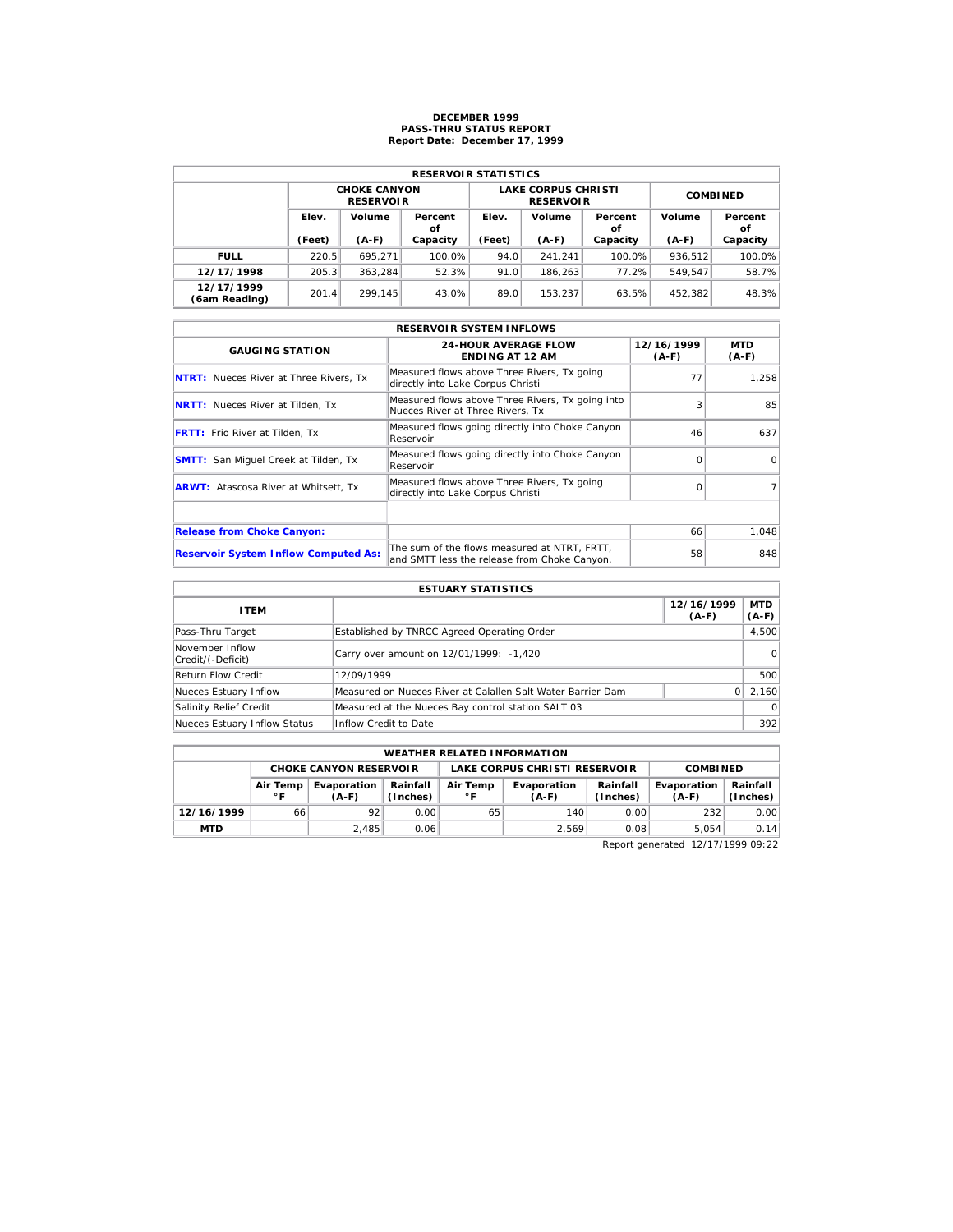## **DECEMBER 1999 PASS-THRU STATUS REPORT Report Date: December 18, 1999**

| <b>RESERVOIR STATISTICS</b> |        |                                         |          |        |                                                |                 |         |               |  |  |  |
|-----------------------------|--------|-----------------------------------------|----------|--------|------------------------------------------------|-----------------|---------|---------------|--|--|--|
|                             |        | <b>CHOKE CANYON</b><br><b>RESERVOIR</b> |          |        | <b>LAKE CORPUS CHRISTI</b><br><b>RESERVOIR</b> | <b>COMBINED</b> |         |               |  |  |  |
|                             | Elev.  | Volume<br>Percent                       |          | Elev.  | Volume                                         | Percent<br>οf   | Volume  | Percent<br>οf |  |  |  |
|                             | (Feet) | $(A-F)$                                 | Capacity | (Feet) | $(A-F)$                                        | Capacity        | $(A-F)$ | Capacity      |  |  |  |
| <b>FULL</b>                 | 220.5  | 695.271                                 | 100.0%   | 94.0   | 241.241                                        | 100.0%          | 936.512 | 100.0%        |  |  |  |
| 12/18/1998                  | 205.2  | 363.108                                 | 52.2%    | 91.0   | 186.263                                        | 77.2%           | 549.371 | 58.7%         |  |  |  |
| 12/18/1999                  | 201.4  | 299.145                                 | 43.0%    | 89.0   | 152.755                                        | 63.3%           | 451,900 | 48.3%         |  |  |  |

| <b>RESERVOIR SYSTEM INFLOWS</b>               |                                                                                              |                       |                       |  |  |  |  |  |  |
|-----------------------------------------------|----------------------------------------------------------------------------------------------|-----------------------|-----------------------|--|--|--|--|--|--|
| <b>GAUGING STATION</b>                        | <b>24-HOUR AVERAGE FLOW</b><br><b>ENDING AT 12 AM</b>                                        | 12/17/1999<br>$(A-F)$ | <b>MTD</b><br>$(A-F)$ |  |  |  |  |  |  |
| <b>NTRT:</b> Nueces River at Three Rivers, Tx | Measured flows above Three Rivers, Tx going<br>directly into Lake Corpus Christi             | 77                    | 1,336                 |  |  |  |  |  |  |
| <b>NRTT:</b> Nueces River at Tilden, Tx       | Measured flows above Three Rivers, Tx going into<br>Nueces River at Three Rivers. Tx         |                       | 89                    |  |  |  |  |  |  |
| <b>FRTT:</b> Frio River at Tilden, Tx         | Measured flows going directly into Choke Canyon<br>Reservoir                                 | 44                    | 681                   |  |  |  |  |  |  |
| <b>SMTT:</b> San Miquel Creek at Tilden, Tx   | Measured flows going directly into Choke Canyon<br>Reservoir                                 | $\Omega$              | $\Omega$              |  |  |  |  |  |  |
| <b>ARWT:</b> Atascosa River at Whitsett, Tx   | Measured flows above Three Rivers, Tx going<br>directly into Lake Corpus Christi             | $\Omega$              | 8                     |  |  |  |  |  |  |
|                                               |                                                                                              |                       |                       |  |  |  |  |  |  |
| <b>Release from Choke Canyon:</b>             |                                                                                              | 66                    | 1, 114                |  |  |  |  |  |  |
| <b>Reservoir System Inflow Computed As:</b>   | The sum of the flows measured at NTRT. FRTT.<br>and SMTT less the release from Choke Canyon. | 56                    | 903                   |  |  |  |  |  |  |

| <b>ESTUARY STATISTICS</b>            |                                                             |                       |                       |  |  |  |  |  |
|--------------------------------------|-------------------------------------------------------------|-----------------------|-----------------------|--|--|--|--|--|
| <b>ITEM</b>                          |                                                             | 12/17/1999<br>$(A-F)$ | <b>MTD</b><br>$(A-F)$ |  |  |  |  |  |
| Pass-Thru Target                     | Established by TNRCC Agreed Operating Order                 |                       | 4,500                 |  |  |  |  |  |
| November Inflow<br>Credit/(-Deficit) | Carry over amount on 12/01/1999: -1,420                     |                       | $\Omega$              |  |  |  |  |  |
| Return Flow Credit                   | 12/09/1999                                                  |                       | 500                   |  |  |  |  |  |
| Nueces Estuary Inflow                | Measured on Nueces River at Calallen Salt Water Barrier Dam |                       | 2.160                 |  |  |  |  |  |
| Salinity Relief Credit               | Measured at the Nueces Bay control station SALT 03          |                       | $\Omega$              |  |  |  |  |  |
| Nueces Estuary Inflow Status         | Inflow Credit to Date                                       |                       | 337                   |  |  |  |  |  |

|            | <b>WEATHER RELATED INFORMATION</b>                                                           |                               |      |    |                               |                      |                        |                        |  |  |  |
|------------|----------------------------------------------------------------------------------------------|-------------------------------|------|----|-------------------------------|----------------------|------------------------|------------------------|--|--|--|
|            |                                                                                              | <b>CHOKE CANYON RESERVOIR</b> |      |    | LAKE CORPUS CHRISTI RESERVOIR |                      | <b>COMBINED</b>        |                        |  |  |  |
|            | Rainfall<br>Air Temp<br>Evaporation<br>Air Temp<br>(Inches)<br>$^{\circ}$ C<br>∘г<br>$(A-F)$ |                               |      |    | Evaporation<br>$(A-F)$        | Rainfall<br>(Inches) | Evaporation<br>$(A-F)$ | Rainfall  <br>(Inches) |  |  |  |
| 12/17/1999 | 75                                                                                           | 138                           | 0.00 | 75 | 75                            | 0.00                 | 213                    | 0.00                   |  |  |  |
| <b>MTD</b> |                                                                                              | 2.623                         | 0.06 |    | 2.644                         | 0.08                 | 5.267                  | 0.14                   |  |  |  |

Report generated 12/18/1999 08:29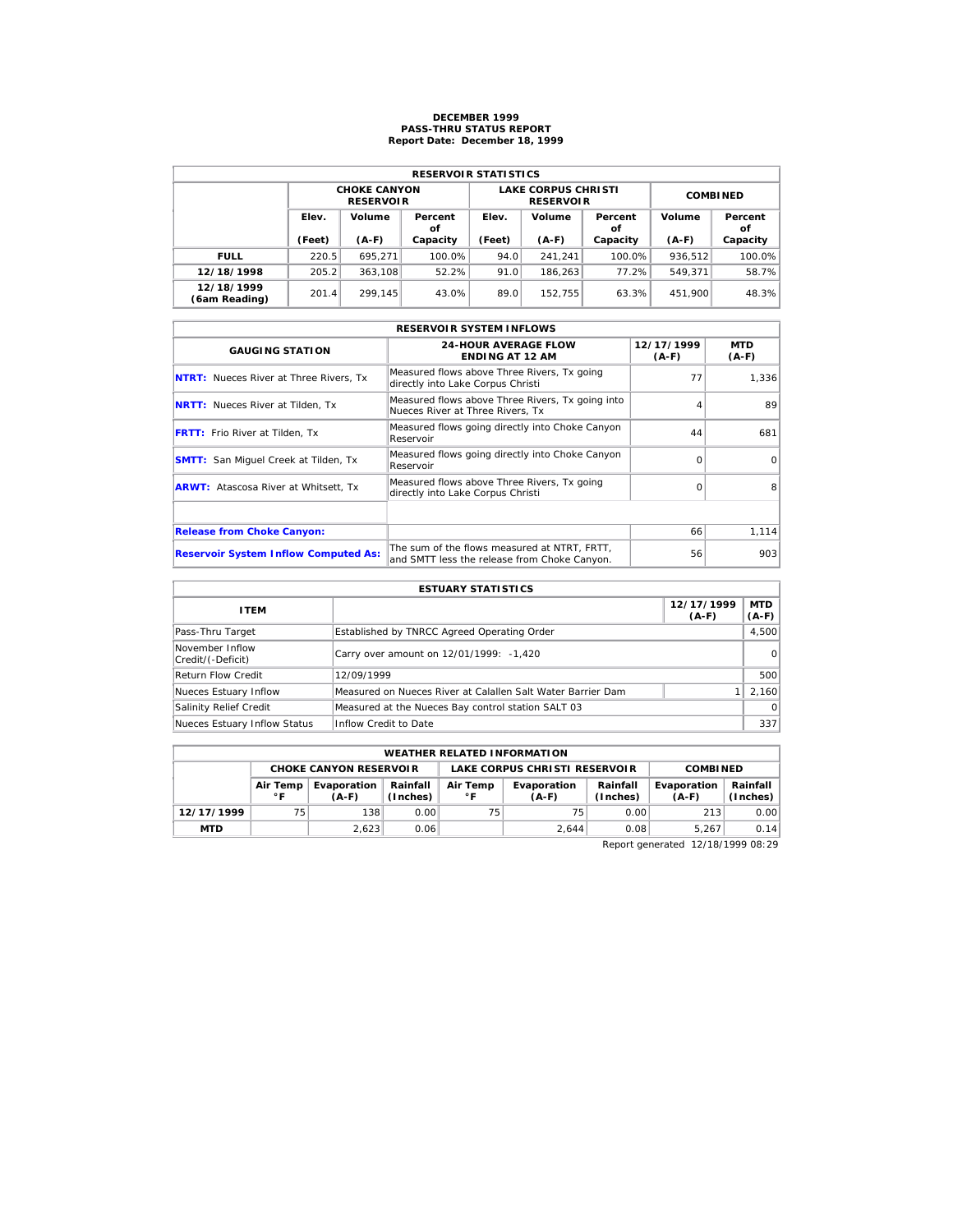### **DECEMBER 1999 PASS-THRU STATUS REPORT Report Date: December 19, 1999**

| <b>RESERVOIR STATISTICS</b> |        |                                         |          |        |                                                |                 |         |               |  |  |  |
|-----------------------------|--------|-----------------------------------------|----------|--------|------------------------------------------------|-----------------|---------|---------------|--|--|--|
|                             |        | <b>CHOKE CANYON</b><br><b>RESERVOIR</b> |          |        | <b>LAKE CORPUS CHRISTI</b><br><b>RESERVOIR</b> | <b>COMBINED</b> |         |               |  |  |  |
|                             | Elev.  | Volume<br>Percent<br>οf                 |          | Elev.  | Volume                                         | Percent<br>οf   | Volume  | Percent<br>οf |  |  |  |
|                             | (Feet) | $(A-F)$                                 | Capacity | (Feet) | $(A-F)$                                        | Capacity        | $(A-F)$ | Capacity      |  |  |  |
| <b>FULL</b>                 | 220.5  | 695.271                                 | 100.0%   | 94.0   | 241.241                                        | 100.0%          | 936.512 | 100.0%        |  |  |  |
| 12/19/1998                  | 205.2  | 363.108                                 | 52.2%    | 91.0   | 186.263                                        | 77.2%           | 549.371 | 58.7%         |  |  |  |
| 12/19/1999                  | 201.4  | 298.671                                 | 43.0%    | 89.0   | 152.274                                        | 63.1%           | 450.945 | 48.2%         |  |  |  |

| <b>RESERVOIR SYSTEM INFLOWS</b>               |                                                                                              |                       |                       |  |  |  |  |  |  |
|-----------------------------------------------|----------------------------------------------------------------------------------------------|-----------------------|-----------------------|--|--|--|--|--|--|
| <b>GAUGING STATION</b>                        | <b>24-HOUR AVERAGE FLOW</b><br><b>ENDING AT 12 AM</b>                                        | 12/18/1999<br>$(A-F)$ | <b>MTD</b><br>$(A-F)$ |  |  |  |  |  |  |
| <b>NTRT:</b> Nueces River at Three Rivers. Tx | Measured flows above Three Rivers, Tx going<br>directly into Lake Corpus Christi             | 77                    | 1.413                 |  |  |  |  |  |  |
| <b>NRTT:</b> Nueces River at Tilden, Tx       | Measured flows above Three Rivers, Tx going into<br>Nueces River at Three Rivers. Tx         |                       | 93                    |  |  |  |  |  |  |
| <b>FRTT:</b> Frio River at Tilden, Tx         | Measured flows going directly into Choke Canyon<br>Reservoir                                 | 42                    | 723                   |  |  |  |  |  |  |
| <b>SMTT:</b> San Miguel Creek at Tilden, Tx   | Measured flows going directly into Choke Canyon<br>Reservoir                                 | $\Omega$              | $\Omega$              |  |  |  |  |  |  |
| <b>ARWT:</b> Atascosa River at Whitsett, Tx   | Measured flows above Three Rivers, Tx going<br>directly into Lake Corpus Christi             | $\Omega$              | 8                     |  |  |  |  |  |  |
|                                               |                                                                                              |                       |                       |  |  |  |  |  |  |
| <b>Release from Choke Canyon:</b>             |                                                                                              | 66                    | 1,179                 |  |  |  |  |  |  |
| <b>Reservoir System Inflow Computed As:</b>   | The sum of the flows measured at NTRT, FRTT,<br>and SMTT less the release from Choke Canyon. | 54                    | 957                   |  |  |  |  |  |  |

| <b>ESTUARY STATISTICS</b>            |                                                             |                       |                       |  |  |  |  |  |
|--------------------------------------|-------------------------------------------------------------|-----------------------|-----------------------|--|--|--|--|--|
| <b>ITEM</b>                          |                                                             | 12/18/1999<br>$(A-F)$ | <b>MTD</b><br>$(A-F)$ |  |  |  |  |  |
| Pass-Thru Target                     | Established by TNRCC Agreed Operating Order                 |                       | 4,500                 |  |  |  |  |  |
| November Inflow<br>Credit/(-Deficit) | Carry over amount on 12/01/1999: -1,420                     |                       | $\Omega$              |  |  |  |  |  |
| Return Flow Credit                   | 12/09/1999                                                  |                       | 500                   |  |  |  |  |  |
| Nueces Estuary Inflow                | Measured on Nueces River at Calallen Salt Water Barrier Dam | 40                    | 2.200                 |  |  |  |  |  |
| Salinity Relief Credit               | Measured at the Nueces Bay control station SALT 03          |                       | $\Omega$              |  |  |  |  |  |
| Nueces Estuary Inflow Status         | Inflow Credit to Date                                       |                       | 323                   |  |  |  |  |  |

| <b>WEATHER RELATED INFORMATION</b>                             |                                                                               |       |      |    |                        |                      |                        |                        |  |  |
|----------------------------------------------------------------|-------------------------------------------------------------------------------|-------|------|----|------------------------|----------------------|------------------------|------------------------|--|--|
| LAKE CORPUS CHRISTI RESERVOIR<br><b>CHOKE CANYON RESERVOIR</b> |                                                                               |       |      |    |                        |                      | <b>COMBINED</b>        |                        |  |  |
|                                                                | Rainfall<br>Air Temp<br>Evaporation<br>Air Temp<br>(Inches)<br>∘ ⊏<br>$(A-F)$ |       |      |    | Evaporation<br>$(A-F)$ | Rainfall<br>(Inches) | Evaporation<br>$(A-F)$ | Rainfall  <br>(Inches) |  |  |
| 12/18/1999                                                     | 75                                                                            | 166   | 0.00 | 66 | 187                    | 0.00                 | 353                    | 0.00                   |  |  |
| <b>MTD</b>                                                     |                                                                               | 2.789 | 0.06 |    | 2.831                  | 0.08                 | 5.620                  | 0.14                   |  |  |

Report generated 12/19/1999 08:29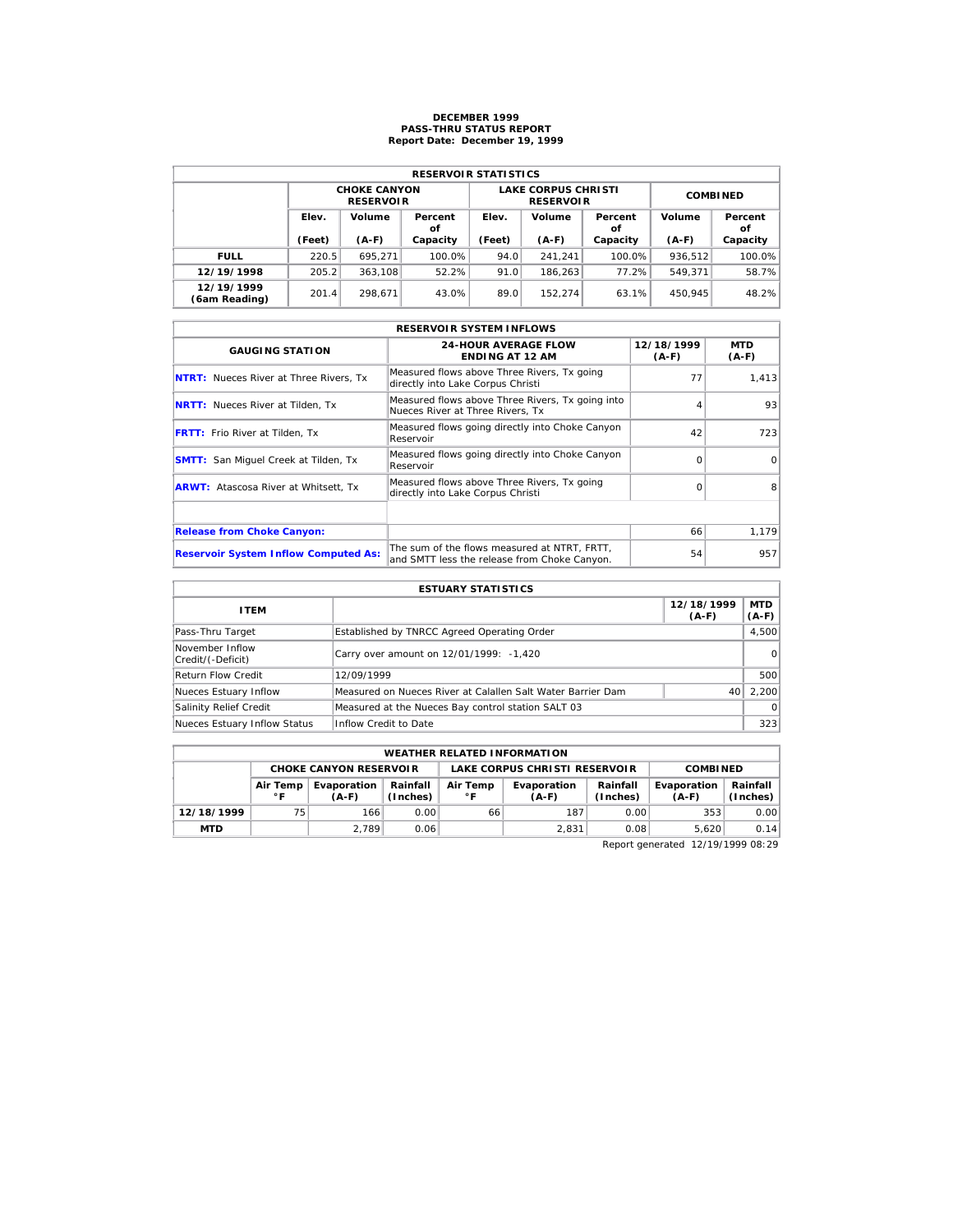## **DECEMBER 1999 PASS-THRU STATUS REPORT Report Date: December 20, 1999**

| <b>RESERVOIR STATISTICS</b> |        |                                         |               |        |                                                |                 |         |               |  |  |  |
|-----------------------------|--------|-----------------------------------------|---------------|--------|------------------------------------------------|-----------------|---------|---------------|--|--|--|
|                             |        | <b>CHOKE CANYON</b><br><b>RESERVOIR</b> |               |        | <b>LAKE CORPUS CHRISTI</b><br><b>RESERVOIR</b> | <b>COMBINED</b> |         |               |  |  |  |
|                             | Elev.  | Volume                                  | Percent<br>οf | Elev.  | Volume                                         | Percent<br>οf   | Volume  | Percent<br>οf |  |  |  |
|                             | (Feet) | $(A-F)$                                 | Capacity      | (Feet) | $(A-F)$                                        | Capacity        | $(A-F)$ | Capacity      |  |  |  |
| <b>FULL</b>                 | 220.5  | 695.271                                 | 100.0%        | 94.0   | 241.241                                        | $100.0\%$       | 936.512 | 100.0%        |  |  |  |
| 12/20/1998                  | 205.2  | 362.931                                 | 52.2%         | 91.0   | 186.263                                        | 77.2%           | 549.194 | 58.6%         |  |  |  |
| 12/20/1999                  | 201.4  | 298.671                                 | 43.0%         | 88.9   | 151.794                                        | 62.9%           | 450.465 | 48.1%         |  |  |  |

|                                               | <b>RESERVOIR SYSTEM INFLOWS</b>                                                              |                       |                       |
|-----------------------------------------------|----------------------------------------------------------------------------------------------|-----------------------|-----------------------|
| <b>GAUGING STATION</b>                        | <b>24-HOUR AVERAGE FLOW</b><br><b>ENDING AT 12 AM</b>                                        | 12/19/1999<br>$(A-F)$ | <b>MTD</b><br>$(A-F)$ |
| <b>NTRT:</b> Nueces River at Three Rivers, Tx | Measured flows above Three Rivers, Tx going<br>directly into Lake Corpus Christi             | 79                    | 1.493                 |
| <b>NRTT:</b> Nueces River at Tilden, Tx       | Measured flows above Three Rivers, Tx going into<br>Nueces River at Three Rivers, Tx         |                       | 97                    |
| <b>FRTT:</b> Frio River at Tilden, Tx         | Measured flows going directly into Choke Canyon<br>Reservoir                                 | 40                    | 762                   |
| <b>SMTT:</b> San Miquel Creek at Tilden, Tx   | Measured flows going directly into Choke Canyon<br>Reservoir                                 | $\Omega$              | $\Omega$              |
| <b>ARWT:</b> Atascosa River at Whitsett, Tx   | Measured flows above Three Rivers, Tx going<br>directly into Lake Corpus Christi             | $\Omega$              | 8                     |
|                                               |                                                                                              |                       |                       |
| <b>Release from Choke Canyon:</b>             |                                                                                              | 66                    | 1,245                 |
| <b>Reservoir System Inflow Computed As:</b>   | The sum of the flows measured at NTRT, FRTT,<br>and SMTT less the release from Choke Canyon. | 54                    | 1,010                 |

| <b>ESTUARY STATISTICS</b>            |                                                             |                       |                       |  |  |  |  |  |
|--------------------------------------|-------------------------------------------------------------|-----------------------|-----------------------|--|--|--|--|--|
| <b>ITEM</b>                          |                                                             | 12/19/1999<br>$(A-F)$ | <b>MTD</b><br>$(A-F)$ |  |  |  |  |  |
| Pass-Thru Target                     | Established by TNRCC Agreed Operating Order                 |                       | 4,500                 |  |  |  |  |  |
| November Inflow<br>Credit/(-Deficit) | Carry over amount on 12/01/1999: -1,420                     |                       | $\Omega$              |  |  |  |  |  |
| Return Flow Credit                   | 12/09/1999                                                  |                       | 500                   |  |  |  |  |  |
| Nueces Estuary Inflow                | Measured on Nueces River at Calallen Salt Water Barrier Dam | 99                    | 2.299                 |  |  |  |  |  |
| Salinity Relief Credit               | Measured at the Nueces Bay control station SALT 03          |                       | $\Omega$              |  |  |  |  |  |
| Nueces Estuary Inflow Status         | Inflow Credit to Date                                       |                       | 369                   |  |  |  |  |  |

| <b>WEATHER RELATED INFORMATION</b>                                         |    |                               |      |                          |                               |                      |                        |                      |  |  |
|----------------------------------------------------------------------------|----|-------------------------------|------|--------------------------|-------------------------------|----------------------|------------------------|----------------------|--|--|
|                                                                            |    | <b>CHOKE CANYON RESERVOIR</b> |      |                          | LAKE CORPUS CHRISTI RESERVOIR |                      | <b>COMBINED</b>        |                      |  |  |
| Rainfall<br>Evaporation<br>Air Temp<br>(Inches)<br>$^{\circ}$ F<br>$(A-F)$ |    |                               |      | Air Temp<br>$^{\circ}$ F | Evaporation<br>$(A-F)$        | Rainfall<br>(Inches) | Evaporation<br>$(A-F)$ | Rainfall<br>(Inches) |  |  |
| 12/19/1999                                                                 | 76 | 83                            | 0.05 | 74                       | 149                           | 0.26                 | 232                    | 0.31                 |  |  |
| <b>MTD</b>                                                                 |    | 2.872                         | 0.11 |                          | 2.980                         | 0.34                 | 5.852                  | 0.45                 |  |  |

Report generated 12/20/1999 11:25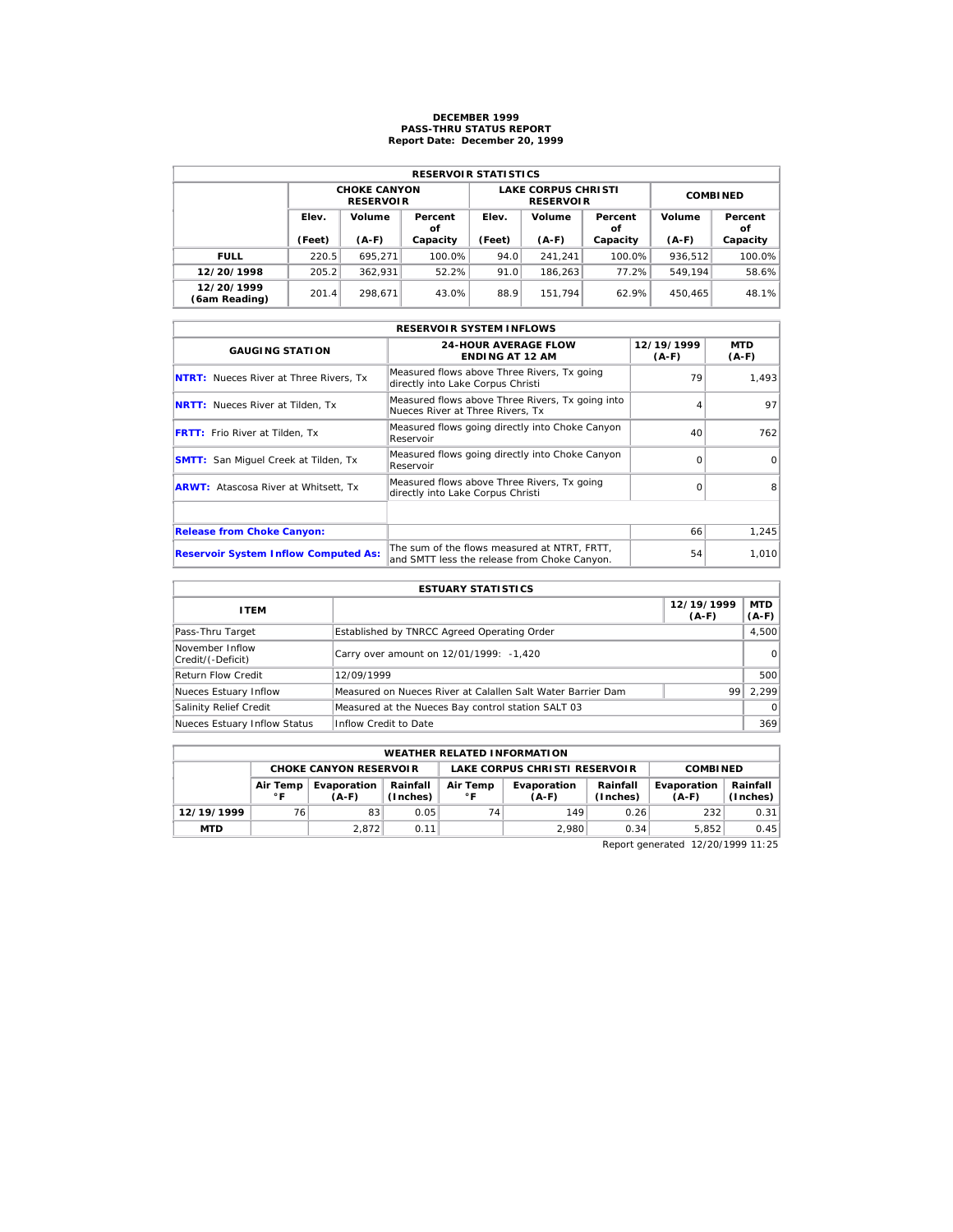## **DECEMBER 1999 PASS-THRU STATUS REPORT Report Date: December 21, 1999**

| <b>RESERVOIR STATISTICS</b> |        |                                         |               |        |                                                |                 |         |               |  |  |  |
|-----------------------------|--------|-----------------------------------------|---------------|--------|------------------------------------------------|-----------------|---------|---------------|--|--|--|
|                             |        | <b>CHOKE CANYON</b><br><b>RESERVOIR</b> |               |        | <b>LAKE CORPUS CHRISTI</b><br><b>RESERVOIR</b> | <b>COMBINED</b> |         |               |  |  |  |
|                             | Elev.  | Volume                                  | Percent<br>οf | Elev.  | Volume                                         | Percent<br>οf   | Volume  | Percent<br>οf |  |  |  |
|                             | (Feet) | $(A-F)$                                 | Capacity      | (Feet) | $(A-F)$                                        | Capacity        | $(A-F)$ | Capacity      |  |  |  |
| <b>FULL</b>                 | 220.5  | 695.271                                 | 100.0%        | 94.0   | 241.241                                        | $100.0\%$       | 936.512 | 100.0%        |  |  |  |
| 12/21/1998                  | 205.2  | 362.931                                 | 52.2%         | 91.0   | 186.263                                        | 77.2%           | 549.194 | 58.6%         |  |  |  |
| 12/21/1999                  | 201.4  | 298.829                                 | 43.0%         | 89.0   | 153.237                                        | 63.5%           | 452.066 | 48.3%         |  |  |  |

|                                               | <b>RESERVOIR SYSTEM INFLOWS</b>                                                              |                       |                       |
|-----------------------------------------------|----------------------------------------------------------------------------------------------|-----------------------|-----------------------|
| <b>GAUGING STATION</b>                        | <b>24-HOUR AVERAGE FLOW</b><br><b>ENDING AT 12 AM</b>                                        | 12/20/1999<br>$(A-F)$ | <b>MTD</b><br>$(A-F)$ |
| <b>NTRT:</b> Nueces River at Three Rivers, Tx | Measured flows above Three Rivers, Tx going<br>directly into Lake Corpus Christi             | 81                    | 1.574                 |
| <b>NRTT:</b> Nueces River at Tilden, Tx       | Measured flows above Three Rivers, Tx going into<br>Nueces River at Three Rivers, Tx         | 5                     | 101                   |
| <b>FRTT:</b> Frio River at Tilden, Tx         | Measured flows going directly into Choke Canyon<br>Reservoir                                 | 42                    | 804                   |
| <b>SMTT:</b> San Miquel Creek at Tilden, Tx   | Measured flows going directly into Choke Canyon<br>Reservoir                                 | $\Omega$              | $\Omega$              |
| <b>ARWT:</b> Atascosa River at Whitsett, Tx   | Measured flows above Three Rivers, Tx going<br>directly into Lake Corpus Christi             |                       | $\mathbf Q$           |
|                                               |                                                                                              |                       |                       |
| <b>Release from Choke Canyon:</b>             |                                                                                              | 66                    | 1,310                 |
| <b>Reservoir System Inflow Computed As:</b>   | The sum of the flows measured at NTRT, FRTT,<br>and SMTT less the release from Choke Canyon. | 58                    | 1,068                 |

| <b>ESTUARY STATISTICS</b>            |                                                             |                       |                       |  |  |  |  |  |
|--------------------------------------|-------------------------------------------------------------|-----------------------|-----------------------|--|--|--|--|--|
| <b>ITEM</b>                          |                                                             | 12/20/1999<br>$(A-F)$ | <b>MTD</b><br>$(A-F)$ |  |  |  |  |  |
| Pass-Thru Target                     | Established by TNRCC Agreed Operating Order                 |                       | 4,500                 |  |  |  |  |  |
| November Inflow<br>Credit/(-Deficit) | Carry over amount on 12/01/1999: -1,420                     |                       | $\Omega$              |  |  |  |  |  |
| <b>Return Flow Credit</b>            | 12/09/1999                                                  |                       | 500                   |  |  |  |  |  |
| Nueces Estuary Inflow                | Measured on Nueces River at Calallen Salt Water Barrier Dam | 109                   | 2.408                 |  |  |  |  |  |
| Salinity Relief Credit               | Measured at the Nueces Bay control station SALT 03          |                       | $\Omega$              |  |  |  |  |  |
| Nueces Estuary Inflow Status         | Inflow Credit to Date                                       |                       | 420                   |  |  |  |  |  |

| <b>WEATHER RELATED INFORMATION</b> |                                                                                                        |                               |      |    |                               |                      |                        |                      |  |  |
|------------------------------------|--------------------------------------------------------------------------------------------------------|-------------------------------|------|----|-------------------------------|----------------------|------------------------|----------------------|--|--|
|                                    |                                                                                                        | <b>CHOKE CANYON RESERVOIR</b> |      |    | LAKE CORPUS CHRISTI RESERVOIR |                      | <b>COMBINED</b>        |                      |  |  |
|                                    | Rainfall<br>Air Temp<br>Evaporation<br>Air Temp<br>(Inches)<br>$^{\circ}$ F<br>$^{\circ}$ F<br>$(A-F)$ |                               |      |    | Evaporation<br>$(A-F)$        | Rainfall<br>(Inches) | Evaporation<br>$(A-F)$ | Rainfall<br>(Inches) |  |  |
| 12/20/1999                         | 51                                                                                                     | 28                            | 0.63 | 54 | 122                           | 0.05                 | 150                    | 0.68                 |  |  |
| <b>MTD</b>                         |                                                                                                        | 2.900                         | 0.74 |    | 3.102                         | 0.39                 | 6.002                  | 1.13                 |  |  |

Report generated 12/21/1999 09:23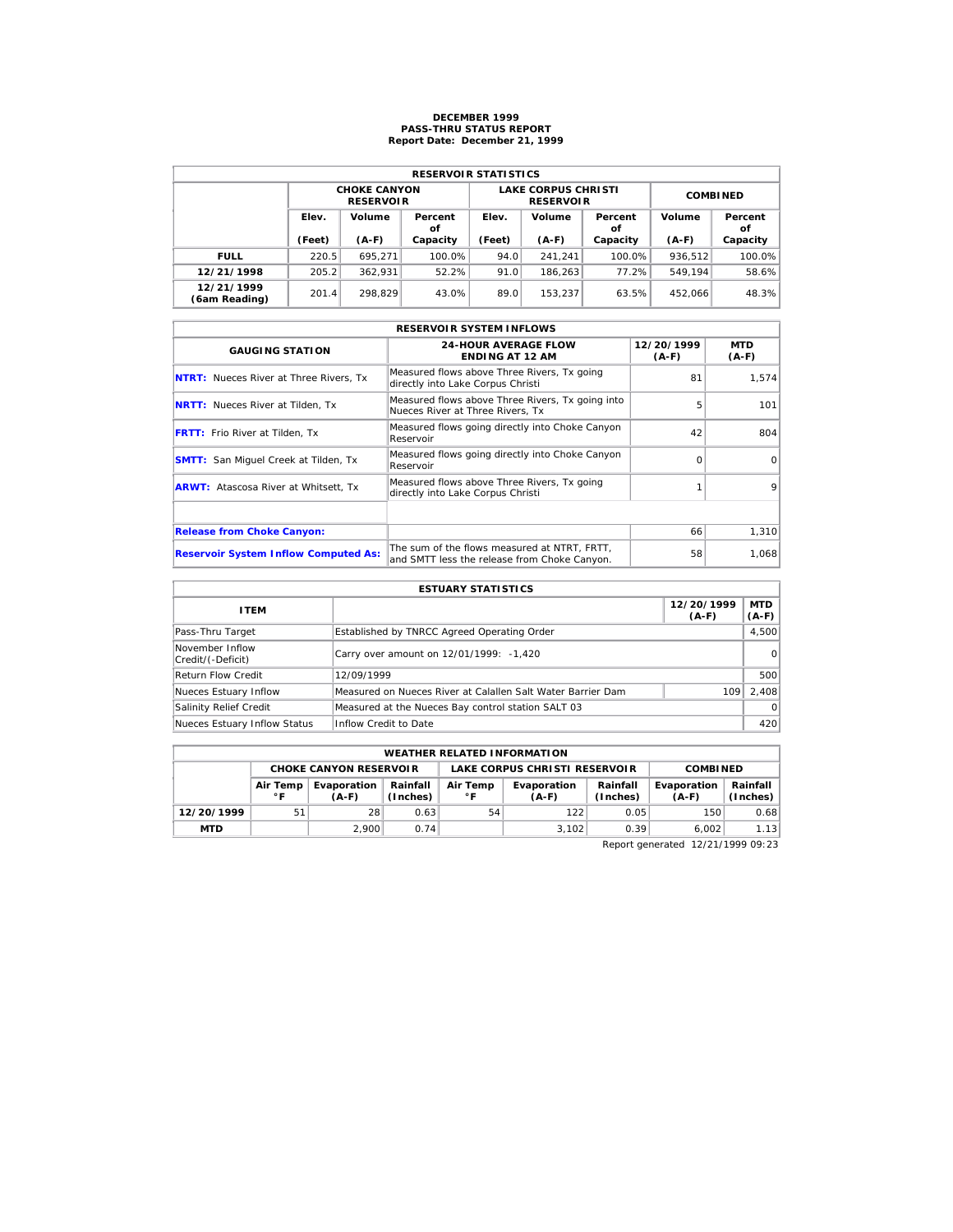## **DECEMBER 1999 PASS-THRU STATUS REPORT Report Date: December 22, 1999**

| <b>RESERVOIR STATISTICS</b> |        |                                         |          |        |                                                |                 |         |               |  |  |  |
|-----------------------------|--------|-----------------------------------------|----------|--------|------------------------------------------------|-----------------|---------|---------------|--|--|--|
|                             |        | <b>CHOKE CANYON</b><br><b>RESERVOIR</b> |          |        | <b>LAKE CORPUS CHRISTI</b><br><b>RESERVOIR</b> | <b>COMBINED</b> |         |               |  |  |  |
|                             | Elev.  | Volume<br>Percent<br>οf                 |          | Elev.  | Volume                                         | Percent<br>οf   | Volume  | Percent<br>οf |  |  |  |
|                             | (Feet) | $(A-F)$                                 | Capacity | (Feet) | $(A-F)$                                        | Capacity        | $(A-F)$ | Capacity      |  |  |  |
| <b>FULL</b>                 | 220.5  | 695.271                                 | 100.0%   | 94.0   | 241.241                                        | $100.0\%$       | 936.512 | 100.0%        |  |  |  |
| 12/22/1998                  | 205.2  | 362.931                                 | 52.2%    | 91.0   | 186.263                                        | 77.2%           | 549.194 | 58.6%         |  |  |  |
| 12/22/1999                  | 201.4  | 298.671                                 | 43.0%    | 89.0   | 152.434                                        | 63.2%           | 451.105 | 48.2%         |  |  |  |

|                                               | <b>RESERVOIR SYSTEM INFLOWS</b>                                                              |                       |                       |
|-----------------------------------------------|----------------------------------------------------------------------------------------------|-----------------------|-----------------------|
| <b>GAUGING STATION</b>                        | <b>24-HOUR AVERAGE FLOW</b><br><b>ENDING AT 12 AM</b>                                        | 12/21/1999<br>$(A-F)$ | <b>MTD</b><br>$(A-F)$ |
| <b>NTRT:</b> Nueces River at Three Rivers, Tx | Measured flows above Three Rivers, Tx going<br>directly into Lake Corpus Christi             | 81                    | 1,655                 |
| <b>NRTT:</b> Nueces River at Tilden, Tx       | Measured flows above Three Rivers, Tx going into<br>Nueces River at Three Rivers, Tx         | 6                     | 107                   |
| <b>FRTT:</b> Frio River at Tilden, Tx         | Measured flows going directly into Choke Canyon<br>Reservoir                                 | 44                    | 848                   |
| <b>SMTT:</b> San Miquel Creek at Tilden, Tx   | Measured flows going directly into Choke Canyon<br>Reservoir                                 | $\Omega$              | $\Omega$              |
| <b>ARWT:</b> Atascosa River at Whitsett, Tx   | Measured flows above Three Rivers, Tx going<br>directly into Lake Corpus Christi             |                       | 11                    |
|                                               |                                                                                              |                       |                       |
| <b>Release from Choke Canyon:</b>             |                                                                                              | 66                    | 1,376                 |
| <b>Reservoir System Inflow Computed As:</b>   | The sum of the flows measured at NTRT, FRTT,<br>and SMTT less the release from Choke Canyon. | 60                    | 1,127                 |

| <b>ESTUARY STATISTICS</b>            |                                                             |                       |                       |  |  |  |  |  |
|--------------------------------------|-------------------------------------------------------------|-----------------------|-----------------------|--|--|--|--|--|
| <b>ITEM</b>                          |                                                             | 12/21/1999<br>$(A-F)$ | <b>MTD</b><br>$(A-F)$ |  |  |  |  |  |
| Pass-Thru Target                     | Established by TNRCC Agreed Operating Order                 |                       | 4,500                 |  |  |  |  |  |
| November Inflow<br>Credit/(-Deficit) | Carry over amount on 12/01/1999: -1,420                     |                       | $\Omega$              |  |  |  |  |  |
| Return Flow Credit                   | 12/09/1999                                                  |                       | 500                   |  |  |  |  |  |
| Nueces Estuary Inflow                | Measured on Nueces River at Calallen Salt Water Barrier Dam | 85                    | 2.494                 |  |  |  |  |  |
| Salinity Relief Credit               | Measured at the Nueces Bay control station SALT 03          |                       | $\Omega$              |  |  |  |  |  |
| Nueces Estuary Inflow Status         | Inflow Credit to Date                                       |                       | 446                   |  |  |  |  |  |

|                                                                                   | <b>WEATHER RELATED INFORMATION</b>                                           |       |      |    |                        |                      |                        |                        |  |  |  |
|-----------------------------------------------------------------------------------|------------------------------------------------------------------------------|-------|------|----|------------------------|----------------------|------------------------|------------------------|--|--|--|
| LAKE CORPUS CHRISTI RESERVOIR<br><b>CHOKE CANYON RESERVOIR</b><br><b>COMBINED</b> |                                                                              |       |      |    |                        |                      |                        |                        |  |  |  |
|                                                                                   | Rainfall<br>Air Temp<br>Evaporation<br>Air Temp<br>(Inches)<br>∘г<br>$(A-F)$ |       |      |    | Evaporation<br>$(A-F)$ | Rainfall<br>(Inches) | Evaporation<br>$(A-F)$ | Rainfall  <br>(Inches) |  |  |  |
| 12/21/1999                                                                        | 47                                                                           | 101   | 0.00 | 48 | 56                     | 0.00                 | 157                    | 0.00                   |  |  |  |
| <b>MTD</b>                                                                        |                                                                              | 3.001 | 0.74 |    | 3.149                  | 0.39                 | 6.150                  | 1.13                   |  |  |  |

Report generated 12/22/1999 09:45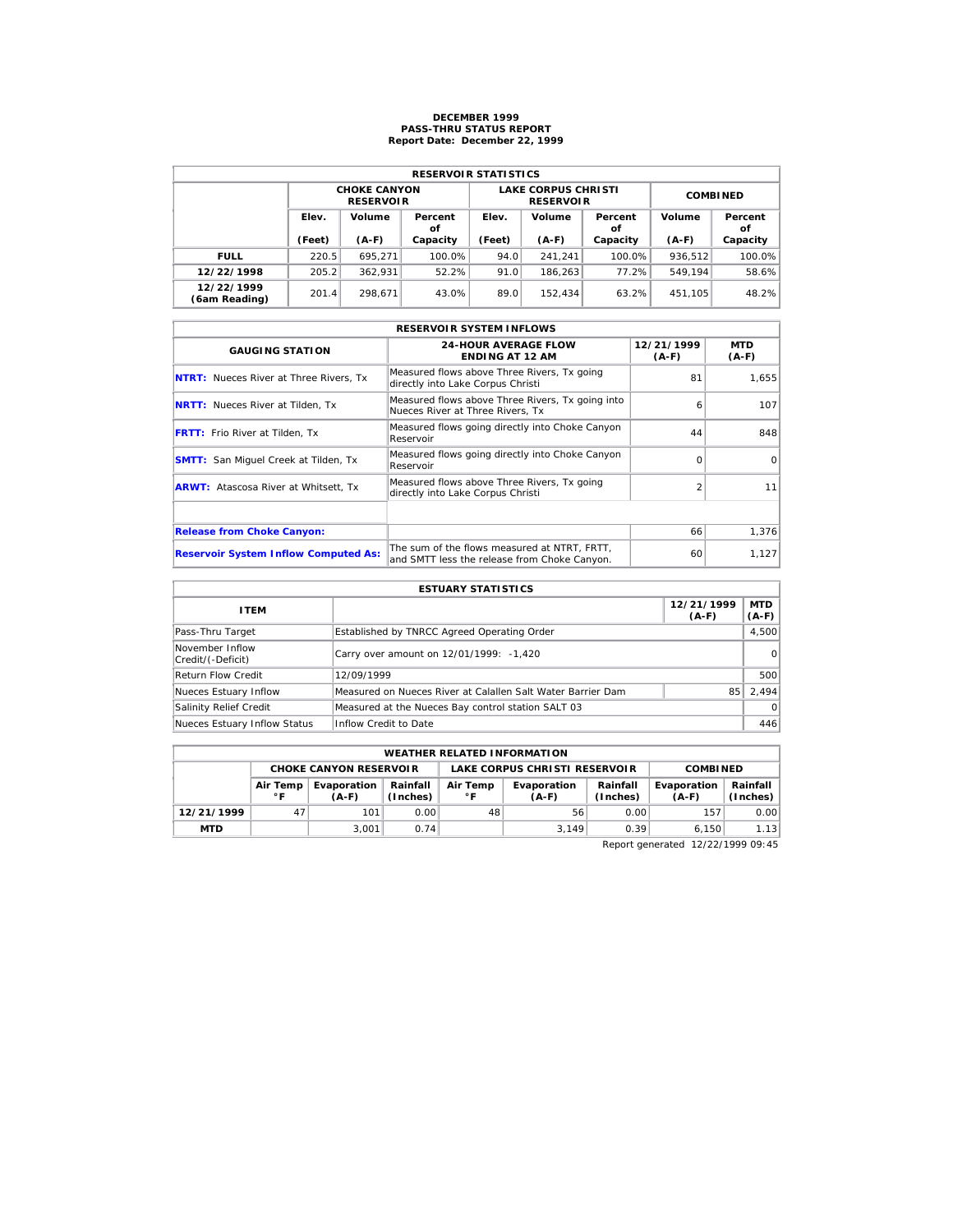## **DECEMBER 1999 PASS-THRU STATUS REPORT Report Date: December 23, 1999**

| <b>RESERVOIR STATISTICS</b> |        |                                         |          |        |                                                |                 |         |               |  |  |  |
|-----------------------------|--------|-----------------------------------------|----------|--------|------------------------------------------------|-----------------|---------|---------------|--|--|--|
|                             |        | <b>CHOKE CANYON</b><br><b>RESERVOIR</b> |          |        | <b>LAKE CORPUS CHRISTI</b><br><b>RESERVOIR</b> | <b>COMBINED</b> |         |               |  |  |  |
|                             | Elev.  | Volume<br>Percent<br>οf                 |          | Elev.  | Volume                                         | Percent<br>οf   | Volume  | Percent<br>οf |  |  |  |
|                             | (Feet) | $(A-F)$                                 | Capacity | (Feet) | $(A-F)$                                        | Capacity        | $(A-F)$ | Capacity      |  |  |  |
| <b>FULL</b>                 | 220.5  | 695.271                                 | 100.0%   | 94.0   | 241.241                                        | $100.0\%$       | 936.512 | 100.0%        |  |  |  |
| 12/23/1998                  | 205.2  | 362.931                                 | 52.2%    | 91.0   | 186.263                                        | 77.2%           | 549.194 | 58.6%         |  |  |  |
| 12/23/1999                  | 201.4  | 298.513                                 | 42.9%    | 89.0   | 152.114                                        | 63.1%           | 450.627 | 48.1%         |  |  |  |

| <b>RESERVOIR SYSTEM INFLOWS</b>               |                                                                                              |                       |                       |  |  |  |  |  |  |
|-----------------------------------------------|----------------------------------------------------------------------------------------------|-----------------------|-----------------------|--|--|--|--|--|--|
| <b>GAUGING STATION</b>                        | <b>24-HOUR AVERAGE FLOW</b><br><b>ENDING AT 12 AM</b>                                        | 12/22/1999<br>$(A-F)$ | <b>MTD</b><br>$(A-F)$ |  |  |  |  |  |  |
| <b>NTRT:</b> Nueces River at Three Rivers, Tx | Measured flows above Three Rivers, Tx going<br>directly into Lake Corpus Christi             | 79                    | 1.735                 |  |  |  |  |  |  |
| <b>NRTT:</b> Nueces River at Tilden, Tx       | Measured flows above Three Rivers, Tx going into<br>Nueces River at Three Rivers, Tx         | 6                     | 113                   |  |  |  |  |  |  |
| <b>FRTT:</b> Frio River at Tilden, Tx         | Measured flows going directly into Choke Canyon<br>Reservoir                                 | 46                    | 893                   |  |  |  |  |  |  |
| <b>SMTT:</b> San Miquel Creek at Tilden, Tx   | Measured flows going directly into Choke Canyon<br>Reservoir                                 | $\Omega$              | $\Omega$              |  |  |  |  |  |  |
| <b>ARWT:</b> Atascosa River at Whitsett, Tx   | Measured flows above Three Rivers, Tx going<br>directly into Lake Corpus Christi             |                       | 13                    |  |  |  |  |  |  |
|                                               |                                                                                              |                       |                       |  |  |  |  |  |  |
| <b>Release from Choke Canyon:</b>             |                                                                                              | 66                    | 1,441                 |  |  |  |  |  |  |
| <b>Reservoir System Inflow Computed As:</b>   | The sum of the flows measured at NTRT, FRTT,<br>and SMTT less the release from Choke Canyon. | 60                    | 1,187                 |  |  |  |  |  |  |

| <b>ESTUARY STATISTICS</b>            |                                                             |                       |                       |  |  |  |  |
|--------------------------------------|-------------------------------------------------------------|-----------------------|-----------------------|--|--|--|--|
| <b>ITEM</b>                          |                                                             | 12/22/1999<br>$(A-F)$ | <b>MTD</b><br>$(A-F)$ |  |  |  |  |
| Pass-Thru Target                     | Established by TNRCC Agreed Operating Order                 |                       | 4,500                 |  |  |  |  |
| November Inflow<br>Credit/(-Deficit) | Carry over amount on 12/01/1999: -1,420                     |                       | $\Omega$              |  |  |  |  |
| <b>Return Flow Credit</b>            | 12/09/1999                                                  |                       | 500                   |  |  |  |  |
| Nueces Estuary Inflow                | Measured on Nueces River at Calallen Salt Water Barrier Dam | 56                    | 2.549                 |  |  |  |  |
| Salinity Relief Credit               | Measured at the Nueces Bay control station SALT 03          |                       | $\Omega$              |  |  |  |  |
| Nueces Estuary Inflow Status         | Inflow Credit to Date                                       |                       | 442                   |  |  |  |  |

|                                                                                   | <b>WEATHER RELATED INFORMATION</b>                                            |       |      |    |                        |                      |                        |                        |  |  |  |
|-----------------------------------------------------------------------------------|-------------------------------------------------------------------------------|-------|------|----|------------------------|----------------------|------------------------|------------------------|--|--|--|
| LAKE CORPUS CHRISTI RESERVOIR<br><b>CHOKE CANYON RESERVOIR</b><br><b>COMBINED</b> |                                                                               |       |      |    |                        |                      |                        |                        |  |  |  |
|                                                                                   | Rainfall<br>Air Temp<br>Evaporation<br>Air Temp<br>(Inches)<br>∘ ⊏<br>$(A-F)$ |       |      |    | Evaporation<br>$(A-F)$ | Rainfall<br>(Inches) | Evaporation<br>$(A-F)$ | Rainfall  <br>(Inches) |  |  |  |
| 12/22/1999                                                                        | 54                                                                            | 46    | 0.00 | 56 | 84                     | 0.00                 | 130                    | 0.00                   |  |  |  |
| <b>MTD</b>                                                                        |                                                                               | 3.047 | 0.74 |    | 3,233                  | 0.39                 | 6.280                  | 1.13                   |  |  |  |

Report generated 12/23/1999 09:13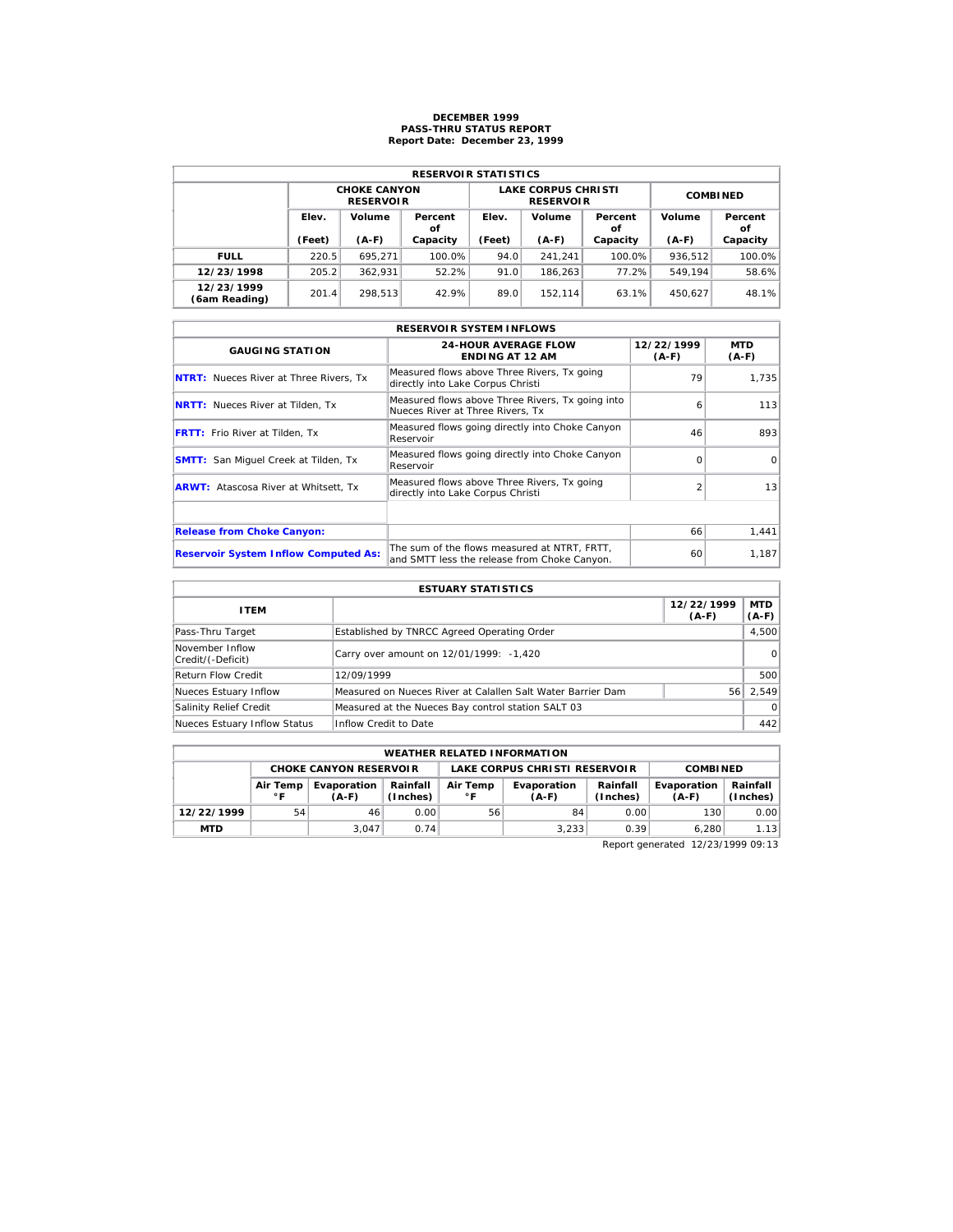## **DECEMBER 1999 PASS-THRU STATUS REPORT Report Date: December 24, 1999**

| <b>RESERVOIR STATISTICS</b> |        |                                         |          |        |                                                |                 |         |               |  |  |  |
|-----------------------------|--------|-----------------------------------------|----------|--------|------------------------------------------------|-----------------|---------|---------------|--|--|--|
|                             |        | <b>CHOKE CANYON</b><br><b>RESERVOIR</b> |          |        | <b>LAKE CORPUS CHRISTI</b><br><b>RESERVOIR</b> | <b>COMBINED</b> |         |               |  |  |  |
|                             | Elev.  | Volume<br>Percent                       |          | Elev.  | Volume                                         | Percent<br>οf   | Volume  | Percent<br>οf |  |  |  |
|                             | (Feet) | $(A-F)$                                 | Capacity | (Feet) | $(A-F)$                                        | Capacity        | $(A-F)$ | Capacity      |  |  |  |
| <b>FULL</b>                 | 220.5  | 695.271                                 | 100.0%   | 94.0   | 241.241                                        | 100.0%          | 936.512 | 100.0%        |  |  |  |
| 12/24/1998                  | 205.2  | 362.755                                 | 52.2%    | 91.0   | 186.263                                        | 77.2%           | 549.018 | 58.6%         |  |  |  |
| 12/24/1999                  | 201.4  | 298.355                                 | 42.9%    | 88.9   | 151.794                                        | 62.9%           | 450.149 | 48.1%         |  |  |  |

| <b>RESERVOIR SYSTEM INFLOWS</b>               |                                                                                              |                       |                 |  |  |  |  |  |  |
|-----------------------------------------------|----------------------------------------------------------------------------------------------|-----------------------|-----------------|--|--|--|--|--|--|
| <b>GAUGING STATION</b>                        | <b>24-HOUR AVERAGE FLOW</b><br><b>ENDING AT 12 AM</b>                                        | 12/23/1999<br>$(A-F)$ | MTD<br>$(A-F)$  |  |  |  |  |  |  |
| <b>NTRT:</b> Nueces River at Three Rivers, Tx | Measured flows above Three Rivers, Tx going<br>directly into Lake Corpus Christi             | 79                    | 1.814           |  |  |  |  |  |  |
| <b>NRTT:</b> Nueces River at Tilden, Tx       | Measured flows above Three Rivers, Tx going into<br>Nueces River at Three Rivers, Tx         | 5                     | 118             |  |  |  |  |  |  |
| <b>FRTT:</b> Frio River at Tilden, Tx         | Measured flows going directly into Choke Canyon<br>Reservoir                                 | 48                    | 941             |  |  |  |  |  |  |
| <b>SMTT:</b> San Miquel Creek at Tilden, Tx   | Measured flows going directly into Choke Canyon<br>Reservoir                                 | $\Omega$              | $\Omega$        |  |  |  |  |  |  |
| <b>ARWT:</b> Atascosa River at Whitsett, Tx   | Measured flows above Three Rivers, Tx going<br>directly into Lake Corpus Christi             |                       | 15 <sup>1</sup> |  |  |  |  |  |  |
|                                               |                                                                                              |                       |                 |  |  |  |  |  |  |
| <b>Release from Choke Canyon:</b>             |                                                                                              | 66                    | 1,507           |  |  |  |  |  |  |
| <b>Reservoir System Inflow Computed As:</b>   | The sum of the flows measured at NTRT, FRTT,<br>and SMTT less the release from Choke Canyon. | 62                    | 1,249           |  |  |  |  |  |  |

| <b>ESTUARY STATISTICS</b>            |                                                             |                       |                       |  |  |  |  |  |
|--------------------------------------|-------------------------------------------------------------|-----------------------|-----------------------|--|--|--|--|--|
| <b>ITEM</b>                          |                                                             | 12/23/1999<br>$(A-F)$ | <b>MTD</b><br>$(A-F)$ |  |  |  |  |  |
| Pass-Thru Target                     | Established by TNRCC Agreed Operating Order                 |                       | 4,500                 |  |  |  |  |  |
| November Inflow<br>Credit/(-Deficit) | Carry over amount on 12/01/1999: -1,420                     |                       | $\Omega$              |  |  |  |  |  |
| Return Flow Credit                   | 12/09/1999                                                  |                       | 500                   |  |  |  |  |  |
| Nueces Estuary Inflow                | Measured on Nueces River at Calallen Salt Water Barrier Dam | 93                    | 2.643                 |  |  |  |  |  |
| Salinity Relief Credit               | Measured at the Nueces Bay control station SALT 03          |                       | $\Omega$              |  |  |  |  |  |
| Nueces Estuary Inflow Status         | Inflow Credit to Date                                       |                       | 474                   |  |  |  |  |  |

|                                                                                   | <b>WEATHER RELATED INFORMATION</b>                               |       |      |    |                        |                      |                        |                        |  |  |  |  |
|-----------------------------------------------------------------------------------|------------------------------------------------------------------|-------|------|----|------------------------|----------------------|------------------------|------------------------|--|--|--|--|
| LAKE CORPUS CHRISTI RESERVOIR<br><b>CHOKE CANYON RESERVOIR</b><br><b>COMBINED</b> |                                                                  |       |      |    |                        |                      |                        |                        |  |  |  |  |
|                                                                                   | Rainfall<br>Evaporation<br>Air Temp<br>(Inches)<br>∘г<br>$(A-F)$ |       |      |    | Evaporation<br>$(A-F)$ | Rainfall<br>(Inches) | Evaporation<br>$(A-F)$ | Rainfall  <br>(Inches) |  |  |  |  |
| 12/23/1999                                                                        | 54                                                               | 64    | 0.00 | 60 | 103                    | 0.00                 | 167                    | 0.00                   |  |  |  |  |
| <b>MTD</b>                                                                        |                                                                  | 3.111 | 0.74 |    | 3.336                  | 0.39                 | 6.447                  | 1.13                   |  |  |  |  |

Report generated 12/24/1999 09:05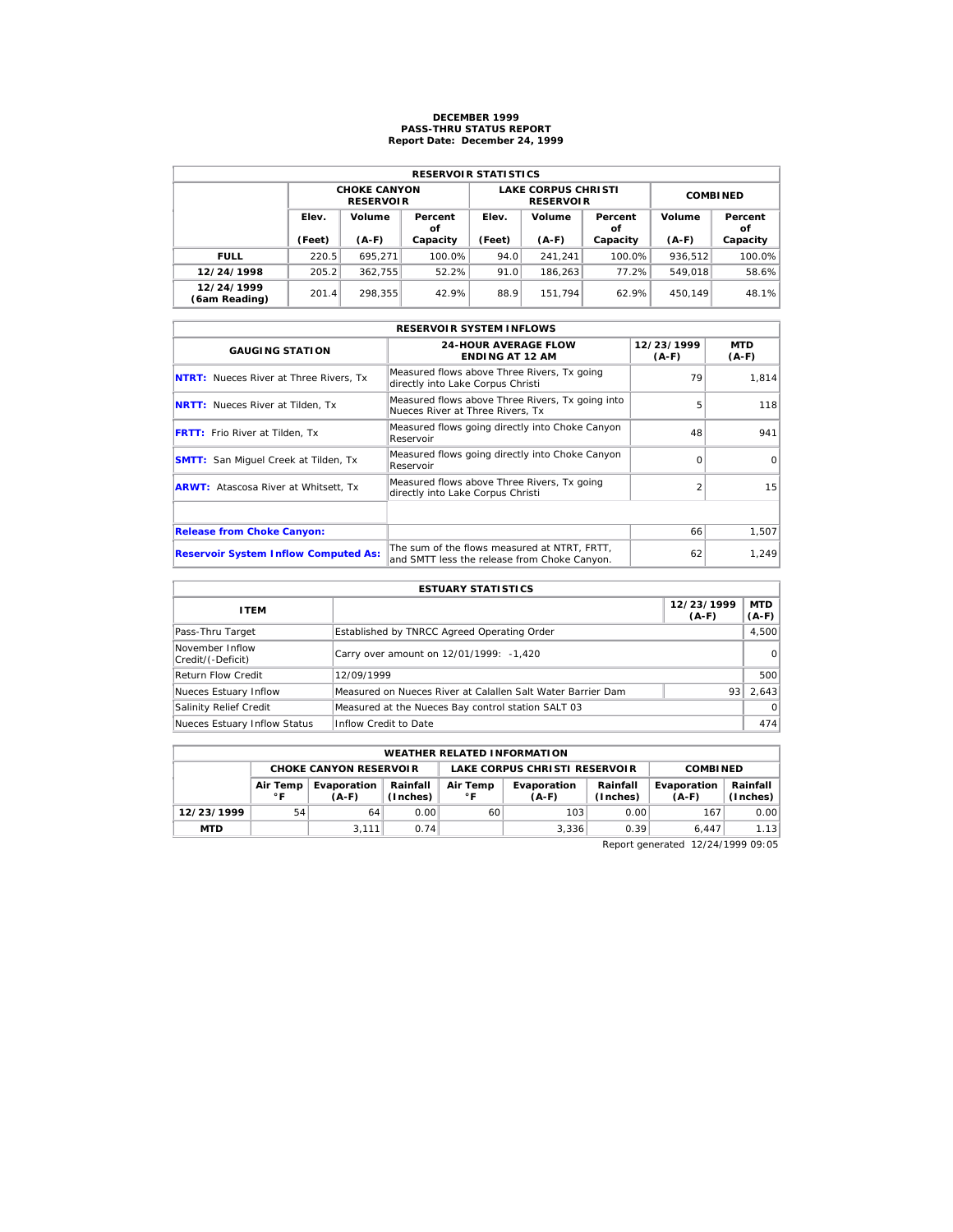## **DECEMBER 1999 PASS-THRU STATUS REPORT Report Date: December 25, 1999**

| <b>RESERVOIR STATISTICS</b> |                 |                                         |               |        |                                                |                 |         |               |  |  |  |
|-----------------------------|-----------------|-----------------------------------------|---------------|--------|------------------------------------------------|-----------------|---------|---------------|--|--|--|
|                             |                 | <b>CHOKE CANYON</b><br><b>RESERVOIR</b> |               |        | <b>LAKE CORPUS CHRISTI</b><br><b>RESERVOIR</b> | <b>COMBINED</b> |         |               |  |  |  |
|                             | Elev.<br>Volume |                                         | Percent<br>οf | Elev.  | Volume                                         | Percent<br>οf   | Volume  | Percent<br>οf |  |  |  |
|                             | (Feet)          | $(A-F)$                                 | Capacity      | (Feet) | $(A-F)$                                        | Capacity        | $(A-F)$ | Capacity      |  |  |  |
| <b>FULL</b>                 | 220.5           | 695.271                                 | 100.0%        | 94.0   | 241.241                                        | 100.0%          | 936.512 | 100.0%        |  |  |  |
| 12/25/1998                  | 205.2           | 362.755                                 | 52.2%         | 91.0   | 186.263                                        | 77.2%           | 549.018 | 58.6%         |  |  |  |
| 12/25/1999<br>(6am Reading) | 201.4           | 297.882                                 | 42.8%         | 88.9   | 151.634                                        | 62.9%           | 449.516 | 48.0%         |  |  |  |

| <b>RESERVOIR SYSTEM INFLOWS</b>               |                                                                                              |                       |                       |  |  |  |  |  |  |
|-----------------------------------------------|----------------------------------------------------------------------------------------------|-----------------------|-----------------------|--|--|--|--|--|--|
| <b>GAUGING STATION</b>                        | <b>24-HOUR AVERAGE FLOW</b><br><b>ENDING AT 12 AM</b>                                        | 12/24/1999<br>$(A-F)$ | <b>MTD</b><br>$(A-F)$ |  |  |  |  |  |  |
| <b>NTRT:</b> Nueces River at Three Rivers, Tx | Measured flows above Three Rivers, Tx going<br>directly into Lake Corpus Christi             | 79                    | 1.894                 |  |  |  |  |  |  |
| <b>NRTT:</b> Nueces River at Tilden, Tx       | Measured flows above Three Rivers, Tx going into<br>Nueces River at Three Rivers. Tx         | 5                     | 123                   |  |  |  |  |  |  |
| <b>FRTT:</b> Frio River at Tilden, Tx         | Measured flows going directly into Choke Canyon<br>Reservoir                                 | 50                    | 991                   |  |  |  |  |  |  |
| <b>SMTT:</b> San Miguel Creek at Tilden, Tx   | Measured flows going directly into Choke Canyon<br>Reservoir                                 | $\Omega$              | $\Omega$              |  |  |  |  |  |  |
| <b>ARWT:</b> Atascosa River at Whitsett, Tx   | Measured flows above Three Rivers, Tx going<br>directly into Lake Corpus Christi             |                       | 17                    |  |  |  |  |  |  |
|                                               |                                                                                              |                       |                       |  |  |  |  |  |  |
| <b>Release from Choke Canyon:</b>             |                                                                                              | 66                    | 1,572                 |  |  |  |  |  |  |
| <b>Reservoir System Inflow Computed As:</b>   | The sum of the flows measured at NTRT. FRTT.<br>and SMTT less the release from Choke Canyon. | 64                    | 1,312                 |  |  |  |  |  |  |

| <b>ESTUARY STATISTICS</b>            |                                                             |                       |                       |  |  |  |  |  |
|--------------------------------------|-------------------------------------------------------------|-----------------------|-----------------------|--|--|--|--|--|
| <b>ITEM</b>                          |                                                             | 12/24/1999<br>$(A-F)$ | <b>MTD</b><br>$(A-F)$ |  |  |  |  |  |
| Pass-Thru Target                     | Established by TNRCC Agreed Operating Order                 |                       | 4,500                 |  |  |  |  |  |
| November Inflow<br>Credit/(-Deficit) | Carry over amount on 12/01/1999: -1,420                     |                       | $\Omega$              |  |  |  |  |  |
| Return Flow Credit                   | 12/09/1999                                                  |                       | 500                   |  |  |  |  |  |
| Nueces Estuary Inflow                | Measured on Nueces River at Calallen Salt Water Barrier Dam | 52                    | 2.694                 |  |  |  |  |  |
| Salinity Relief Credit               | Measured at the Nueces Bay control station SALT 03          |                       | $\Omega$              |  |  |  |  |  |
| Nueces Estuary Inflow Status         | Inflow Credit to Date                                       |                       | 462                   |  |  |  |  |  |

|            | <b>WEATHER RELATED INFORMATION</b>                                            |                               |      |    |                               |                      |                        |                        |  |  |  |
|------------|-------------------------------------------------------------------------------|-------------------------------|------|----|-------------------------------|----------------------|------------------------|------------------------|--|--|--|
|            |                                                                               | <b>CHOKE CANYON RESERVOIR</b> |      |    | LAKE CORPUS CHRISTI RESERVOIR | <b>COMBINED</b>      |                        |                        |  |  |  |
|            | Rainfall<br>Air Temp<br>Evaporation<br>Air Temp<br>(Inches)<br>∘ ⊏<br>$(A-F)$ |                               |      |    | Evaporation<br>$(A-F)$        | Rainfall<br>(Inches) | Evaporation<br>$(A-F)$ | Rainfall  <br>(Inches) |  |  |  |
| 12/24/1999 | 62                                                                            | 73.                           | 0.00 | 63 | 84                            | 0.00                 | 157                    | 0.00                   |  |  |  |
| <b>MTD</b> |                                                                               | 3.184                         | 0.74 |    | 3.420                         | 0.39                 | 6.604                  | 1.13                   |  |  |  |

Report generated 12/25/1999 09:19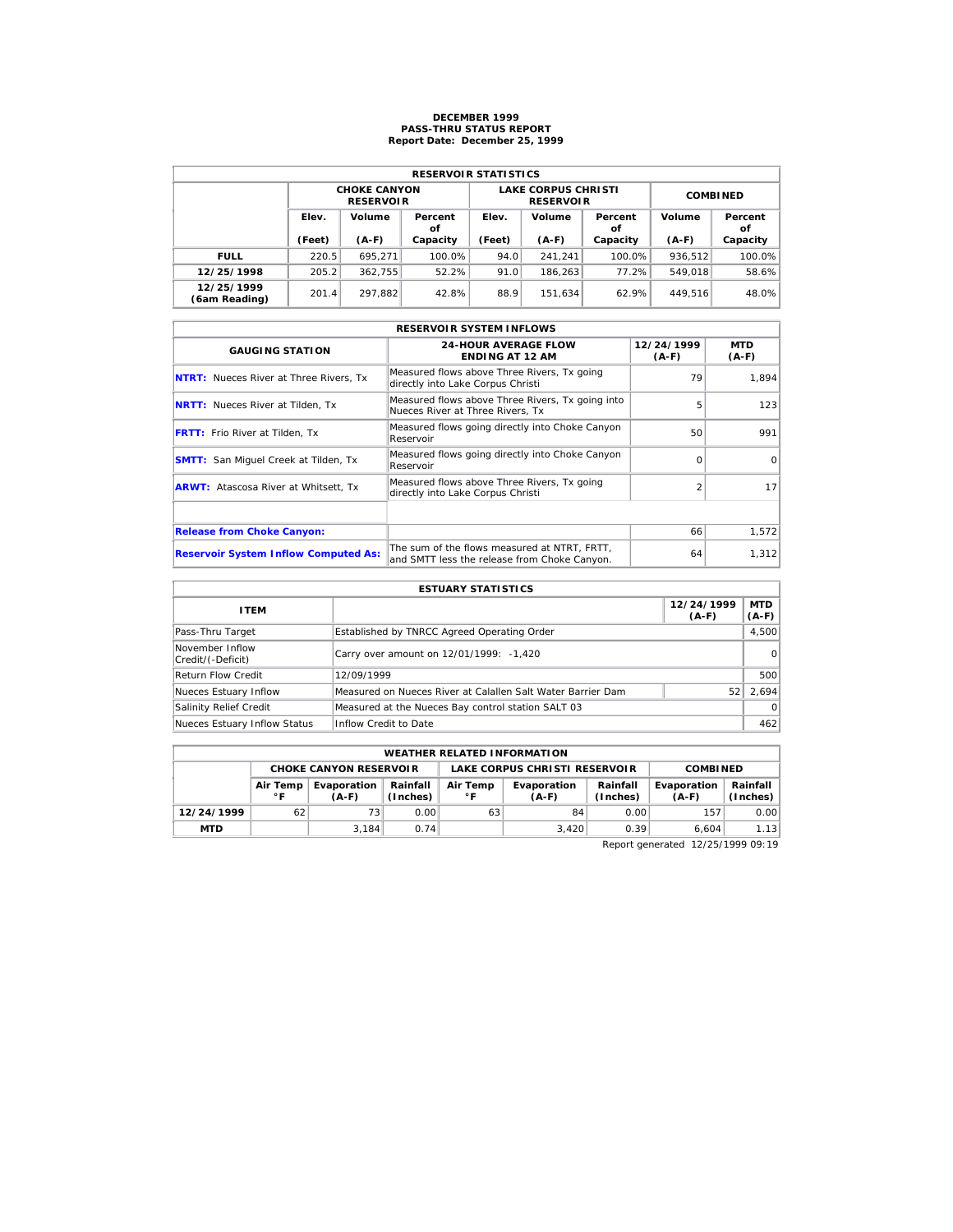## **DECEMBER 1999 PASS-THRU STATUS REPORT Report Date: December 26, 1999**

| <b>RESERVOIR STATISTICS</b> |                 |                                         |               |        |                                                |                 |         |               |  |  |  |
|-----------------------------|-----------------|-----------------------------------------|---------------|--------|------------------------------------------------|-----------------|---------|---------------|--|--|--|
|                             |                 | <b>CHOKE CANYON</b><br><b>RESERVOIR</b> |               |        | <b>LAKE CORPUS CHRISTI</b><br><b>RESERVOIR</b> | <b>COMBINED</b> |         |               |  |  |  |
|                             | Elev.<br>Volume |                                         | Percent<br>οf | Elev.  | Volume                                         | Percent<br>οf   | Volume  | Percent<br>οf |  |  |  |
|                             | (Feet)          | $(A-F)$                                 | Capacity      | (Feet) | $(A-F)$                                        | Capacity        | $(A-F)$ | Capacity      |  |  |  |
| <b>FULL</b>                 | 220.5           | 695.271                                 | 100.0%        | 94.0   | 241.241                                        | 100.0%          | 936.512 | 100.0%        |  |  |  |
| 12/26/1998                  | 205.2           | 362,402                                 | 52.1%         | 91.0   | 186.263                                        | 77.2%           | 548.665 | 58.6%         |  |  |  |
| 12/26/1999<br>(6am Reading) | 201.3           | 297.567                                 | 42.8%         | 88.9   | 151.474                                        | 62.8%           | 449.041 | 47.9%         |  |  |  |

| <b>RESERVOIR SYSTEM INFLOWS</b>               |                                                                                              |                       |                |  |  |  |  |  |  |
|-----------------------------------------------|----------------------------------------------------------------------------------------------|-----------------------|----------------|--|--|--|--|--|--|
| <b>GAUGING STATION</b>                        | <b>24-HOUR AVERAGE FLOW</b><br><b>ENDING AT 12 AM</b>                                        | 12/25/1999<br>$(A-F)$ | MTD<br>$(A-F)$ |  |  |  |  |  |  |
| <b>NTRT:</b> Nueces River at Three Rivers, Tx | Measured flows above Three Rivers, Tx going<br>directly into Lake Corpus Christi             | 79                    | 1.973          |  |  |  |  |  |  |
| <b>NRTT:</b> Nueces River at Tilden, Tx       | Measured flows above Three Rivers, Tx going into<br>Nueces River at Three Rivers, Tx         | 8                     | 131            |  |  |  |  |  |  |
| <b>FRTT:</b> Frio River at Tilden, Tx         | Measured flows going directly into Choke Canyon<br>Reservoir                                 | 48                    | 1.038          |  |  |  |  |  |  |
| <b>SMTT:</b> San Miquel Creek at Tilden, Tx   | Measured flows going directly into Choke Canyon<br>Reservoir                                 | $\Omega$              | $\Omega$       |  |  |  |  |  |  |
| <b>ARWT:</b> Atascosa River at Whitsett, Tx   | Measured flows above Three Rivers, Tx going<br>directly into Lake Corpus Christi             |                       | 19             |  |  |  |  |  |  |
|                                               |                                                                                              |                       |                |  |  |  |  |  |  |
| <b>Release from Choke Canyon:</b>             |                                                                                              | 66                    | 1,638          |  |  |  |  |  |  |
| <b>Reservoir System Inflow Computed As:</b>   | The sum of the flows measured at NTRT, FRTT,<br>and SMTT less the release from Choke Canyon. | 62                    | 1,374          |  |  |  |  |  |  |

| <b>ESTUARY STATISTICS</b>            |                                                             |                       |                       |  |  |  |  |  |
|--------------------------------------|-------------------------------------------------------------|-----------------------|-----------------------|--|--|--|--|--|
| <b>ITEM</b>                          |                                                             | 12/25/1999<br>$(A-F)$ | <b>MTD</b><br>$(A-F)$ |  |  |  |  |  |
| Pass-Thru Target                     | Established by TNRCC Agreed Operating Order                 |                       | 4,500                 |  |  |  |  |  |
| November Inflow<br>Credit/(-Deficit) | Carry over amount on 12/01/1999: -1,420                     |                       | $\Omega$              |  |  |  |  |  |
| Return Flow Credit                   | 12/09/1999                                                  |                       | 500                   |  |  |  |  |  |
| Nueces Estuary Inflow                | Measured on Nueces River at Calallen Salt Water Barrier Dam |                       | 2.695                 |  |  |  |  |  |
| Salinity Relief Credit               | Measured at the Nueces Bay control station SALT 03          |                       | $\Omega$              |  |  |  |  |  |
| Nueces Estuary Inflow Status         | Inflow Credit to Date                                       |                       | 401                   |  |  |  |  |  |

| <b>WEATHER RELATED INFORMATION</b> |                                                                   |                               |      |    |                               |                      |                        |                        |  |  |
|------------------------------------|-------------------------------------------------------------------|-------------------------------|------|----|-------------------------------|----------------------|------------------------|------------------------|--|--|
|                                    |                                                                   | <b>CHOKE CANYON RESERVOIR</b> |      |    | LAKE CORPUS CHRISTI RESERVOIR |                      | <b>COMBINED</b>        |                        |  |  |
|                                    | Rainfall<br>Evaporation<br>Air Temp<br>(Inches)<br>∘ ⊏<br>$(A-F)$ |                               |      |    | Evaporation<br>$(A-F)$        | Rainfall<br>(Inches) | Evaporation<br>$(A-F)$ | Rainfall  <br>(Inches) |  |  |
| 12/25/1999                         | 68                                                                | 119                           | 0.00 | 68 | 140                           | 0.00                 | 259                    | 0.00                   |  |  |
| <b>MTD</b>                         |                                                                   | 3.303                         | 0.74 |    | 3.560                         | 0.39                 | 6.863                  | 1.13                   |  |  |

Report generated 12/26/1999 09:33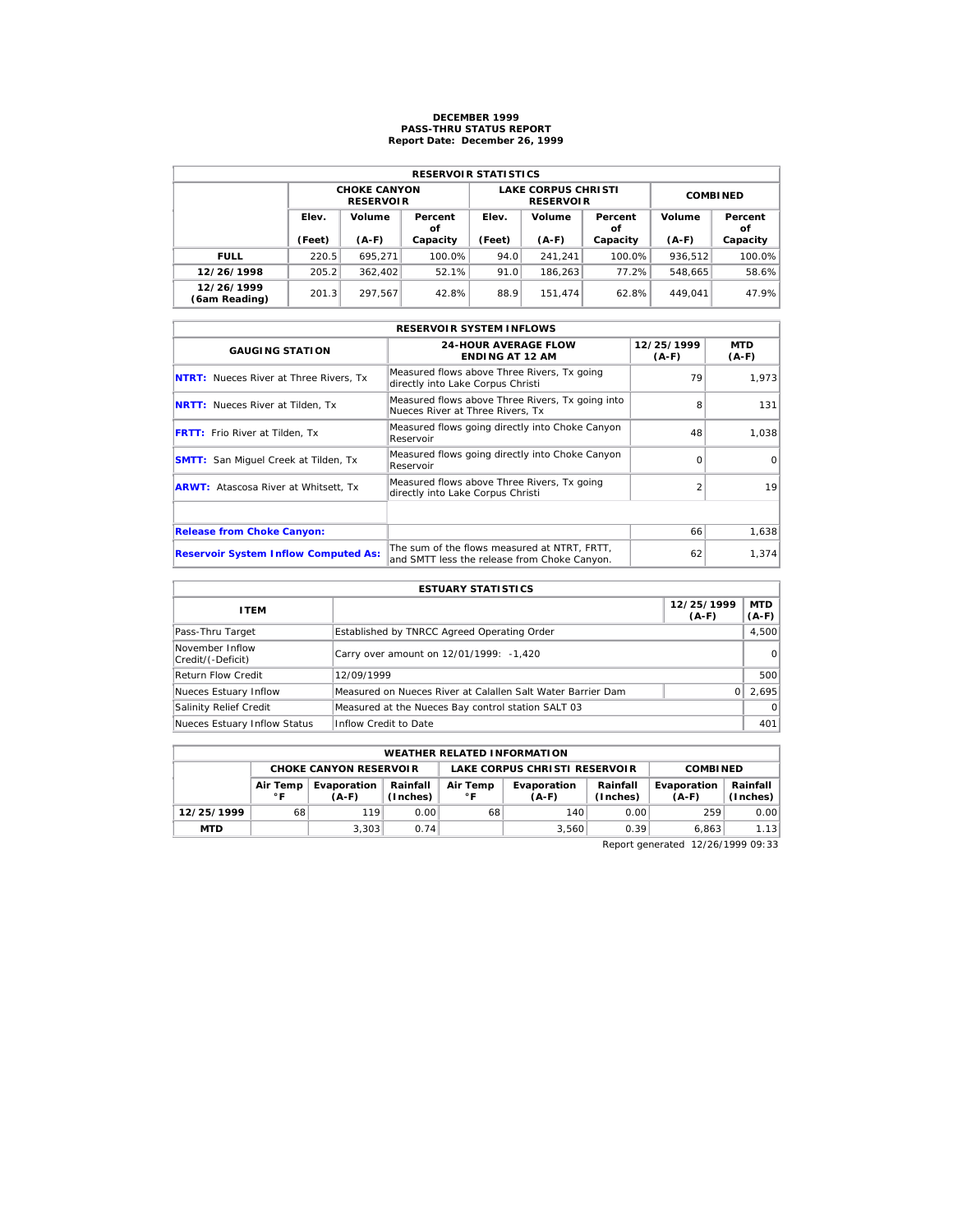## **DECEMBER 1999 PASS-THRU STATUS REPORT Report Date: December 27, 1999**

| <b>RESERVOIR STATISTICS</b> |        |                                         |          |        |                                                |                 |         |               |  |  |  |
|-----------------------------|--------|-----------------------------------------|----------|--------|------------------------------------------------|-----------------|---------|---------------|--|--|--|
|                             |        | <b>CHOKE CANYON</b><br><b>RESERVOIR</b> |          |        | <b>LAKE CORPUS CHRISTI</b><br><b>RESERVOIR</b> | <b>COMBINED</b> |         |               |  |  |  |
|                             | Elev.  | Volume<br>Percent<br>οf                 |          | Elev.  | Volume                                         | Percent<br>οf   | Volume  | Percent<br>οf |  |  |  |
|                             | (Feet) | $(A-F)$                                 | Capacity | (Feet) | $(A-F)$                                        | Capacity        | $(A-F)$ | Capacity      |  |  |  |
| <b>FULL</b>                 | 220.5  | 695.271                                 | 100.0%   | 94.0   | 241.241                                        | $100.0\%$       | 936.512 | 100.0%        |  |  |  |
| 12/27/1998                  | 205.2  | 362.050                                 | 52.1%    | 91.0   | 186.263                                        | 77.2%           | 548.313 | 58.5%         |  |  |  |
| 12/27/1999                  | 201.4  | 298.198                                 | 42.9%    | 88.9   | 151.314                                        | 62.7%           | 449.512 | 48.0%         |  |  |  |

| <b>RESERVOIR SYSTEM INFLOWS</b>               |                                                                                              |                       |                       |  |  |  |  |  |  |
|-----------------------------------------------|----------------------------------------------------------------------------------------------|-----------------------|-----------------------|--|--|--|--|--|--|
| <b>GAUGING STATION</b>                        | <b>24-HOUR AVERAGE FLOW</b><br><b>ENDING AT 12 AM</b>                                        | 12/26/1999<br>$(A-F)$ | <b>MTD</b><br>$(A-F)$ |  |  |  |  |  |  |
| <b>NTRT:</b> Nueces River at Three Rivers, Tx | Measured flows above Three Rivers, Tx going<br>directly into Lake Corpus Christi             | 79                    | 2.052                 |  |  |  |  |  |  |
| <b>NRTT:</b> Nueces River at Tilden, Tx       | Measured flows above Three Rivers, Tx going into<br>Nueces River at Three Rivers, Tx         |                       | 138                   |  |  |  |  |  |  |
| <b>FRTT:</b> Frio River at Tilden, Tx         | Measured flows going directly into Choke Canyon<br>Reservoir                                 | 46                    | 1.084                 |  |  |  |  |  |  |
| <b>SMTT:</b> San Miquel Creek at Tilden, Tx   | Measured flows going directly into Choke Canyon<br>Reservoir                                 | $\Omega$              | $\Omega$              |  |  |  |  |  |  |
| <b>ARWT:</b> Atascosa River at Whitsett, Tx   | Measured flows above Three Rivers, Tx going<br>directly into Lake Corpus Christi             |                       | 21                    |  |  |  |  |  |  |
|                                               |                                                                                              |                       |                       |  |  |  |  |  |  |
| <b>Release from Choke Canyon:</b>             |                                                                                              | 66                    | 1,703                 |  |  |  |  |  |  |
| <b>Reservoir System Inflow Computed As:</b>   | The sum of the flows measured at NTRT, FRTT,<br>and SMTT less the release from Choke Canyon. | 60                    | 1,433                 |  |  |  |  |  |  |

| <b>ESTUARY STATISTICS</b>            |                                                             |                       |                       |  |  |  |  |  |
|--------------------------------------|-------------------------------------------------------------|-----------------------|-----------------------|--|--|--|--|--|
| <b>ITEM</b>                          |                                                             | 12/26/1999<br>$(A-F)$ | <b>MTD</b><br>$(A-F)$ |  |  |  |  |  |
| Pass-Thru Target                     | Established by TNRCC Agreed Operating Order                 |                       | 4,500                 |  |  |  |  |  |
| November Inflow<br>Credit/(-Deficit) | Carry over amount on 12/01/1999: -1,420                     |                       | $\Omega$              |  |  |  |  |  |
| <b>Return Flow Credit</b>            | 12/09/1999                                                  |                       | 500                   |  |  |  |  |  |
| Nueces Estuary Inflow                | Measured on Nueces River at Calallen Salt Water Barrier Dam |                       | 2.695                 |  |  |  |  |  |
| Salinity Relief Credit               | Measured at the Nueces Bay control station SALT 03          |                       | $\Omega$              |  |  |  |  |  |
| Nueces Estuary Inflow Status         | Inflow Credit to Date                                       |                       | 341                   |  |  |  |  |  |

| <b>WEATHER RELATED INFORMATION</b>                             |                                                                                                        |       |      |    |                        |                      |                        |                      |  |  |
|----------------------------------------------------------------|--------------------------------------------------------------------------------------------------------|-------|------|----|------------------------|----------------------|------------------------|----------------------|--|--|
| LAKE CORPUS CHRISTI RESERVOIR<br><b>CHOKE CANYON RESERVOIR</b> |                                                                                                        |       |      |    |                        |                      | <b>COMBINED</b>        |                      |  |  |
|                                                                | Rainfall<br>Air Temp<br>Evaporation<br>Air Temp<br>(Inches)<br>$^{\circ}$ F<br>$^{\circ}$ F<br>$(A-F)$ |       |      |    | Evaporation<br>$(A-F)$ | Rainfall<br>(Inches) | Evaporation<br>$(A-F)$ | Rainfall<br>(Inches) |  |  |
| 12/26/1999                                                     | 63                                                                                                     | 74    | 0.00 | 64 | 62                     | 0.00                 | 136                    | 0.00                 |  |  |
| <b>MTD</b>                                                     |                                                                                                        | 3.377 | 0.74 |    | 3.622                  | 0.39                 | 6.999                  | 1.13                 |  |  |

Report generated 12/27/1999 09:14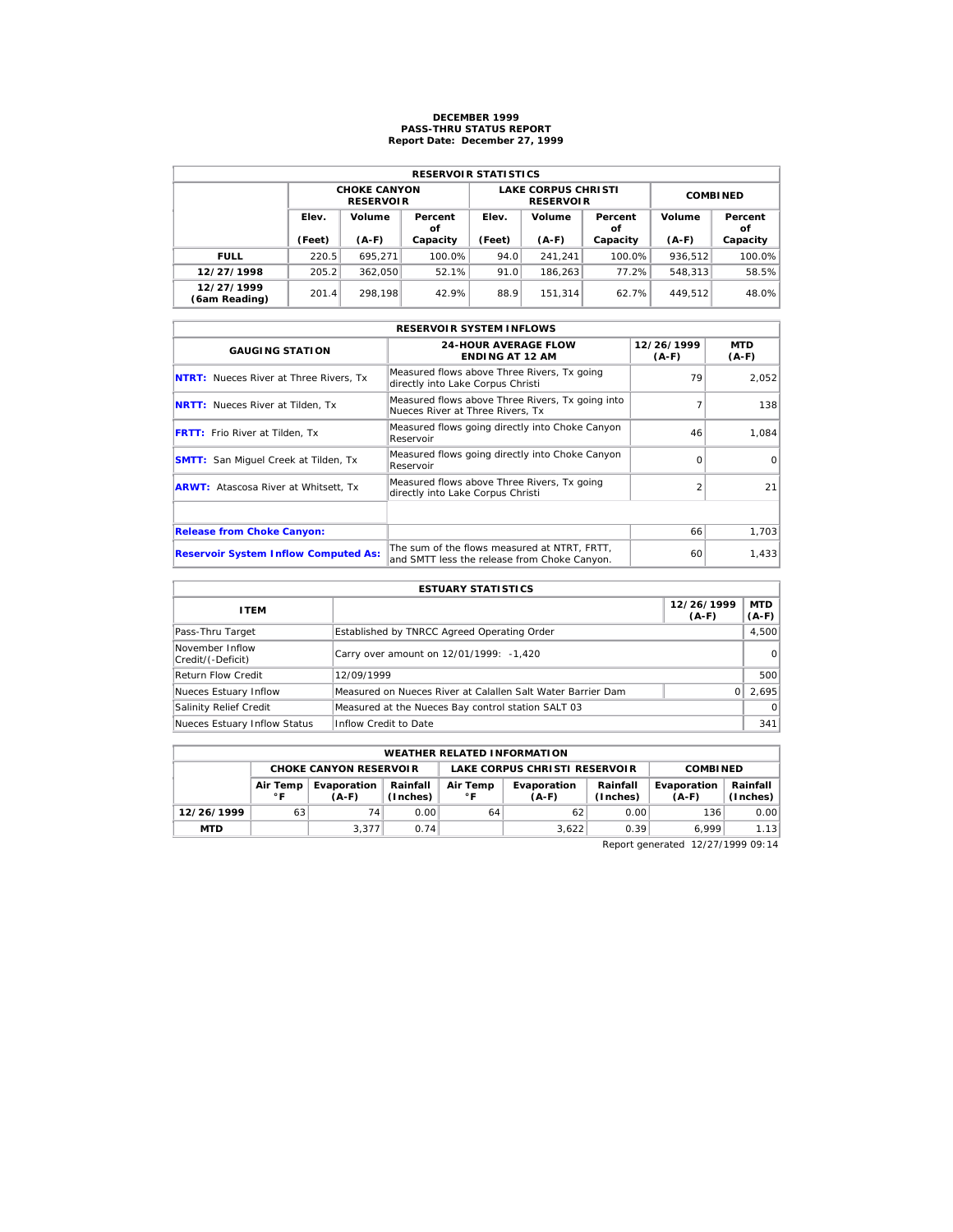# **DECEMBER 1999 PASS-THRU STATUS REPORT Report Date: December 28, 1999**

MISSING

Report generated 12/29/1999 08:49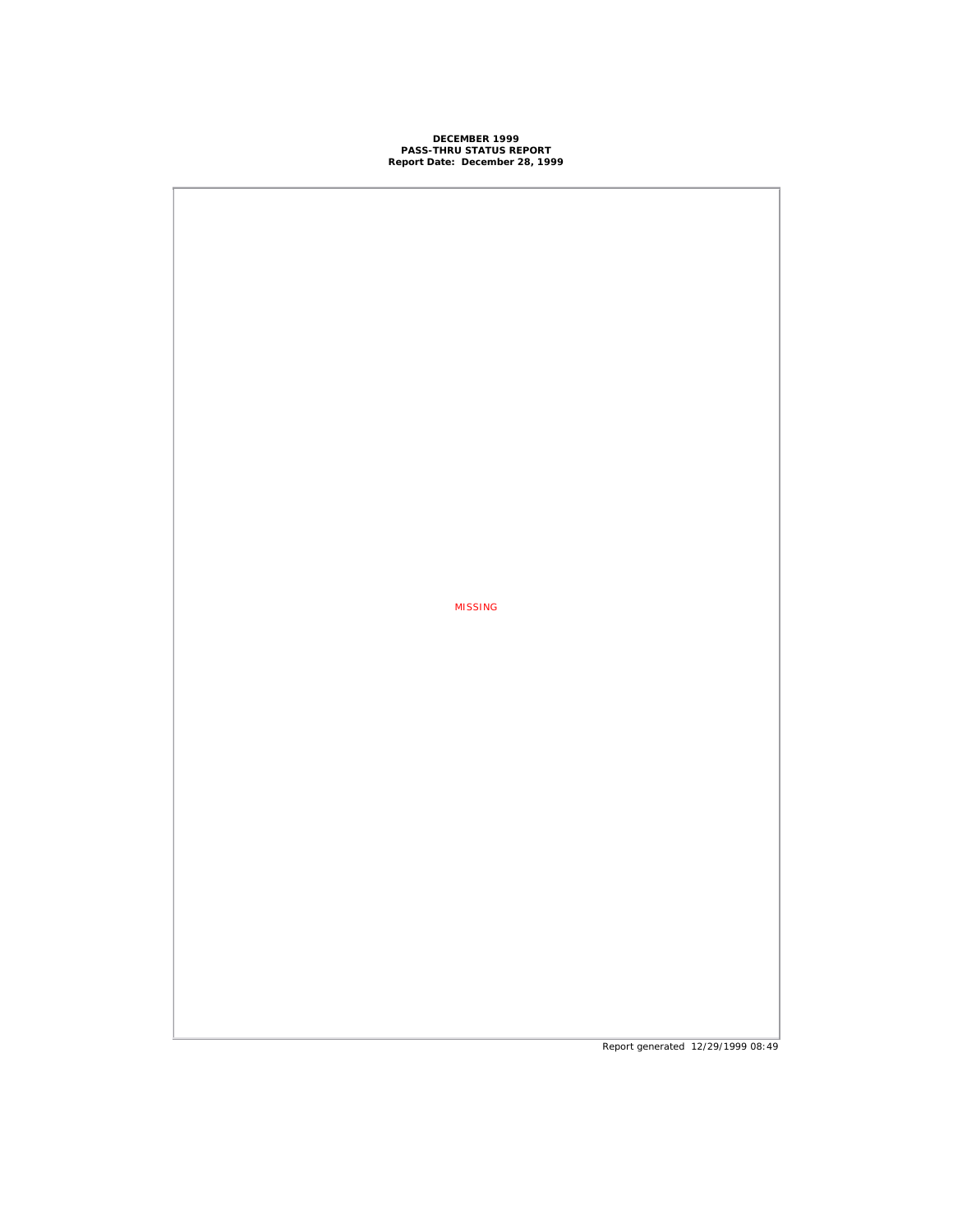## **DECEMBER 1999 PASS-THRU STATUS REPORT Report Date: December 29, 1999**

| <b>RESERVOIR STATISTICS</b> |                       |                                         |          |        |                                                |                 |         |               |  |  |  |
|-----------------------------|-----------------------|-----------------------------------------|----------|--------|------------------------------------------------|-----------------|---------|---------------|--|--|--|
|                             |                       | <b>CHOKE CANYON</b><br><b>RESERVOIR</b> |          |        | <b>LAKE CORPUS CHRISTI</b><br><b>RESERVOIR</b> | <b>COMBINED</b> |         |               |  |  |  |
|                             | Elev.<br>Volume<br>οf |                                         | Percent  | Elev.  | Volume                                         | Percent<br>οf   | Volume  | Percent<br>οf |  |  |  |
|                             | (Feet)                | $(A-F)$                                 | Capacity | (Feet) | $(A-F)$                                        | Capacity        | $(A-F)$ | Capacity      |  |  |  |
| <b>FULL</b>                 | 220.5                 | 695.271                                 | 100.0%   | 94.0   | 241.241                                        | 100.0%          | 936.512 | 100.0%        |  |  |  |
| 12/29/1998                  | 205.2                 | 362.050                                 | 52.1%    | 91.0   | 186.263                                        | 77.2%           | 548.313 | 58.5%         |  |  |  |
| 12/29/1999                  | 201.4                 | 297.882                                 | 42.8%    | 88.9   | 150.835                                        | 62.5%           | 448.717 | 47.9%         |  |  |  |

| <b>RESERVOIR SYSTEM INFLOWS</b>               |                                                                                              |                       |                 |  |  |  |  |  |  |
|-----------------------------------------------|----------------------------------------------------------------------------------------------|-----------------------|-----------------|--|--|--|--|--|--|
| <b>GAUGING STATION</b>                        | <b>24-HOUR AVERAGE FLOW</b><br><b>ENDING AT 12 AM</b>                                        | 12/28/1999<br>$(A-F)$ | MTD<br>$(A-F)$  |  |  |  |  |  |  |
| <b>NTRT:</b> Nueces River at Three Rivers, Tx | Measured flows above Three Rivers, Tx going<br>directly into Lake Corpus Christi             | 79                    | 2.211           |  |  |  |  |  |  |
| <b>NRTT:</b> Nueces River at Tilden, Tx       | Measured flows above Three Rivers, Tx going into<br>Nueces River at Three Rivers, Tx         | 6                     | 151             |  |  |  |  |  |  |
| <b>FRTT:</b> Frio River at Tilden, Tx         | Measured flows going directly into Choke Canyon<br>Reservoir                                 | 42                    | 1.169           |  |  |  |  |  |  |
| <b>SMTT:</b> San Miguel Creek at Tilden, Tx   | Measured flows going directly into Choke Canyon<br>Reservoir                                 | $\Omega$              | $\Omega$        |  |  |  |  |  |  |
| <b>ARWT:</b> Atascosa River at Whitsett, Tx   | Measured flows above Three Rivers, Tx going<br>directly into Lake Corpus Christi             | 3                     | 27 <sup>1</sup> |  |  |  |  |  |  |
|                                               |                                                                                              |                       |                 |  |  |  |  |  |  |
| <b>Release from Choke Canyon:</b>             |                                                                                              | 66                    | 1,834           |  |  |  |  |  |  |
| <b>Reservoir System Inflow Computed As:</b>   | The sum of the flows measured at NTRT. FRTT.<br>and SMTT less the release from Choke Canyon. | 56                    | 1,546           |  |  |  |  |  |  |

| <b>ESTUARY STATISTICS</b>            |                                                             |                       |                       |  |  |  |  |
|--------------------------------------|-------------------------------------------------------------|-----------------------|-----------------------|--|--|--|--|
| <b>ITEM</b>                          |                                                             | 12/28/1999<br>$(A-F)$ | <b>MTD</b><br>$(A-F)$ |  |  |  |  |
| Pass-Thru Target                     | Established by TNRCC Agreed Operating Order                 |                       | 4,500                 |  |  |  |  |
| November Inflow<br>Credit/(-Deficit) | Carry over amount on 12/01/1999: -1,420                     |                       | $\Omega$              |  |  |  |  |
| Return Flow Credit                   | 12/09/1999                                                  |                       | 500                   |  |  |  |  |
| Nueces Estuary Inflow                | Measured on Nueces River at Calallen Salt Water Barrier Dam |                       | 2.695                 |  |  |  |  |
| Salinity Relief Credit               | Measured at the Nueces Bay control station SALT 03          |                       | $\Omega$              |  |  |  |  |
| Nueces Estuary Inflow Status         | Inflow Credit to Date                                       |                       | 228                   |  |  |  |  |

| <b>WEATHER RELATED INFORMATION</b>                                                |                                                                   |       |      |    |                        |                      |                        |                        |  |  |
|-----------------------------------------------------------------------------------|-------------------------------------------------------------------|-------|------|----|------------------------|----------------------|------------------------|------------------------|--|--|
| LAKE CORPUS CHRISTI RESERVOIR<br><b>CHOKE CANYON RESERVOIR</b><br><b>COMBINED</b> |                                                                   |       |      |    |                        |                      |                        |                        |  |  |
|                                                                                   | Rainfall<br>Evaporation<br>Air Temp<br>(Inches)<br>∘ ⊏<br>$(A-F)$ |       |      |    | Evaporation<br>$(A-F)$ | Rainfall<br>(Inches) | Evaporation<br>$(A-F)$ | Rainfall  <br>(Inches) |  |  |
| 12/28/1999                                                                        | 67                                                                | 64    | 0.00 | 64 | 121                    | 0.00                 | 185                    | 0.00                   |  |  |
| <b>MTD</b>                                                                        |                                                                   | 3.616 | 0.74 |    | 3.886                  | 0.39                 | 7.502                  | 1.13                   |  |  |

Report generated 12/29/1999 08:49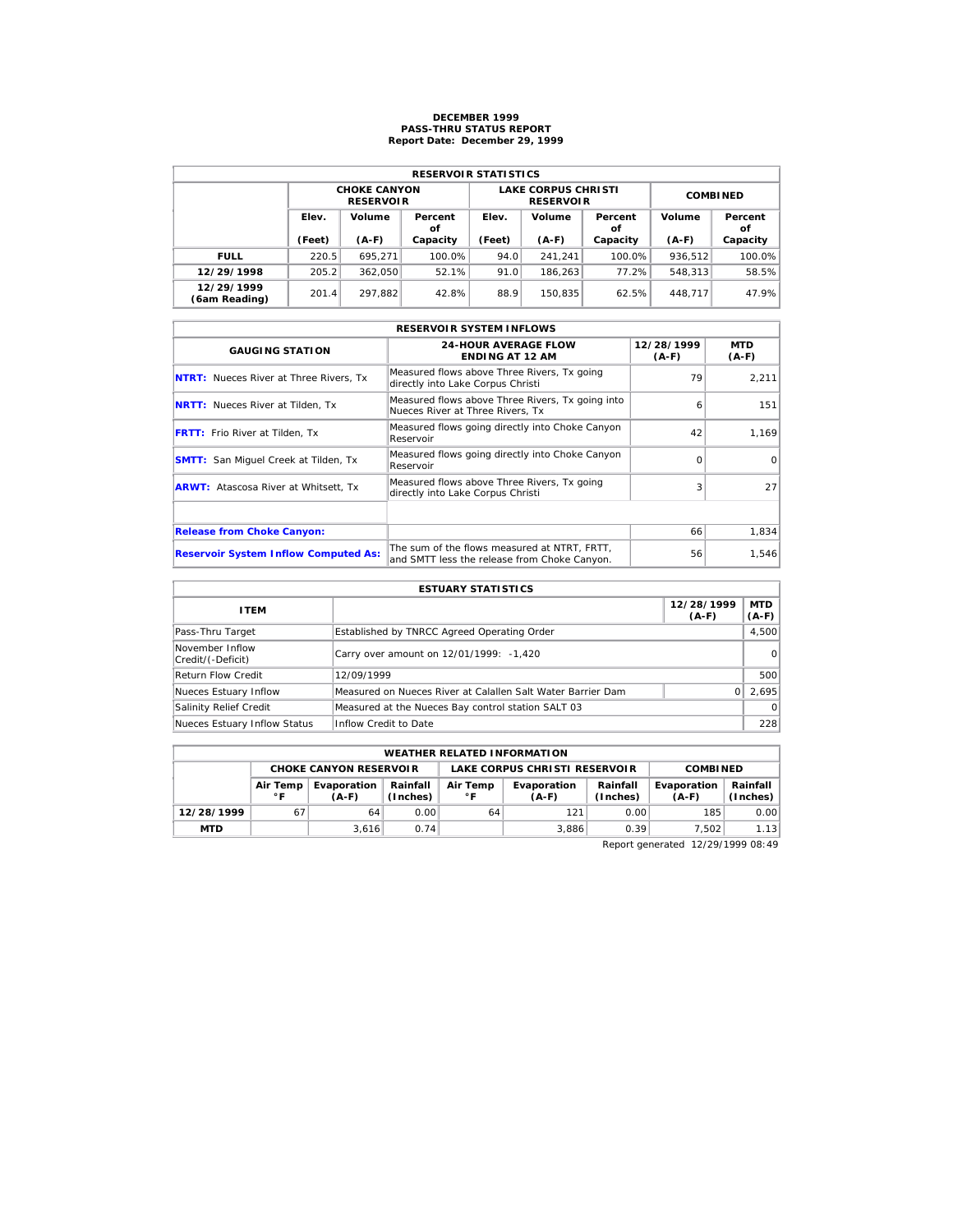## **DECEMBER 1999 PASS-THRU STATUS REPORT Report Date: December 30, 1999**

| <b>RESERVOIR STATISTICS</b> |                 |                                         |               |        |                                                |                 |         |               |  |  |  |
|-----------------------------|-----------------|-----------------------------------------|---------------|--------|------------------------------------------------|-----------------|---------|---------------|--|--|--|
|                             |                 | <b>CHOKE CANYON</b><br><b>RESERVOIR</b> |               |        | <b>LAKE CORPUS CHRISTI</b><br><b>RESERVOIR</b> | <b>COMBINED</b> |         |               |  |  |  |
|                             | Elev.<br>Volume |                                         | Percent<br>οf | Elev.  | Volume                                         | Percent<br>οf   | Volume  | Percent<br>οf |  |  |  |
|                             | (Feet)          | $(A-F)$                                 | Capacity      | (Feet) | $(A-F)$                                        | Capacity        | $(A-F)$ | Capacity      |  |  |  |
| <b>FULL</b>                 | 220.5           | 695.271                                 | 100.0%        | 94.0   | 241.241                                        | $100.0\%$       | 936.512 | 100.0%        |  |  |  |
| 12/30/1998                  | 205.2           | 361.873                                 | 52.0%         | 91.0   | 186.263                                        | 77.2%           | 548.136 | 58.5%         |  |  |  |
| 12/30/1999                  | 201.3           | 297.567                                 | 42.8%         | 88.8   | 150.197                                        | 62.3%           | 447.764 | 47.8%         |  |  |  |

|                                               | <b>RESERVOIR SYSTEM INFLOWS</b>                                                              |                       |                       |
|-----------------------------------------------|----------------------------------------------------------------------------------------------|-----------------------|-----------------------|
| <b>GAUGING STATION</b>                        | <b>24-HOUR AVERAGE FLOW</b><br><b>ENDING AT 12 AM</b>                                        | 12/29/1999<br>$(A-F)$ | <b>MTD</b><br>$(A-F)$ |
| <b>NTRT:</b> Nueces River at Three Rivers, Tx | Measured flows above Three Rivers, Tx going<br>directly into Lake Corpus Christi             | 79                    | 2.291                 |
| <b>NRTT:</b> Nueces River at Tilden, Tx       | Measured flows above Three Rivers, Tx going into<br>Nueces River at Three Rivers, Tx         | 6                     | 157                   |
| <b>FRTT:</b> Frio River at Tilden, Tx         | Measured flows going directly into Choke Canyon<br>Reservoir                                 | 42                    | 1,211                 |
| <b>SMTT:</b> San Miquel Creek at Tilden, Tx   | Measured flows going directly into Choke Canyon<br>Reservoir                                 | $\Omega$              | $\Omega$              |
| <b>ARWT:</b> Atascosa River at Whitsett, Tx   | Measured flows above Three Rivers, Tx going<br>directly into Lake Corpus Christi             | 3                     | 30 <sup>1</sup>       |
|                                               |                                                                                              |                       |                       |
| <b>Release from Choke Canyon:</b>             |                                                                                              | 66                    | 1,900                 |
| <b>Reservoir System Inflow Computed As:</b>   | The sum of the flows measured at NTRT, FRTT,<br>and SMTT less the release from Choke Canyon. | 56                    | 1,602                 |

| <b>ESTUARY STATISTICS</b>            |                                                             |                       |                       |  |  |  |  |
|--------------------------------------|-------------------------------------------------------------|-----------------------|-----------------------|--|--|--|--|
| <b>ITEM</b>                          |                                                             | 12/29/1999<br>$(A-F)$ | <b>MTD</b><br>$(A-F)$ |  |  |  |  |
| Pass-Thru Target                     | Established by TNRCC Agreed Operating Order                 |                       | 4,500                 |  |  |  |  |
| November Inflow<br>Credit/(-Deficit) | Carry over amount on 12/01/1999: -1,420                     |                       | $\Omega$              |  |  |  |  |
| <b>Return Flow Credit</b>            | 12/09/1999                                                  |                       | 500                   |  |  |  |  |
| Nueces Estuary Inflow                | Measured on Nueces River at Calallen Salt Water Barrier Dam |                       | 2.695                 |  |  |  |  |
| Salinity Relief Credit               | Measured at the Nueces Bay control station SALT 03          |                       | $\Omega$              |  |  |  |  |
| Nueces Estuary Inflow Status         | Inflow Credit to Date                                       |                       | 173                   |  |  |  |  |

| <b>WEATHER RELATED INFORMATION</b> |                                                                                        |                               |      |    |                               |                      |                        |                      |  |  |
|------------------------------------|----------------------------------------------------------------------------------------|-------------------------------|------|----|-------------------------------|----------------------|------------------------|----------------------|--|--|
|                                    |                                                                                        | <b>CHOKE CANYON RESERVOIR</b> |      |    | LAKE CORPUS CHRISTI RESERVOIR |                      | <b>COMBINED</b>        |                      |  |  |
|                                    | Rainfall<br>Air Temp<br>Evaporation<br>Air Temp<br>(Inches)<br>$^{\circ}$ F<br>$(A-F)$ |                               |      |    | Evaporation<br>$(A-F)$        | Rainfall<br>(Inches) | Evaporation<br>$(A-F)$ | Rainfall<br>(Inches) |  |  |
| 12/29/1999                         | 79                                                                                     | 128                           | 0.00 | 80 | 186                           | 0.00                 | 314                    | 0.00                 |  |  |
| <b>MTD</b>                         |                                                                                        | 3.744                         | 0.74 |    | 4.072                         | 0.39                 | 7.816                  | 1.13                 |  |  |

Report generated 12/30/1999 08:44